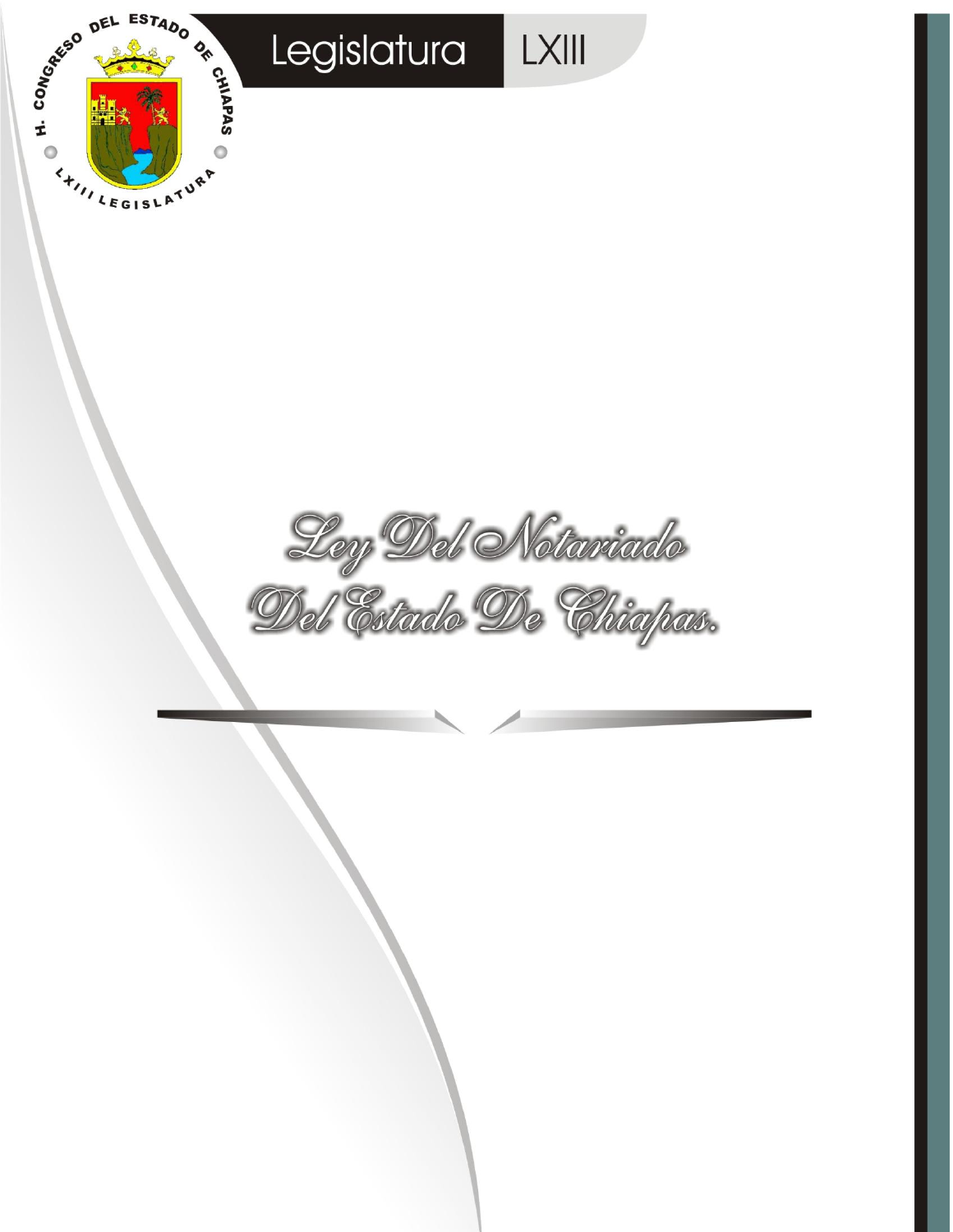*TEXTO ORIGINAL Ley publicada en el Periódico Oficial el 05 de Noviembre de 2004.*

#### **PUBLICACION ESTATAL**

#### **SECRETARIA DE GOBIERNO DIRECCION DE ASUNTOS JURIDICOS DEPARTAMENTO DE GOBERNACION**

#### **DECRETO NUMERO 253**

PABLO SALAZAR MENDIGUCHIA, GOBERNADOR DEL ESTADO LIBRE Y SOBERANO DE CHIAPAS, A SUS HABITANTES HACE SABER: QUE LA HONORABLE SEXAGÉSIMA PRIMERA LEGISLATURA DEL MISMO, SE HA SERVIDO DIRIGIR AL EJECUTIVO DE SU CARGO EL SIGUIENTE

#### **DECRETO NUMERO 253**

LA HONORABLE SEXAGÉSIMA PRIMERA LEGISLATURA CONSTITUCIONAL DEL ESTADO LIBRE Y SOBERANO DE CHIAPAS, EN USO DE LAS FACULTADES QUE LE CONCEDE LA CONSTITUCION POLITICA LOCAL, Y

#### **C O N S I D E R A N D O .**

QUE CONFORME A LO ESTABLECIDO EN EL NUMERAL 29 FRACCION I DE LA CONSTITUCIÓN POLÍTICA LOCAL, ES FACULTAD DEL CONGRESO DEL ESTADO LEGISLAR EN LAS MATERIAS QUE NO ESTEN RESERVADAS AL CONGRESO DE LA UNION, ASI COMO EN AQUELLAS EN QUE EXISTAN FACULTADES CONCURRENTES, CONFORME A LAS LEYES FEDERALES.

QUE EL CRECIENTE DESARROLLO Y LA ACTIVIDAD COMERCIAL QUE HA TRANSFORMADO AL ESTADO EN LOS AÑOS RECIENTES, REQUIERE DE UNA ACTUALIZACION INTEGRAL DEL MARCO JURÍDICO, A PARTIR DE LA CONSTRUCCIÓN DE UN AMPLIO CONSENSO SOCIAL PARA LA CONSOLIDACIÓN DE UN ESTADO DE DERECHO DEMOCRATICO. ESTO OBLIGA A UNA REVISIÓN INTEGRAL DE LA LEY DEL NOTARIADO VIGENTE Y TIENE COMO RESULTADO ESTE DECRETO QUE TRAE CONSIGO NORMAS ENCAMINADAS A DARLE CONGRUENCIA Y CERTEZA JURÍDICA A LA ACTIVIDAD NOTARIAL.

QUE EL NOTOTARIO ES UNA INSTITUCIÓN DE ORDEN PUBLICO Y UNA FACULTAD QUE EL EJECUTIVO DEL ESTADO EJERCE Y DELEGA S PROFESIONALES DEL DERECHO. EN EL AMBITO DE ESE EJERCICIO, ES SU RESPONSABILIDAD, COORDINAR Y DESARROLLAR LA FUNCION Y ACTIVIDAD NOTARIAL, CON LA FINALIDAD DE ASEGURAR, MEDIANTE UNA ESTRECHA COLABORACIÓN ENTRE LOS NOTARIOS, SU DIGNIDAD E INDEPENDENCIA PARA BRINDAR UN MEJOR SERVICIO A LAS PERSONAS Y A LA SOCIEDAD.

QUE LA ACTIVIDAD NOTARIAL CUMPLE CON UN FIN ESPECIFICO Y SOCIAL Y EL NOTARIO, COMO FEDATARIO PUBLICO, SE ENCUENTRA INVESTIDO DE FE PUBLICA PARA AUTENTICAR Y DAR FORMA A LOS INSTRUMENTOS EN QUE SE CONSIGNE ACTOS O HECHOS JURÍDICOS, SIEMPRE APEGADOS IRRESTRICTAMENTE AL MANDATO DE LA LEY.

QUE EN EL PRESENTE DECRETO, SE REGULA Y ACTUALIZA LOS PROCEDIMIENTOS Y LAS ACTUACIONESDE LA FUNCION NOTARIAL, EN LA INTELIGENCIA QUE LA NUEVA LEY CONSERVA SUS PRINCIPIOS FORMALES INHERENTES AL NOTARIADO, PERO INSTRUMENTA EXPRESAMENTE TODO LO RELATIVO A SU ACTIVIDAD DE FEDATARIO DEL ESTADO.

DE IGUAL FORMA, SE ACTUALIZAN LAS SANCIONES QUE, POR EL EJERCICIO DE SUS FUNCIONES, DEBAN IMPONERSE A LOS NOTARIOS POR FALTA ADMINISTRATIVAS, INDEPENDIENTEMENTE DE OTRAS FALTAS QUE PUDIERAN INCURRIR EN EL CUMPLIMEINTO DE SU COMETIDO, DANDO CON ELLO MAYOR CERTEZA Y SEGURIDAD JURÍDICA A LA SOCIEDAD CHIAPANECA.

EN ESE SENTIDO, SE DOTA LA LEY DEL NOTARIADO DE UNA MEJOR ESTRUCTURA METODOLOGICA, QUE PERMITA MAYOR ACCESIBILIDAD A SU CONTENIDO, Y AL MISMO TIEMPO CONTAR CON INSTRUMENTO DINAMICO Y ADECUADO AL MARCO JURÍDICO IMPERANTE EN EL ESTADO.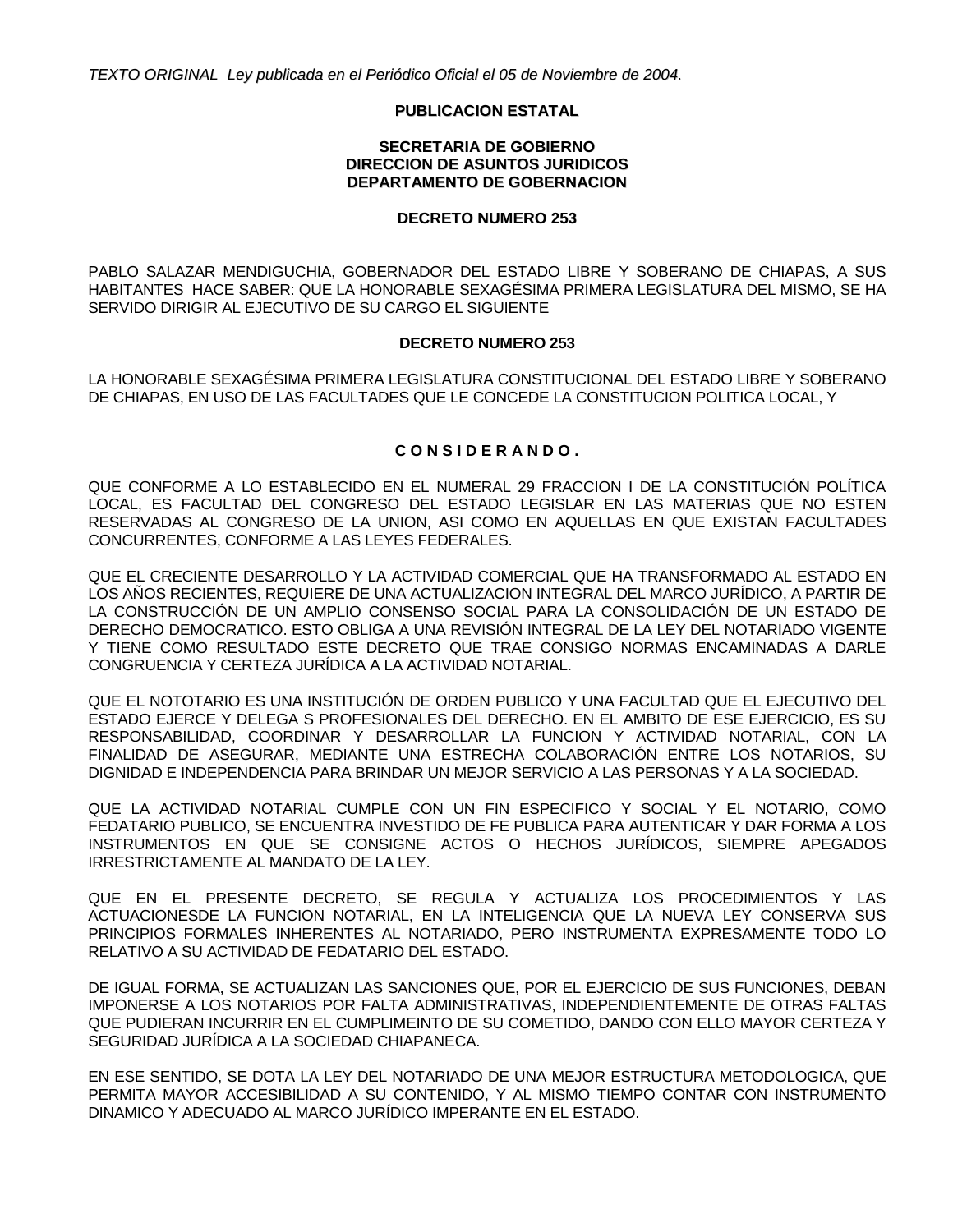CABE HACER MENCION, QUE LA FUNCION NOTARIAL CONSERVA SU CARACTERÍSTICA FUNDAMENTAL DE LA ACTIVIDAD QUE REALIZAN LOS NOTARIOS, QUIENES A PESAR DENO SER CONSIDERADOS FUNCIONARIOS DEL ESTADO, ESTAN COMPROMETIDOS COMO FUNCIONARIOS DEL ORDEN PUBLICO. EN ESA CONDICION, TIENEN LA OBLIGACIÓN DE ATENDER A LOS PARTICULARES CUANDO REQUIERAN DE SUS SERVICIOS, DEBIENDO ASESORARLOS SIEMPRE APEGADOS A DERECHO, ANALIZANDO LAS CIRCUNSTANCIAS DEL ACTO O HECHOS DE QUE SE TRATE Y DECIDIENDOS SI SE TRATA DE ACTOS LICITOS PARA PODER ACTUAR.

POR LAS ANTERIORES CONSIDERACIONES ESTE HONORABLE CONGRESO DEL ESTADO, HA TENIDO HA BIEN EMITIR EL SIGUIENTE:

# **LEY DEL NOTARIADO DEL ESTADO DE CHIAPAS**

#### **CAPITULO I DISPOSICIONES GENERALES**

**ARTICULO 1.-** LA PRESENTE LEY, ES DE ORDEN PUBLICO Y DE INTERESES GENERAL, Y SUS DISPOSICIONES, TIENEN POR OBJETO REGULAR LA FUNCIÓN NOTARIAL EN EL ESTADO DE CHIAPAS.

**ARTICULO 2.-** SON AUTORIDADES PARA APLICACIÓN DE ESTA LEY:

- I.- EL GOBERNADOR DEL ESTADO;
- II.- LA SECRETARIA DE GOBIERNO;
- III.- LA DIRECCIÓN DE ARCHIVO GENERAL Y NOTARIAS.

**ARTICULO 3.-** PARA LOS EFECTOS DEL PRESENTE ORDENAMIENTO, SE ENTIENDE POR:

- I.- EJECUTIVO: AL GOBERNADOR DEL ESTADO;
- II.- SECRETARIA: A LA SECRETARIA DE GOBIERNO;
- III.- DIRECCIÓN; LA DIRECCIÓN DE ARCHIVO GENERAL Y NOTARIAS;
- IV.- REGISTRO: AL REGISTRO PUBLICO DE LA PROPIEDAD Y DEL COMERCIO DEL ESTADO;
- V.- CONSEJO: EL CONSEJO ESTATAL DE NOTARIOS DEL ESTADO;
- VI.- COLEGIO: A LOS COLEGIOS REGIONALES DE NOTARIOS DEL ESTADO;
- VII.- LEY: A LA LEY DEL NOTARIADO DEL ESTADO DE CHIAPAS;

VIII.- REGLAMENTO AL REGLAMENTO DE LA LEY DEL NOTARIADO DEL ESTADO DE CHIAPAS.

**ARTICULO 4.-** LA SUPERVISIÓN DE LA FUNCIÓN NOTARIAL ESTARA A CARGO DEL EJECUTIVO DEL ESTADO.

**ARTICULO 5.-** EL EJECUTIVO DETERMINARA EL NUMERO DE NOTARIAS Y SU RESIDENCIA, ESCUCHANDO LA OPINIÓN DE LOS COLEGIOS Y ATENDIENDO A LOS FACTORES SIGUIENTES:

- I.- POBLACIÓN BENEFICIADA Y TENDENCIAS DE SU CRECIMIENTO;
- II.- ESTIMACIONES SOBRE LAS NECESIDADES NOTARIALES DE LA POBLACIÓN;
- III.- CONDICIONES SOCIOECONÓMICAS DEL LUGAR PROPUESTO COMO RESIDENCIA.

**ARTICULO 6.-** EL EJECUTIVO PODRA REQUERIR A LOS NOTARIOS PARA QUE REALICEN LAS FUNCIONES INHERENTES A SU CARGO EN PROGRAMAS PUBLICOS DE REGULARIZACIÓN DE LA TENENCIA DE LA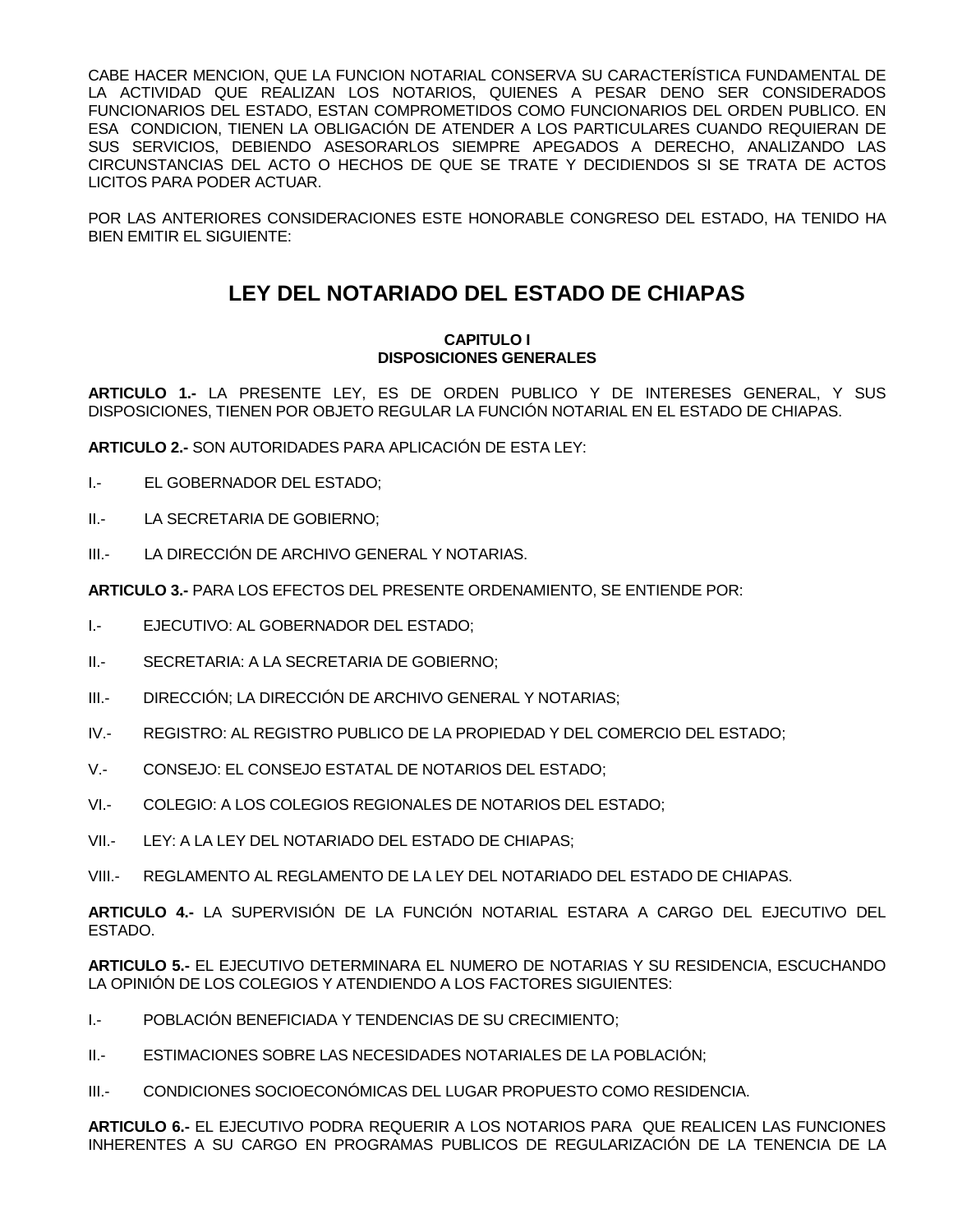TIERRA, DE ESCRITURACIÓN DE VIVIENDA DE INTERES SOCIAL PROGRESIVA Y POPULAR, Y OTROS QUE SATISFAGAN NECESIDADES COLECTIVAS, ASI COMO PARA PRESTAR SUS SERVICIOS EN LOS CASOS ESTABLECIDOS EN LA LEGISLACIÓN ELECTORAL.

**ARTICULO 7.-** LAS AUTORIDADES ESTATALES Y MUNICIPALES, AUXILIARAN A LOS NOTARIOS DEL ESTADO PARA EL EFICAZ DESEMPEÑO DE SUS FUNCIONES.

#### **TITULO SEGUNDO**

#### **DEL NOTARIADO CAPITULO I**

#### **GENERALIDADES**

**ARTICULO 8.-** EL NOTARIADO EN EL ESTADO DE CHIAPAS ES DE ORDEN PUBLICO, LO EJERCE EL EJECUTIVO ESTATAL, DELEGÁNDOLO A PROFESIONALES DEL DERECHO, EN VIRTUD DE LA PATENTE QUE PARA TAL EFECTO LES OTORGA, DENOMINÁNDOLOS NOTARIOS.

**ARTICULO 9.-** NOTARIO ES EL PROFESIONAL DEL DERECHO AL QUE EL EJECUTIVO OTORGO LA PATENTE, PARA EL EJERCICIO DE LA FUNCIÓN DEL NOTARIADO, QUIEN ESTA INVESTIDO DE FE PUBLICA PARA AUTENTICAR Y DAR FORMA, CONFORME A LAS LEYES, A LOS INSTRUMENTOS EN QUE SE CONSIGNEN ACTOS Y HECHOS JURÍDICOS.

#### **CAPITULO II DE LA FUNCIÓN NOTARIAL**

**ARTICULO 10.-** LA FUNCIÓN NOTARIAL TIENE POR OBJETO HACER CONSTAR LOS ACTOS Y HECHOS JURÍDICOS, A LOS QUE LOS INTERESADOS DEBAN O QUIERAN DAR AUTENTICIDAD CONFORME A LAS LEYES.

LOS NOTARIOS NO PERCIBIRAN REMUNERACIÓN ALGUNA DEL ERARIO PUBLICO. DEVENGARAN LOS HONORARIOS QUE COBREN A LOS INTERESADOS, SUJETÁNDOSE AL ARANCEL REGIONAL QUE CORRESPONDA A ESTE EFECTO, ESTAN OBLIGADOS A EXPEDIR RECIBOS EN LO QUE SE CONSIGNE EL COBRO DE SUS HONORARIOS.

**ARTICULO 11.-** LA FUNCIÓN NOTARIAL CONSISTIRA EN:

- I.- DAR FORMALIDAD A LOS ACTOS JURÍDICOS;
- II.- DAR FE DE LOS HECHOS QUE LE CONSTEN;
- III.- TRAMITAR PROCEDIMIENTOS NO CONTENCIOSOS EN LOS TERMINOS DE ESTA LEY;
- IV.- TRAMITAR PROCEDIMIENTOS DE ARBITRAJE O MEDIACIÓN.

LA PRIMERA DE ESTAS FUNCIONES SE LLEVARA A CABO OBSERVANDO LOS REQUISITOS DEL ACTO EN SU FORMACIÓN Y AUTENTIFICANDO LA RATIFICACIÓN QUE DE ESTOS HAGAN LOS INTERESADOS ANTE SU PRESENCIA.

LA SEGUNDA, MEDIANTE SU INTERVENCIÓN DE FEDERATARIO DEL HECHO.

LA TERCERA Y LA CUARTA, OBSERVANDO LOS REQUISITOS LAS FORMAS Y LAS DISPOSICIONES LEGALES APLICABLES, TRAMITANDO LOS PROCEDIMIENTO CONFORME A LA VOLUNTAD Y ACUERDO DE LAS PARTES.

**ARTICULO 12.-** LA FUNCION NOTARIAL SE EJERCE EN EL ESTADO, POR LOS NOTARIOS TITULARES DE UNA NOTORIA DE NUMERO Y POR QUIENES LOS SUSTITUYAN CONFORME A ESTA LEY.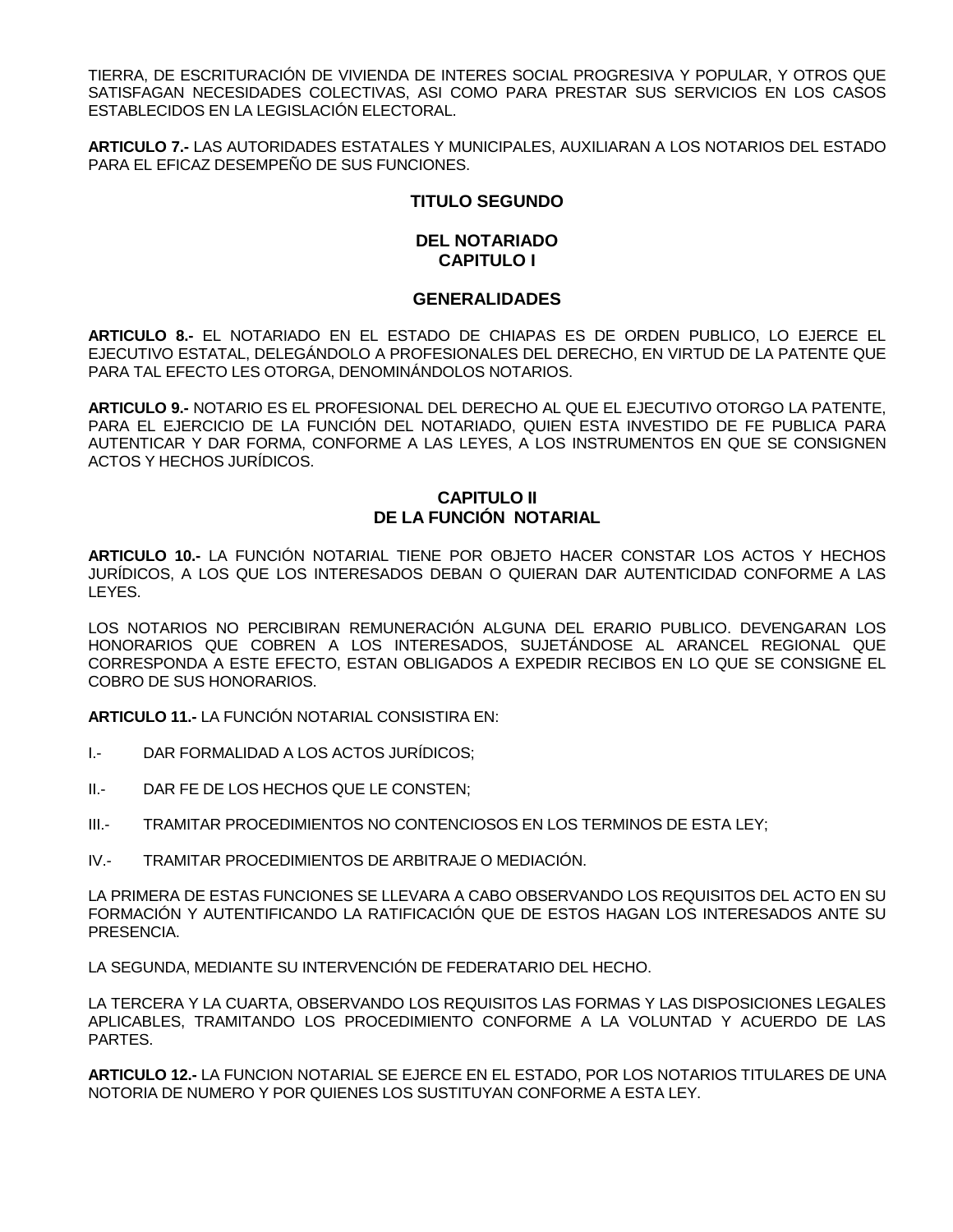**ARTICULO 13.-** TRATÁNDOSE DE ACTUACIÓN NOTARIAL DEBERAN EJERCER SUS FUNCIONES, DENTRO DEL DISTRITO JUDICIAL QUE QUEDE COMPRENDIDA LA CIRCUNSCRIPCIÓN QUE TENGA ASIGNADA PARA TAL EFECTO, Y QUE DETERMINARA EN EL REGLAMENTO DE ESTA LEY.

#### **CAPITULO III DE LOS ASPIRANTES A LA FUNCION NOTARIAL**

**ARTICULO 14.-** SON ASPIRANTES AL EJERCICIO DEL NOTARIADO LOS PROFESIONALES DEL DERECHO QUE OBTENGA EL EJECUTIVO LA AUTORIZACIÓN QUE LOS ACREDITE COMO TAL, QUIENES DEBERAN SATISFACER LOS REQUISITOS SIGUIENTES:

- I.- SER CIUDADANOS MEXICANO, NACIDO EN LA ENTIDAD, EN PLENO EJERCICIO DE SUS DERECHOS, MAYOR DE TREINTA AÑOS;
- II.- SER PROFESIONAL DEL DERECHO, CON UNA ANTIGÜEDAD MINIMA EN EL EJERCICIO, DE CINCO AÑOS ANTERIORES A LA FECHA DE SOLICITUD;
- III.- HABER REALIZADO PRACTICAS DE MANERA ININTERRUMPIDA, POR UN PERIODO MINIMO DE UN AÑO EN ALGUNA NOTARIA DEL ESTADO. PARA LOS EFECTOS DE LA PRESENTE FRACCION, EQUIVALE A PRACTICAS NOTARIAL, EL DESEMPEÑO EN AREAS INVOLUCRADAS EN LA RAMA NOTARIAL, EL DESEMPEÑO DE LA FUNCION NOTARIAL;
- IV.- NO PADECER ENFERMEDAD QUE IMPIDA EL EJERCICIO DE LAS FACULDADES INTELECTUALES, O QUE SEA CAUSA DE INCAPACIDAD FÍSICA PARA EL DESEMPEÑO DE LA FUNCIÓN NOTARIAL;
- V.- NO ESTAR SUJETO A PROCESO PENAL POR DELITO DOLOSO, NI HABER SIDO CONDENADO EN SENTENCIA EJECUTORIADA POR DELITO DE LA MISMA CLASE;
- VI.- NO HABER SIDO SUSPENDIDO O CESADO, DEL EJERCICIO DE LA FUNCIÓN NATARIAL;
- VII.- NO HABER SIDO DECLARADO EN ESTADO DE QUIEBRA O DE CONCURSO DE ACREEDORES, EXCEPTO QUE HAYA SIDO RESTITUIDO;
- VIII.- APROBAR EL EXAMEN PARA ASPIRANTE A NOTARIO, EN LOS TERMINOS DE ESTA LEY Y SU REGLAMENTO.

**ARTICULO 15.-**LOS REQUISITOS A QUE SE REFIERE EL ARTICULO ANTERIOR SE COMPROBARAN POR LOS MEDIOS LEGALES CORRESPONDIENTES.

**ARTICULO 16.-** SOLO LOS ASPIRANTES PODRAN PARTICIPAR EN LOS EXAMENES DE OPOSICIÓN PARA OBTENER LA DESIGNACIÓN DE NOTARIO.

**ARTICULO 17.-** SE EXAMINE DE LA OBLIGACIÓN DE PRESENTAR EXAMENES DE ASPIRANTE, A QUIEN SE HAYA DESEMPEÑADO COMO NOTARIO INTERINO O PROVISIONAL, SIEMPRE Y CUANDO CUMPLA CON LOS REQUISITOS ENUNCIADOS EN EL ARTICULO 14, DE ESTA LEY.

**ARTICULO 18.-** LA SOLICITUD DE EXAMEN DE ASPIRANTE DEBERÁ PRESENTARSE ANTE EL EJECUTIVO, ANEXANDO LOS DOCUMENTOS QUE COMPRUEBEN ESTAR SATISFECHOS LOS REQUISITOS ENUNCIADOS EN EL ARTICULO 14, DE ESTA LEY.

**ARTICULO 19.-** EL EJECUTIVO REALIZARA EL ESTUDIO DE LA DOCUMENTACIÓN PRESENTADA Y DETERMINARA, SI CUMPLE CON LOS REQUISITOS SEÑALADOS EN ESTA LEY Y TURNARA COPIA AL CONSEJO PARA SU CONOCIMIENTO.

**ARTICULO 20.-** LA SECRETARIA NOTIFICARA AL SUSTENTANTE, CUANDO MENOS, CON 15 DIAS DE ANTICIPACIÓN, EL LUGAR, DIA Y HORA DE LA CELEBRACIÓN DEL EXAMEN, POR CORREO CERTIFICADO CON ACUSE DE RECIBO, DIRIGIDO AL DOMICILIO QUE EL PARTICIPANTE HUBIERE DESIGNADO EN SU SOLICITUD O MEDIANTE NOTIFICACIÓN PERSONAL EN LAS OFICINAS DE LA DIRECCIÓN.

**ARTICULO 21.-** EL JURADO DEL EXAMEN ESTARA INTEGRADO POR CINCO SINODALES QUE SERAN: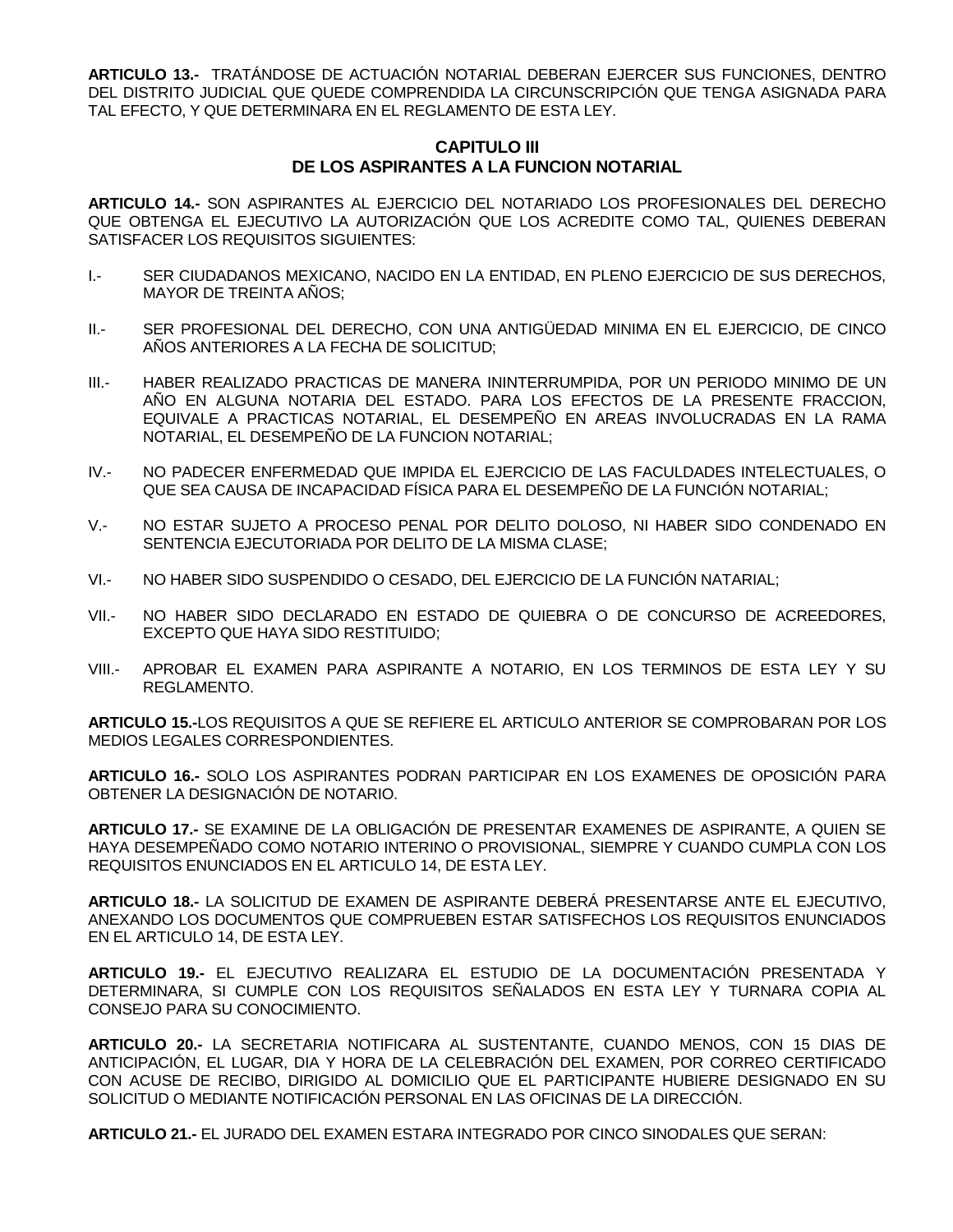- I.- UN REPRESENTANTE DEL EJECUTIVO, QUIEN TENDRA EL CARÁCTER DE PRESIDENTE;
- II.- UN REPRESENTANTE DEL SUPREMO TRIBUNAL DE JUSTICIA DEL ESTADO;
- III.- EL DIRECTOR DE LA DIRECCIÓN DE ARCHIVO GENERAL Y NOTORIAS;
- IV.- EL DIRECTOR DEL REGISTRO PUBLICO DE LA PROPIEDAD Y DEL COMERCIO;
- V.- UN NOTARIO DESIGNADO POR EL CONSEJO, QUIEN TENDRA EL CARÁCTER DE SECRETARIO;

**ARTICULO 22.-** LOS MIEMBROS DEL JURADO DEBERAN SER LICENCIADOS EN DERECHO Y TENDRAN SU RESPECTIVO SUPLENTE.

**ARTICULO 23.-** NO PODRA FORMAR PARTE DEL JURADO EL NOTARIO EN CUYA NOTARIA HAYA REALIZADO SUS PRACTICAS EL ASPIRANTE, DE IGUAL MANERA NO PUEDEN SER PARTE DEL MISMO, PARIENTES CONSANGUÍNEOS O AFINES EN LINEA RECTA SIN KIMITACION DE GRADO, DEL ASPIRANTE.

**ARTICULO 24.-** EL EXAMEN CONSISTIRA EN UNA PRUEBA PRACTICA Y EN OTRA TEORICA:

- A) LA PRUEBA PRACTICA CONSISTIRA EN LA REDACCIÓN DE UN INSTRUMENTO NOTARIAL, CUYO TEMA SERA SORTEADO DE VEINTE PROPUESTOS POR EL CONSEJO Y APROBADOS POR EL EJECUTIVO, PARA LO CUAL EL SUSTENTANTE DISPONDRA DE CINCO HORAS, PUDIENDO PROVEERSE DE LOS CODIGOS Y LEYES CORRESPONDIENTES Y AUXILIARSE DE LOS MEDIOS NECESARIOS PARA LA ELEBORACIÓN DEL INSTRUMENTO NOTARIAL.
- B) LA PRUEBA TEORICA CONSISTIRA EN LAS PREGUNTAS O INTERPELACINES QUE LOS MIEMBROS DEL JURADO HARAN AL SUSTENTANTE, SOBRE EL CASO JURÍDICO NOTARIAL A QUE SE REFIERE EL TEMA QUE LE HUBIERE CORRESPONDIDO.

**ARTICULO 25.-** LOS TEMAS ELEGIDOS PARA EXAMEN SERAN COLOCADOS EN SOBRE CERRADOS Y SELLADOS POR EL TITULAR DE LA DIRECCIÓN Y POR EL PRESIDENTE DEL JUARADO.

**ARTICULO 26.-** AL CONCLUIR LAS INTERPELACIONES, EL JURADO, A PUERTA CERRADA, CALIFICARA LOS EXAMENES Y ACONTINUACIÓN COMUNICARA AL SUSTENTANTE EL RESULTADO.

**ARTICULO 27.-** EL SUSTENTANTE QUE OBTENGA UNA CALIFICACIÓN NO APROBATORIA, NO PODRA VOLVER A PRESENTAR EXAMEN, SINO DESPUÉS DE HABER TRANSCURRIDO UN AÑO.

**ARTICULO 28.-** APROBADO EL EXAMEN, EL EJECUTIVO EXTENDERA AL SUSTENTANTE LA AUTORIZACIÓN DE ASPIRANTE AL EJERCICIO DEL NOTARIADO, DENTRO DEL PLAZO QUE NO EXCEDERÁ DE TREINTA DIAS HABILES SIGUIENTES, CONTADOS A PARTIR DE LA COMUNICACIÓN.

**ARTICULO 29.-** LA AUTORIZACIÓN DE ASPIRANTE DEBE SER REGISTRADA EN LA SECRETARIA LA DIRECCIÓN, EL CONSEJO Y LOS COLEGIOS.

# **CAPITULO IV DE LAS FORMALIDADES PARA LA OBTENCIÓN DE LA PATENTE NOTARIAL**

**ARTICULO 30.-** PARA OBTENER LA PATENTE NOTARIAL, DEBERAN SATISFACERSE LOS REQUISITOS SIGUIENTES:

- I.- TENER CONSTANCIA DE ASPIRANTE A NOTARIO, O EN SU CASO, HABERSE DESEMPEÑADO COMO NOTARIO PROVISIONAL O INTERINO;
- II.- CUMPLIR CON LOS REQUISITOS ESTABLECIDOS EN EL ARTICULO 14, DE LA PRESENTE LEY;
- III.- APROBAR EL EXAMEN DE OPOSICIÓN QUE PARA EL EFECTO SE REALICE.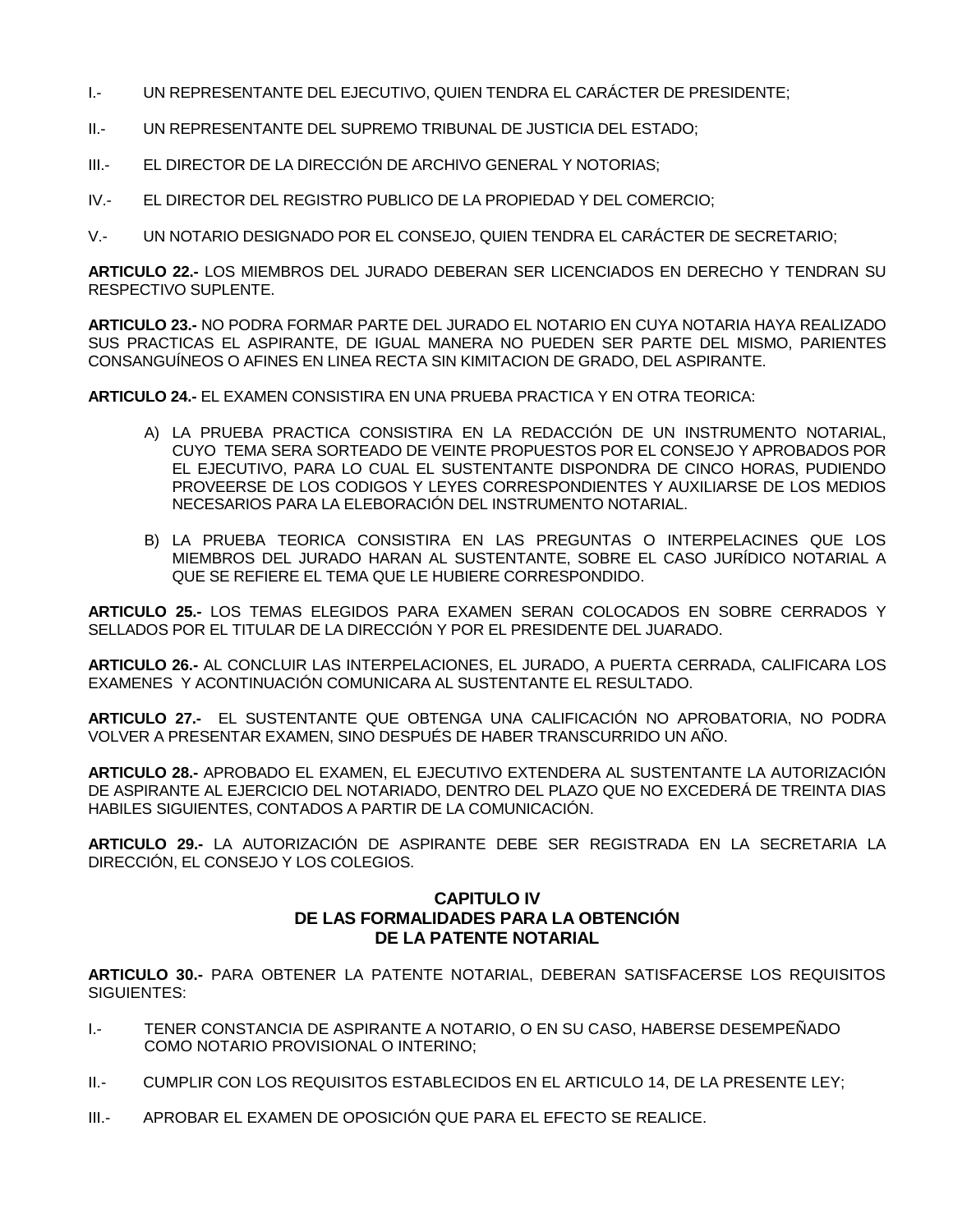**ARTICULO 31**.- CUANDO UNA O MAS NOTARIAS SE ENCUENTREN VACANTES, EL EJECUTIVO DEL ESTADO EMITIRA UNA CONVOCATORIA, PARA EXAMEN DE OPOSICIÓN, PARA OCUPARLAS, LAS QUE SE PUBLICARA EN EL PERIODICO OFICIAL DEL ESTADO, DE CONFORMIDAD CON LAS DISPOSICIONES PREVISTAS EN EL REGLAMENTO.

**ARTICULO 32.-** CON INDEPENDENCIA DE LO ANTERIOR, PARA CUBRIR LA VACANTE, DE UNA NOTARIA YA AUTORIZADA, EN TANTO SE REALIZA LA DESIGNACIÓN DEL TITULAR, EL EJECUTIVO PODRA DESIGNAR A UN NOTARIO PROVISIONAL O INTERINO, SIN EL REQUISITO DE LOS EXAMENES PARA ASPIRANTES O DE OPOSICIÓN SI DEMUESTRA EXPERIENCIA, CAPACIDAD Y EFICIENCIA EN EL DESEMPEÑO DE LA FUNCIÓN NOTARIAL, EL GOBERNADOR DEL ESTADO LO PODRA NOMBRAR NOTARIO TITULAR EN ESA VACANTE O EN OTRA.

EL EJECUTIVO DEL ESTADO TAMBIEN PODRA NOMBRAR COMO TITULAR DE UNA NOTARIA YA CREADA Y VACANTE, O DE NUEVA CREACIÓN, A CUALQUIER PROFESIONAL DEL DERECHO CON EXPERIENCIA, CAPACIDAD Y EFICIENCIA PARA DESEMPEÑAR LA FUNCIÓN NOTARIAL, ATENDIENDO A SUS ATECEDENTES CURRICULARES, SIN LOS REQUISITOS EXIGIDOS POR EL ARTICULO 30, DE ESTA LEY.

TRATÁNDOSE DE NOTARIAS DE NUEVA CREACIÓN, EL EJECUTIVO DEL ESTADO PODRA NOMBRAR NOTARIO PROVISIONAL O DEFINITIVO, SIN LOS REQUISITOS MENCIONADOS CON ANTERIORIDAD.

**ARTICULO 33.-** EL JURADO DEL EXAMEN DE OPOSICIÓN SE INTEGRARA EN LOS TERMINOS DEL ARTICULO 21, DE ESTA LEY, A EXCEPCIÓN DE LAS NOTARIAS VACANTES EN LA QUE FORMARA PARTE DEL JURADO, RESPECTO A LA FRACCIÓN IV DEL ARTÍCULO CITADO, EL PRESIDENTE DEL COLEGIO REGIONAL QUE CORRESPONDA A LA DEMARCACIÓN TERRITORIAL EN LA QUE SE ENCUENTRE UBICADA LA NOTARIA.

**ARTICULO 34.-** EL EXAMEN DE OPOSICIÓN PARA OBTENER LA PATENTE DE NOTARIO CONSISTIRA EN DOS PRUEBAS, UNA PRACTICA Y OTRA TEORICA.

**ARTICULO 35.-** LA PROPUESTA, AUTORIZACIÓN Y SELLADO DE LOS TEMAS DE EXAMEN SE HARA LOS TERMINOS DEL ARTICULO 25, DE ESTA LEY, CON EXCEPCIÓN DE LAS FUNCIONES RELATIVAS AL CONSEJO, QUE SERAN REALIZADAS POR EL COLEGIO RESPECTIVO.

**ARTICULO 36.-** PARA LA PRUEBA PRACTICA, SE REUNIRAN LOS ASPIRANTES EN EL LUGAR, DIA Y HORA QUE OPORTUNAMENTE SEÑALE LA SECRETARIA, DENTRO DE LA JURISDICCIÓN DEL COLEGIO RESPECTIVO. EN PRESENCIA DE UN REPRESENTANTE DE LA SECRETARIA Y DE UN REPRESENTANTE DEL PROPIO COLEGIO, UNO DE LOS ASPIRANTES ELEGIRA UNO DE LOS SOBRES QUE GUARDEN LOS TEMAS, DEBIENDO TODOS LOS EXAMINADOS DESARROLLAR EL TEMA SORTEADO, EN FORMA SEPARADA Y BAJO LA VIGILANCIA DE LOS REPRESENTANTES INDICADOS, ANTE LOS QUE SE HAYA HECHO EL SORTEO, CON EL AUXILIO DE LOS CODIGOS Y LEYES CORRESPONDIENTES Y DE LOS MEDIOS NECESARIOS, PARA LA ELEBORACIÓN DEL INSTRUMENTO NOTARIAL.

**ARTICULO 37.-** PARA EL EFECTO, DISPONDRAN DE CINCO HORAS CORRIDAS. AL CONCLUIRSE EL TERMINO, LOS RESPONSABLES DE LA VIGILANCIA DE LA PRUEBA RECOGERAN LOS TRABAJOS HECHOS, LOS COLOCARAN EN SOBRE QUE SERAN CERRADOS POR ELLOS Y POR LOS SUSTENTANTES Y SE ENTREGARAN AL SECRETARIO DEL JURADO.

**ARTICULO 38.-** LA PRUEBA TEORICA SE EFECTUARA EN EL LUGAR, DIA Y HORA QUE, PREVIAMENTE HAYA SEÑALADO LA SECRETARIA, DENTRO DE LA REGIÓN A LA QUE PERTENEZCA EL COLEGIO CORRESPONDIENTE. LOS ASPIRANTES SERAN EXAMINADOS SUCESIVAMENTE EN EL QUE HAYAN PRESENTADO SU SOLICITUD. EL QUE NO CONCURRIERE SIN CAUSA JUSTIFICADA A LA PRUEBA, PERDERA SU TURNO Y SERA EL ULTIMO. SINO SE PRESENTARE DE NUEVO, SE LE TENDRA POR DESISTIDO.

**ARTICULO 39.-** REUNIDO EL JURADO, CADA UNO DE SUS MIEMBROS INTERROGARA AL SUSTENTANTE SOBRE CUESTIONES DE DERECHO, QUE SEAN DE APLICACIÓN AL EJERCICIO DE LAS FUNCIONES NOTARIALES. UNA VEZ CONCLUIDO EL EXAMEN DE CADA SUSTENTANTE EL SECRETARIA DEL JURADO HARA DEL CONOCIMIENTO DE LOS DEMAS MIEMBROS DEL JURADO EL HARA DEL CONOCIMIENTO DE LOS DEMAS MIEMBROS DEL JURADO EL TRABAJO PRACTICO DEL MISMO.

**ARTICULO 40.-** CONCLUIDAS LAS PRUEBAS PRACTICA Y TEORICA DE CADA SUSTENTANTE, LOS MIEMBROS DEL JURADO SE REUNIRAN EN PRIVADO Y EMITIRAN UNA CALIFICACIÓN PARA CADA UNA DE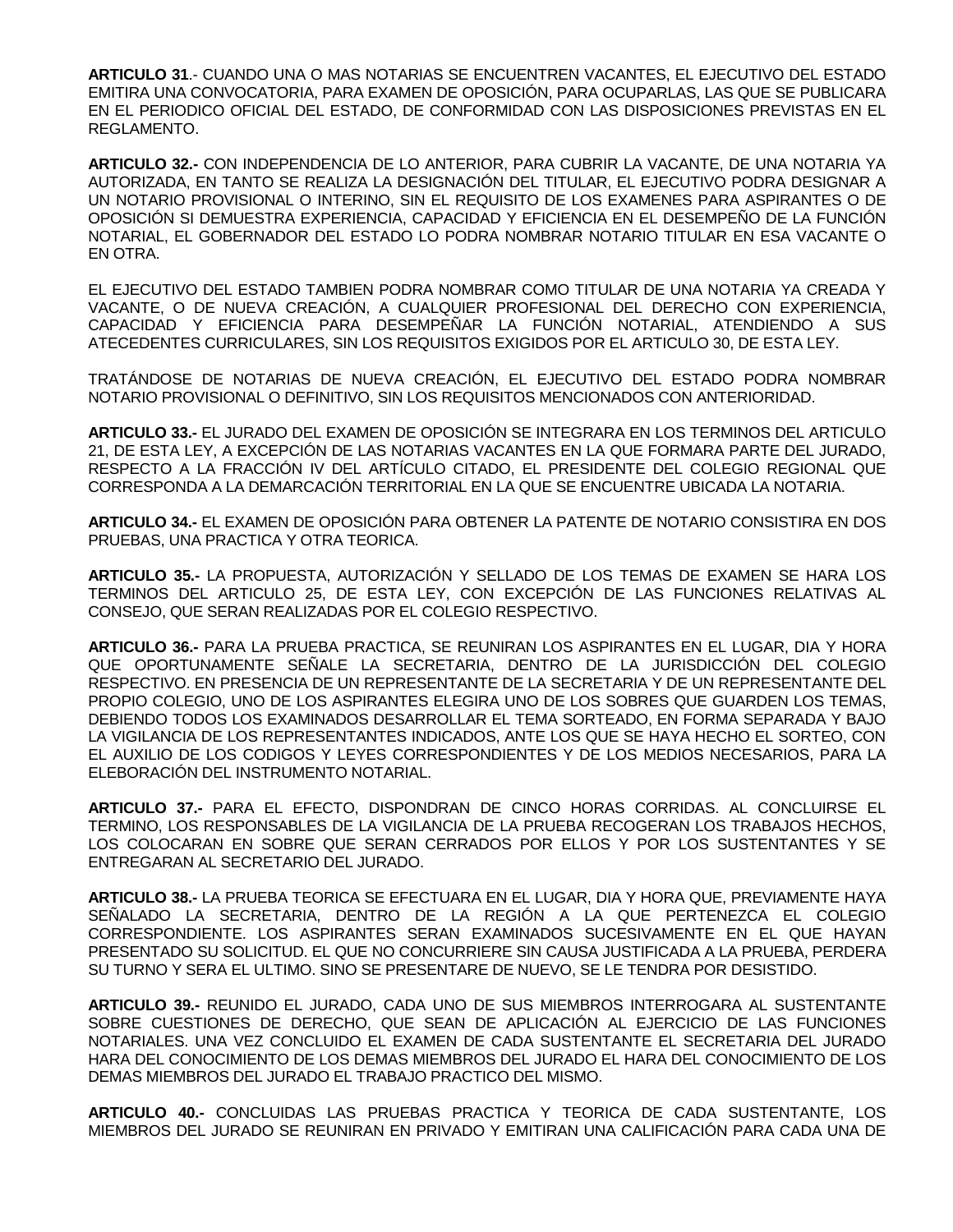LAS PRUEBAS, CUYOS VALORES SE PROMEDIARAN PARA OBTENER LA CALIFICACIÓN FINAL DE CADA SUSTENTAMENTE, LA CUAL PARA APROBAR, NO PODRA SER MENOR DE 70 PUNTOS, EN UNA ESCALA NUMÉRICA DE 10 A 100. QUIEN OBTENGA QUIEN OBTENGA LA MAYOR PUNTUACIÓN SERA EL TRIUNFADOR DEL EXAMEN DE OPOSICIÓN, CUBRIRÁN DICHAS VACANTES, Y SE ASIGNARAN A QUIENES OBTENGAN LAS CALIFICACIONES MAS ALTAS DE MAYOR A MENOR. LA RESOLUCIÓN DEL JURADO SERA DEFINITIVA.

**ARTICULO 41.-** EL SUSTENTANTE QUE OBTENGA UNA CALIFICACIÓN INFERIOR A 70 PUNTOS NO PODRA VOLVER A PRESENTAR EXAMEN, SINO DESPUÉS DE HABER TRANCURRIDO UN AÑO, CONTADO A PARTIR DE LA FECHA DEL EXAMEN PRESENTADO.

**ARTICULO 42.-** EL SECRETARIO LEVANTARA EL ACTA CORRESPONDIENTE QUE SERA FIRMADA POR LOS INTEGRANTES DEL JURADO.

**ARTICULO 43.-** EL JURADO UNA VEZ QUE HAYA TOMADO LA RESOLUCIÓN, A TRAVES DE SU PRESIDENTE, LA DARA A CONOCER EN PUBLICO Y COMUNICARA AL EJECUTIVO EL RESULTADO, REMITIENDOLE LA DOCUMENTACIÓN RELATIVA.

**ARTICULO 44.-** CONCLUIDO EL PROCEDIMIENTO A QUE SE REFIEREN LOS ARTÍCULOS ANTERIORES, EL EJECUTIVO EXPEDIRA LA PATENTE DE NOTARIO, A QUIEN O QUIENES HAYAN RESULTADO APROBADOS EN EL EXAMEN CORRESPONDIENTE, EN UN PLAZO QUE NO EXCEDERÁ DE TREINTA DIAS HABILES SIGUIENTES, CONTADOS A PARTIR DE LA FECHA EN QUE RECIBA LA COMUNICACIÓN. SEÑALANDO LA FECHA EN QUE LA SECRETARIA TOMARA LA PROTESTA LAGAL DEL DESEMPEÑO DE SUS FUNCIONES.

**ARTICULO 45.-** LA PATENTE DE NOTARIO DEBERÁ SER INSCRITA EN LA SECRETARIA, EN LA DIRECCIÓN, EN EL REGISTRO, EN EL CONSEJO Y EN EL COLEGIO REGIONAL RESPECTIVO, Y SE PUBLICARA EN EL PERIODICO OFICIAL DEL ESTADO.

#### **TITULO TERCERO DE LOS NOTARIOS CAPITULO I DE LAS PATENTES DE LOS NOTARIOS**

**ARTICULO 46.-** LAS PATENTES DE NOTARIOS SERAN EXPEDIDAS POR EL EJECUTIVO DEL ESTADO, MEDIANTE ACUERDO QUE CONTENGA LOS SIGUIENTES DATOS: NOMBRE Y APELLIDOS DE LA PERSONA QUIEN SE CONFIERE, NUMERO DE NOTARIA QUE LA CORRESPONDA, LUGAR DE RESIDENCIA DE LA NOTARIA, Y FECHA DE NOMBRAMIENTO, EL CUAL SURTIRA SUS EFECTOS, A PARTIR DE SU PUBLICACIÓN EN EL PERIODICO OFICIAL DEL ESTADO, Y SE REGISTRARA ANTE LA DIRECCIÓN DE ARCHIVO GENERAL Y NOTARIAS Y ENTE EL CONSEJO Y COLEGIO DE NOTARIOS RESPECTIVO.

**ARTICULO 47.-** EN LA DIRECCIÓN DE ARCHIVO GENERAL Y NOTARIAS Y EN EL COLEGIO DE NOTARIOS RESPECTIVO HABRA UN EXPEDIENTE DE CADA NOTARIO PARA SU CONTROL CORRESPONDIENTE.

**ARTICULO 48.-** PARA EL INICIO DE SUS FUNCIONES EL NOTARIO DEBERÁ CUMPLIR CON LOS REQUISITOS SIGUIENTES:

- I.- RENDIR LA PROTESTA DE LEY DENTRO DE LOS DIEZ DIAS SIGUENTES, CONTADOS A PARTIR DE LA FECHA DE LA PUBLICACIÓN DEL ACUERDO RESPECTIVO EN EL PERIODICO OFICIAL;
- II.- OTORGAR DEPOSITO EN EFECTIVO, FIANZA, O HIPOTECA ANTE LA SECRETARIA DE PLANEACIÓN Y FINANZAS, PARA INTEGRARLO AL FONDO DE GARANTIA DEL NOTARIADO;
- III.- PROVEERSE A SU COSTA DEL PROTOCOLO Y SELLO DE AUTORIZAR:
- IV.- REGISTRAR EL SELLO DE AUTORIZAR Y SU FIRMA ANTE LA DIRECCIÓN DE ARCHIVO GENERAL Y NOTARIAS, EL CONSEJO Y EL COLEGIO REGIONAL DE NOTARIOS RESPECTIVO;
- V.- ESTABLECER LA NOTARIA EN EL LUGAR DE SU RESIDENCIA, E INICIAR FUNCIONES DENTRO DE LOS NOVENTA DIAS SIGUENTES A SU PROTESTA, DANDO AVISO A LAS AUTORIDADES QUE SE ÑALE EL REGLAMENTO, AL CONSEJO Y AL COLEGIO REGIONAL DE NOTARIOS RESPECTIVO Y ALA COMUNIDAD, MEDIANTE PUBLICACIÓN, A SU COSTA, EN EL PERIODICO OFICIAL DEL ESTADO, Y EN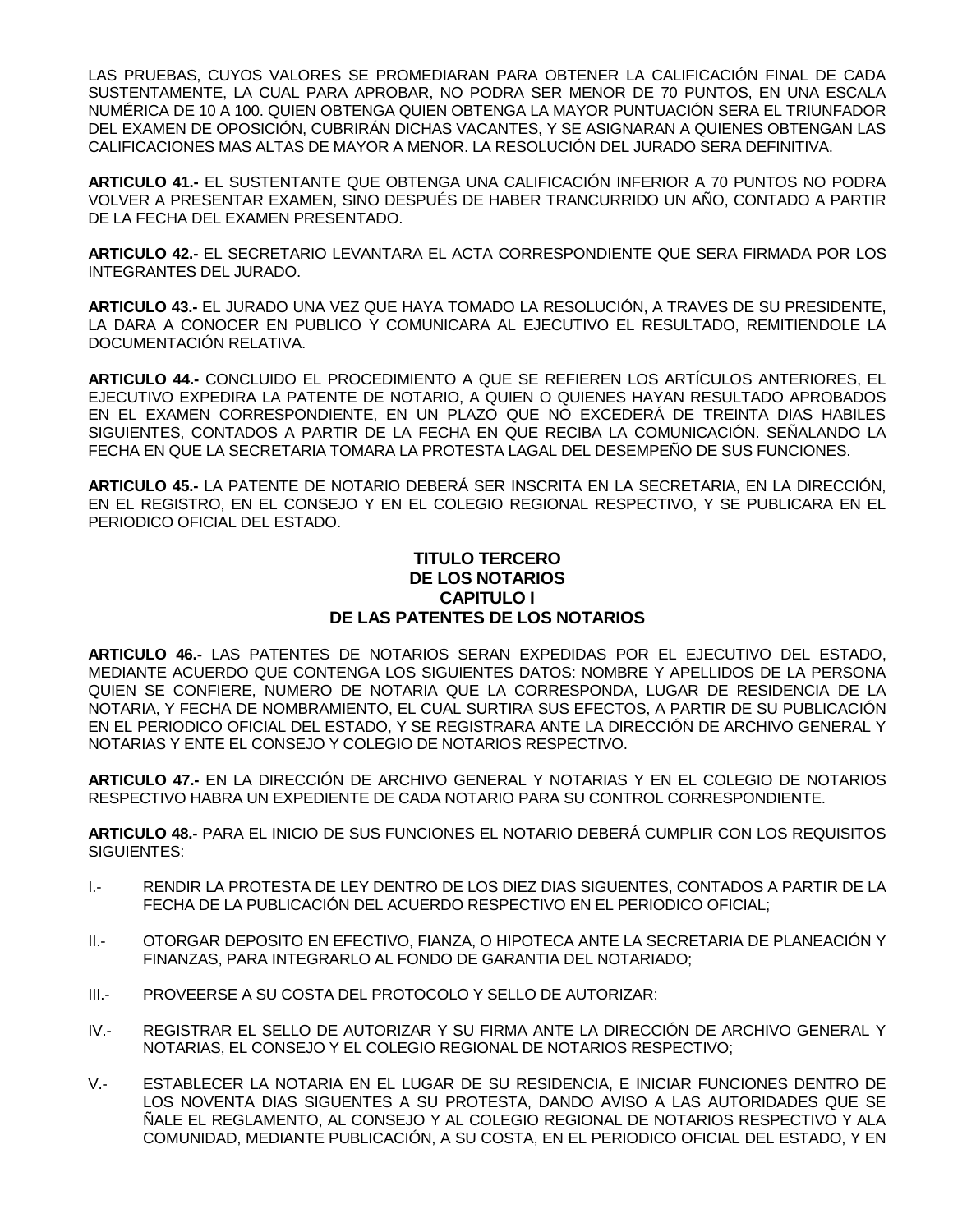UNO DE LOS PERIODICOS DE MAYOR CIRCULACIÓN DEL LUGAR EN DONDE VAYA A EJERCER LA FUNCIÓN NOTARIAL.

- **ARTICULO 49.-** SE CANCELARA LA GARANTIA A QUE SE REFIERE LA FRACCIÓN II, DEL ARTICULO ANTERIOR SI SE SATISFACEN LOS SIGUIENTES REQUISITOS:
- I.- QUE EL NOTARIO HAYA TERMINADO EL EJERCICIO DE SUS FUNCIONES:
- II.- QUE SE SOLICITE POR PARTE LEGITIMA, DESPUÉS DE UN AÑO DE LA TERMINACIÓN;
- III.- QUE ESTEN CUBIERTOS LOS IMPUESTOS Y DERECHOS ORIGINADOS POR EL DESEMPEÑO DE SU FUNCIÓN Y LOS QUE HAYAN SIDO EXPRESADO AL NOTARIO; Y
- IV.- QUE NO HAYA QUEJA PENDIENTE DE RESOLUCIÓN, QUE IMPLIQUE RESPONSABILIDAD PECUNIARIA PARA EL NOTARIO.

#### **CAPITULO II DE LOS DERECHOS DE LOS NOTARIOS**

**ARTICULO 50.-** SON DERECHOS DE LOS NOTARIOS:

- **I.** EJERCER LA FUNCION NOTARIAL, DE LA CUAL SOLO PODRAN SER SEPARADOS EN LOS CASOS Y TERMINOS PREVISTOS POR ESTA LEY, SU REGLAMENTO Y DEMAS DISPOSICIONES APLICABLES;
- II. PERCIBIR LOS HONORARIOS QUE AUTORICE EL ARANCEL POR LOS ACTOS, HECHOS Y PROCEDIMIENTOS EN QUE INTERVENGAN;
- III.- PERMUTAR SUS NOTARIAS, PREVIA AUTORIZACIÓN DEL EJECUTIVO DEL ESTADO, QUIEN ESCUCHARA LA OPINIÓN DEL COLEGIO REGIONAL DE NOTARIOS RESPECTIVO;
- IV. ASOCIARSE CON OTRO NOTARIO DEL MISMO DISTRITO JUDICIAL, EN LOS TERMINOS QUE AUTORICE EL EJECUTIVO DEL ESTADO, QUIEN ESCUCHARA LA OPINIÓN DEL COLEGIO REGIONAL DE NOTARIOS RESPECTIVO;
- V. SOLICITAR AL EJECUTIVO DEL ESTADO SU REUBICACIÓN EN UNA NOTARIA VACANTE O DE NUEVA CREACIÓN QUIEN, QUIEN RESOLVERA ESCUCHANDO LA OPINIÓN DEL COLEGIO REGIONAL DE NOTARIOS RESPECTIVO;
- VI. SEPARARSE DE SU CARGO EN LOS TERMINOS QUE AUTORIZA ESTA LEY;
- VII. DEJAR DE AUCTUAR EN LOS SIGUIENTES CASOS:
	- A) EN DIAS FESTIVOS, HORAS QUE NO SEAN OFICINA, SALVO QUE SE TRATE DE TESTAMENTOS U OTROS CASOS DE URGANCIA O DE INTERES PUBLICO
	- B) POR CAUSA JUSTIFICADA, QUE LE IMPIDA ENCARGARSE DEL ASUNTO DE QUE SE TRATE, SIEMPRE QUE HAYA OTRA NOTARIA EN EL MISMO LUGAR DE RESIDENCIA.
- VII. LOS DEMAS QUE LE OTORGUEN OTROS ORDENAMIENTOS.

# **CAPITULO III DE LAS OBLIGACIONES DE LOS NOTARIOS**

**ARTICULO 51.-** SON OBLIGACIONES DE LOS NOTARIOS:

- **I.** EJERCER LA FUNCIÓN NOTARIAL CON PROBIDAD, DILIGANCIA, EFICIENCIA E IMPARCIALIDAD, CONSTITUYENDOSE EN CONSEJERO DE QUIENES SOLICITAN SUS SERVICIOS,
- II. GUARDAR SECRETO DE LOS ACTOS PASADOS ANTE ELLOS, SALVO DE LOS QUE REQUIERAN LA SECRETARIA, LAS AUTORIDADES JURISDICCIONALES O EL MINISTERIOS PÚBLICO;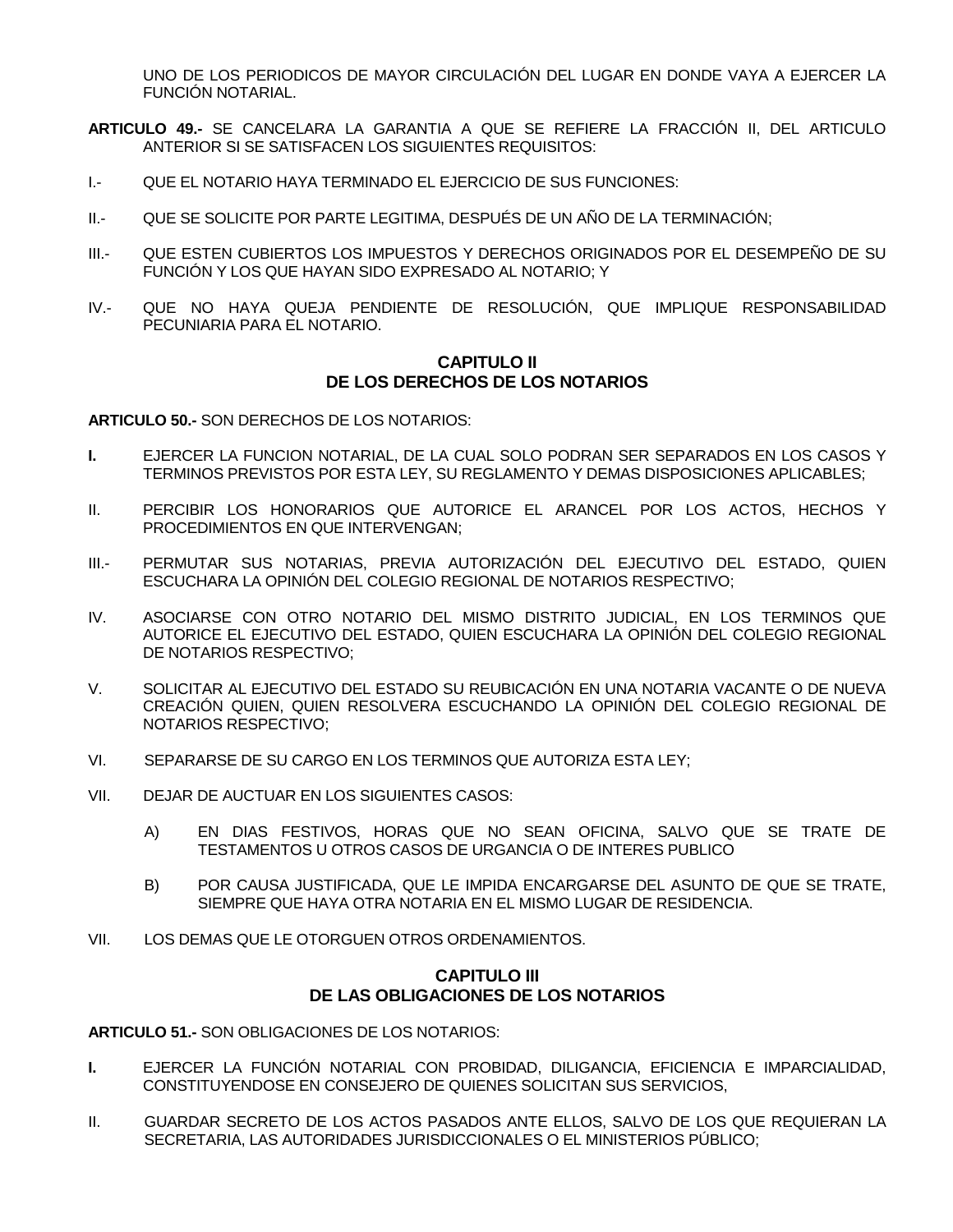- III. EJERCER SUS FUNCIONES CUANDO SEAN SOLICITADOS, O REQUERIDOS, SIEMPRE QUE NO EXISTA PARA ELLO ALGUN IMPEDIMIENTO O MOTIVO DE EXCUSA;
- IV. PERTENECER AL COLEGIO REGIONAL DE NOTARIOS RESPECTIVO;
- V. ACTUALIZAR DURANTE LOS PRIMEROS TREINTAS DIAS DE CADA AÑO, LA GARANTIA A QUE SE REFIERE ESTA LEY, ATENDIENDO LOS CRITERIOS GENERALES DE INCREMENTO DE LOS SALARIOS MINIMO, DEBIENDO MANTENERLA VIGENTE DURANTE TODO EL AÑO SIGUIENTE, A AQUEL, EN QUE HAYA DEJADO DE EJERCER EJ FORMA DEFINITIVA;
- VI. SUJETARSE AL ARANCEL PARA EL COBRO DE SUS HONORARIOS;
- VII. NO SUJETARAN SUS HONORARIOS AL ARANCEL, CUANDO EN LA ESCRITURACION O PROCEDIMIENTOS CONTENCIOSOS, INTERVENGAN LOS ORGANISMOS PUBLICO CUYA FINALIDAD SÉA EL FOMENTO, Y CONSTRUCCIÓN DE VIVIENDA DE INTERES SOCIAL Y POPULAR, ASI COMO DE PROGRAMAS TENDIENTES A LA TITULACIÓN DE INMUEBLES U OTROS ANÁLOGOS Y DE AQUELLOS EN QUE SEAN PARTE EL GOBIERNO DEL ESTADO, LOS HH. AYUNTAMIENTOS O LOS ORGANISMOS AUXILIARES DE CARÁCTER LOCAL.
- VIII. ABSTENERSE DE ACTUAR, CUANDO NO LE SEA APORTADA LA DOCUMENTACIÓN NECESARIA O NO LE SEAN CUBIERTOS LOS MONTOS, POR CONCEPTO DE IMPUESTOS, DERECHOS Y GASTOS QUE SE GENEREN;
- IX. MANTENER ABIERTAS SUS OFICINAS, POR LO MENOS OCHO HORAS DIRIAS EN DIAS HABILES Y REALIZAR GUARDIAS LOS FINES DE SEMANA, DIAS FESTIVOS E INHÁBILES EN LOS CASOS PREVISTOS POR LAS LEYES CORRESPONDIENTES;
- X. REAUNAR SUS FUNCIONES DENTRO DE LOS QUINCE DIAS SIGUIENTES AL DE LA TERMINACIÓN DE LA LICENCIA O DE LA SUSPENSIÓN;
- XI. LAS DEMAS QUE LES IMPONGA ESTA LEY, SU REGLAMENTO Y OTROS ORDENAMIENTO.

# **CAPITULO IV DE LOS IMPEDIMIENTOS DE LOS NOTARIOS**

**ARTICULO 52.-** SON IMPEDIMIENTOS DE LOS NOTARIOS.

- I. DESEMPEÑAR CUALQUIER EMPLEO, CARGO O COMISIÓN DEPENDIENTE DE LOS PODERES DE LA FEDERACIÓN, ESTADO O MUNICIPIO, ORGANISMOS DESCENTRALIZADOS O DE PARTICIPACIÓN ESTATAL, O EJERCER COMO ABOGADO POSTULANTE O AGENTE DE CAMBIO, O MINISTRO DE CUALQUIER CULTO,
- II. INTERVENIR POR SI, O EN REPRESENTACIÓN DE OTOROS, O SU CÓNYUGE, SUS PARIENTES CONSAGUINEOS EN LA CORATERAL HASTA AL CUARTO GRADO Y LOS AFINES EN LA COLATERAL HASTA EL SEGUNDO GRADO, EN ACTOS QUE TENGA QUE AUTORIZAR;
- III. EJERCER SUS FUNCIONES CUANDO EL, SU CÓNYUGE O ALGUNO DE SUS PARIENTE EN LOS GRADOS QUE EXPRESA LA FRACCIÓN ANTERIOR, O PERSONAS DE QUIENES ALGUNO DE ELLOS SEA APODERADO O REPRESENTANTE LEGAL, EN EL ACTO QUE SE TRATA DE AUTORIZAR, TENGAN INTERES. ESTE IMPEDIMIENTO Y EL ANTERIOR, SE ENTENDERAN PARA EL NOTARIO SUPLENTE, ASOCIADO E INTERINO, CUANDO ACTUE EN EL PROTOCOLO DEL SUPLIDO, ASOCIADO O TITULAR, RESPECTIVAMENTE;
- IV. RECIBIR DINERO O DOCUMENTOS A SU NOMBRE, QUE REPRESENTEN NUMERARIO, A MENOS QUE SE TRATE DE HONORARIOS O DEL MONTO DE LOS IMPUESTOS Y DERECHOS QUE DEBAN PAGAR CON MOTIVO DEL EJERCICIO DE SUS FUNCIONES;
- V. LOS DEMAS QUE ESTABLEZCAN ESTA LEY, SU REGLAMENTO Y OTROS ORDENAMIENTOS.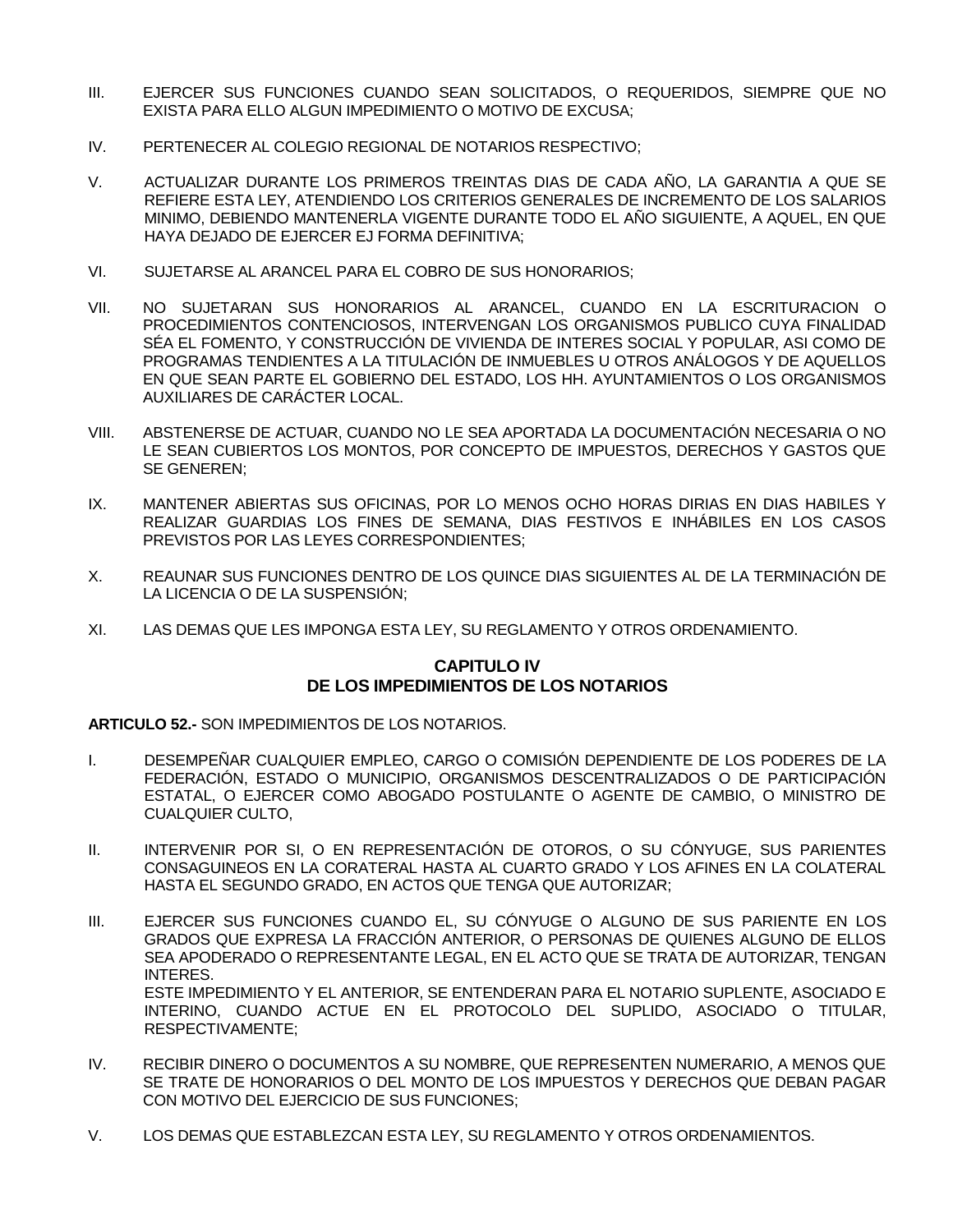**ARTICULO 53.-** COMO EXEPCIÓN AL ARTICULO ANTERIOR, LOS NOTARIOS POCRAN:

- **I.-** DESEMPEÑAR LA DOCENCIA Y CARGOS DE BENEFICIENCIA;
- II. ACTUAR COMO ABOGADO EN ASUNTOS PROPIOS, DE SU CÓNYUGE, ASCENDIENTES Y DEMAS PARIENTES POR CONSANGUINIDAD O AFINIDAD HASTA EL CUARTO GRADO;
- III. DESEMPEÑAR EL CARGO DE SECRETARIO DE ASOCIACIONES CIVILES O SOCEDADES, SIN SER MIEMBRO DEL CONSEJO DIRECTIVO O DE ADMINISTRACIÓN;
- IV. SER TUTOR, CURADOR O ALBACEA;
- V. DAR CONSULTAS JURÍDICAS DE ACUERDO A SU FUNCIÓN;
- VI. PATROCINAR A LOS INTERESADOS, EN EL TRAMITE PARA OBTENER ELREGISTRO DE TESTIMONIOS DE ESCRITURAS, ASI COMO EN LOS FISCALES, ADMINISTRATIVOS Y JUDICIALES RELACIONADOS CON LOS IMPUESTOS Y DERECHOS QUE CAUSEN LOS ACTOS PASADOS PASADOS ANTE ELLOS;
- VII. SER ARBITRO O SECRETARIO EN JUICIO ARBITRAL;
- VIII. SER CORREDOR;

# **CAPITULO V DE LOS NOTARIOS ADJUNTO Y DE LOS CONVENIOS DE SUPLENCIA Y ASOCIACION**

**ARTICULO 54.-** LOS NOTARIOS TITULARES TENDRAN DERECHO A TENER UN NOTARIO ADJUTO. PARA SER NOTARIO ADJUNTO SE REQUIERE:

- I. LA PROPUESTA DE UN NOTARIO TITULAR;
- II. LA AUTORIZACIÓN DE ASPIRANTE AL EJERCICIO DEL NOTARIADO
- III. CUMPLIR CON LOS REQUISITOS PREVISTOS EN LA FRACCIONES I, II, III Y V, DEL ARTICULO 14, DE ESTA LEY.
- IV. LA OPINIÓN DEL COLEGIO DE NOTARIOS RESPECTIVO;
- IV. SUSTENTAR Y APROBAR EL EXAMEN PARA OBTENER EL NOMBRAMIENTO DE NOTARIO ADJUNTO QUE SE REALIZARA EN LOS TERMINOS QUE ESTABLECE EL REGLAMENTO DE ESTA LEY.

**ARTICULO 55.-** EL NOTARIO ADJUNTO TENDRA LAS MISMAS FACULTADES DE EJERCICIO DE LA FUNCIÓN NOTARIAL QUE ELTITULAR Y ACTUARA EN EL PROTOCOLO Y CON EL SELLO DE ESTE. EL ADJUNTO HARA CONSTAR ESE CARÁCTER, INDICÁNDOLO EN TODOS LOS INSTRUMENTOS EN QUE INTERVENGA.

EL NOTARIO ADJUNTO, ADEMÁS DE LAS FACULTADES MENCIONADAS EN EL PARRAFO ANTERIOR, SERA SUPLENTE DEL TITULAR EN LOS CASOS DE AUSENCIAS TEMPORALES A QUE SE REFIEREN LOS ARTICULOS 74 Y 76, DE ESTA LEY.

**ARTICULO 56.-** EL NOTARIO ADJUNTO UNICAMENTE PODRA OBTENER LA PATENTE DE NOTARIO TITULAR ENLA NOTARIA A LA QUE ESTA ADSCRITO Y SOLAMENTE POR LA AUSENCIA DEFINITIVA DEL TITULAR. DADO EL CASO, EL EJECUTIVO DEL ESTADO, PROCEDERA A OTORGARLE LA PATENTE NOTARIAL CORRESPONDIENTE.

**ARTICULO 57.-** EL NOTARIO TITULAR TENDRA EN TODO TIEMPO EL DERECHO DE SOLICITAR AL EJECUTIVO LA REVOCACIÓN DEL NOMBRAMIENTO DE NOTARIO ADJUNTO, SIEMPRE Y CUANDO EXISTA CAUSA JUSTIFICADA PARA ELLO, QUIEN POR ESE SOLO HECHO, DEJARA DE ACTUAR COMO NOTARIO HASTA QUE SE PRONUNCIE LA RESOLUCIÓN CORRESPONDIENTE. AL EFECTO, EL NOTARIO TITULAR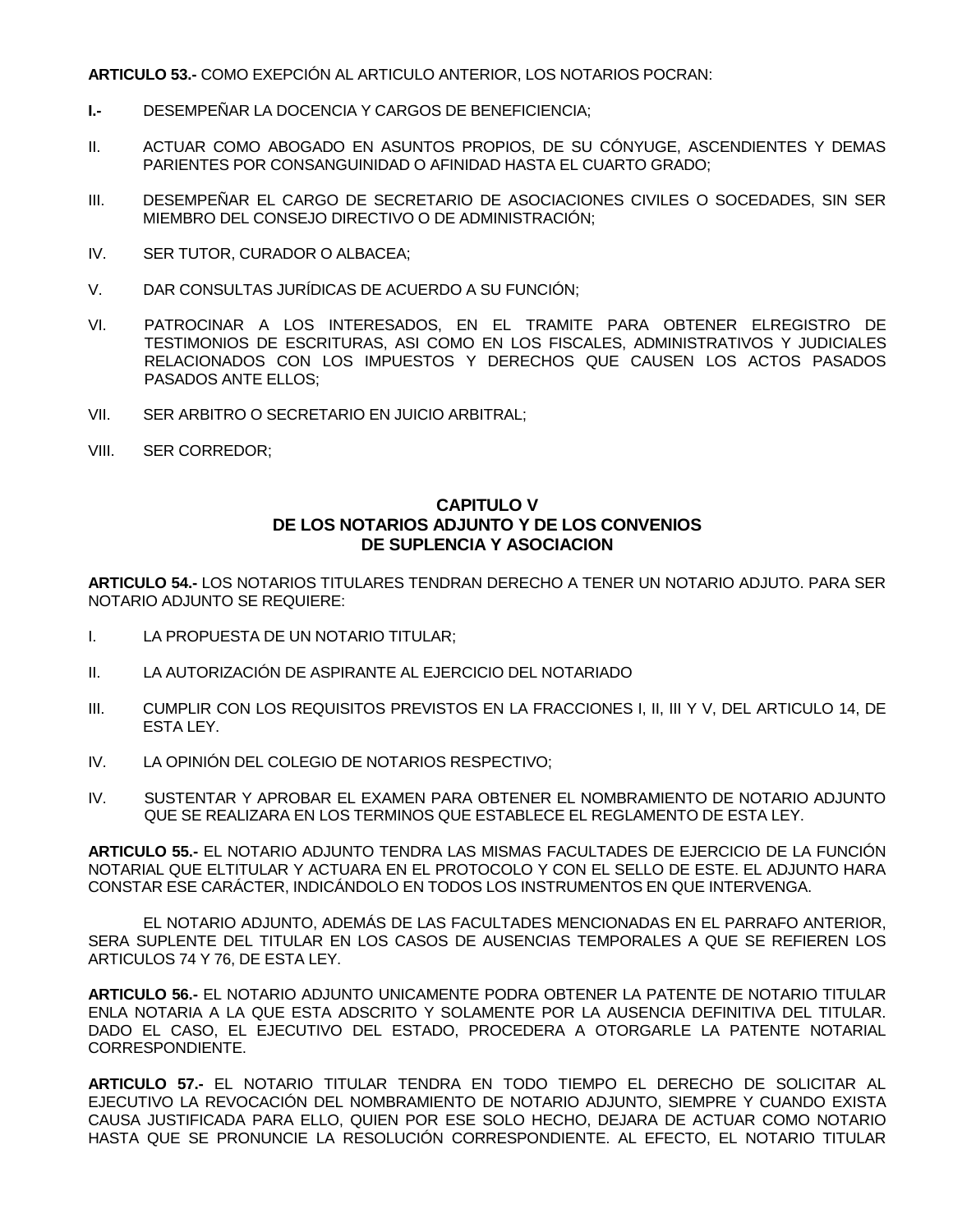PRESENTARA LA SOLICITUD DE REVOCACIÓN ANTE LA SECRETARIA, A FIN DE QUE EL EJECUTIVO DICTE LA RESOLUCIÓN PERMANENTE.

**ARTICULO 58.-** DENTRO DE LOS SESENTE DIAS SIGUIENTES AL DE SU PROTESTA, LOS NOTARIOS DE UN MISMO DISTRITO JUDICIAL DEBERAN CELEBRAR CONVENIOS PARA SUPLIRSE RECÍPROCAMENTE EN SUS FALTAS TEMPORALES. CUANDO SOLO HAYA UN NOTARIO, EL CONVENIO LO CELEBRARA CON LOS DISTRITO JUDICIAL MAS CERCANO.

**ARTICULO 59.-** SI LOS NOTARIOS NO CELEBRAN CONVENIOS DE SUPLENCIA DENTRO DEL PLAZO QUE ESTABLECE ESTA LEY, LA SECRETARIA DETERMINARA LA FORMA DE LLEVARLA A CABO Y QUIENES DEBERAN SUPLIRSE ENTRE A MAS DE UN NOTARIO A LA VEZ.

**ARTICULO 60.-** LOS NOTARIOS QUE SE SEPAREN DEL EJERCICIO DE SU FUNCIÓN CONFORME LO ESTABLECE ESTA LEY, DEBERÁN DAR AVISO POR ESCRITO DE SU SEPARACIÓN Y SU REGRESO A LA SECRETARIA Y A QUIEN DEBA SUPLIRLOS.

**ARTICULO 61.-** LOS NOTARIOS ASOCIADOS NO QUEDAN OBLIGADOS A CELEBRAR CONVENIOS DE SUPLENCIA, DEBIENDO ACTUAR RECÍPROCAMENTE EN SUS FALTAS TEMPORALES, LO QUE DEBAN ESTIPULAR EN EL CONVENIO DE ASOCIACIÓN.

**ARTICULO 62.-** DOS NOTARIOS TITULARES DE UN MISMO DISTRITO O DE DISTRITOS MAS CERCANOS, CUANDO HAYA UN SOLO, PODRAN ASOCIARSE POR EL TIEMPO QUE CONVENGAN PARA ACTUAR INDISTINTAMENTE EN EL PROTOCOLO DEL NOTARIO CON MAYOR ANTIGÜEDAD EN EL EJERCICIO NOTARIAL CADA NOTARIO USARA SU PROPIO SELLO EN SUS ACTUACIONES QUEDANDO PROHIBIDA LA INTERVENCIÓN DE AMBOS EN UN MISMO ACTO.

**ARTICULO 63.-** LA ASOCIACIÓN SE LLEVARA A CABO, CUANDO AMBOS NOTARIOS ESTEN EN EJERCICIO. EL PROTOCOLO, EL LIBRO DE REGISTRO DE ACTOS FUERA DE PROTOCOLO Y LOS APENDICES DEL NOTARIO DE MENOR ANTIGÜEDAD, SE CERRARAN Y DEPOSITARAN EN LA DIRECCIÓN DURANTE EL TIEMPO QUE DURE LA ASOCIACIÓN.

**ARTICULO 64.-** LOS CONVENIOS DE SUPLENCIA Y ASOCIACIÓN SERAN REGISTRADOS Y PUBLICADOS EN LA MISMA FORMA QUE EL NOMBRAMIENTO.

**ARTICULO 65.-** EL CONVENIO DE ASOCIACIÓN ENTRE NOTARIOS DEBERÁ PRESENTARSE A LA SECRETARIA PARA SU APROBACIÓN.

**ARTICULO 66.-** APROBADO EL CONVENIO DE ASOCIACIÓN, LA SECRETARIA CON INTERVENCIÓN DE UN REPRESENTANTE DEL COLEGIO, ASENTARA LA RAZÓN, HACIENDO CONSTAR QUE ACTUARAN ASOCIADAMENTE CADA UNO, EN EL PROTOCOLO DEL MAS ANTIGUO.

**ARTICULO 67.-** LOS CONVENIOS DE ASOCIACIÓN DEJARAN SIN EFECTO LOS QUE SUPLENCIA CELEBRADOS CON ANTERIORIDAD.

**ARTICULO 68.-** EL CONVENIO DE ASOCIACIÓN TERMINARA POR:

- I. VENCIMIENTO DEL PLAZO FIJADO;
- II. SEPARACIÓN DEFINITIVA DE UNO DE LOS ASOCIADOS;
- III. ACUERDOS DE LOS ASOCIADOS;
- IV. AVISO ESCRITO DE UNO A OTRO ASOCIADO CON NOVENTA DIAS NATURALES DE ANTICIPACIÓN POR LO MENOS A LA FECHA DE SU TERMINACIÓN, PREVIO CUMPLIMIENTO DE LAS OBLIGACIONES CONTRAIDAS POR EL NOTARIO QUE SE SEPARE.

**ARTICULO 69.-** EN CASO DE TERMINACIÓN DEL CONVENIO DE ASOCIACIÓN, SE PROCEDERA A ASENTAR LA RAZON, PARA CONTINUAR ACTUANDO CADA UNO EN SU PROPIO PROTOCOLO.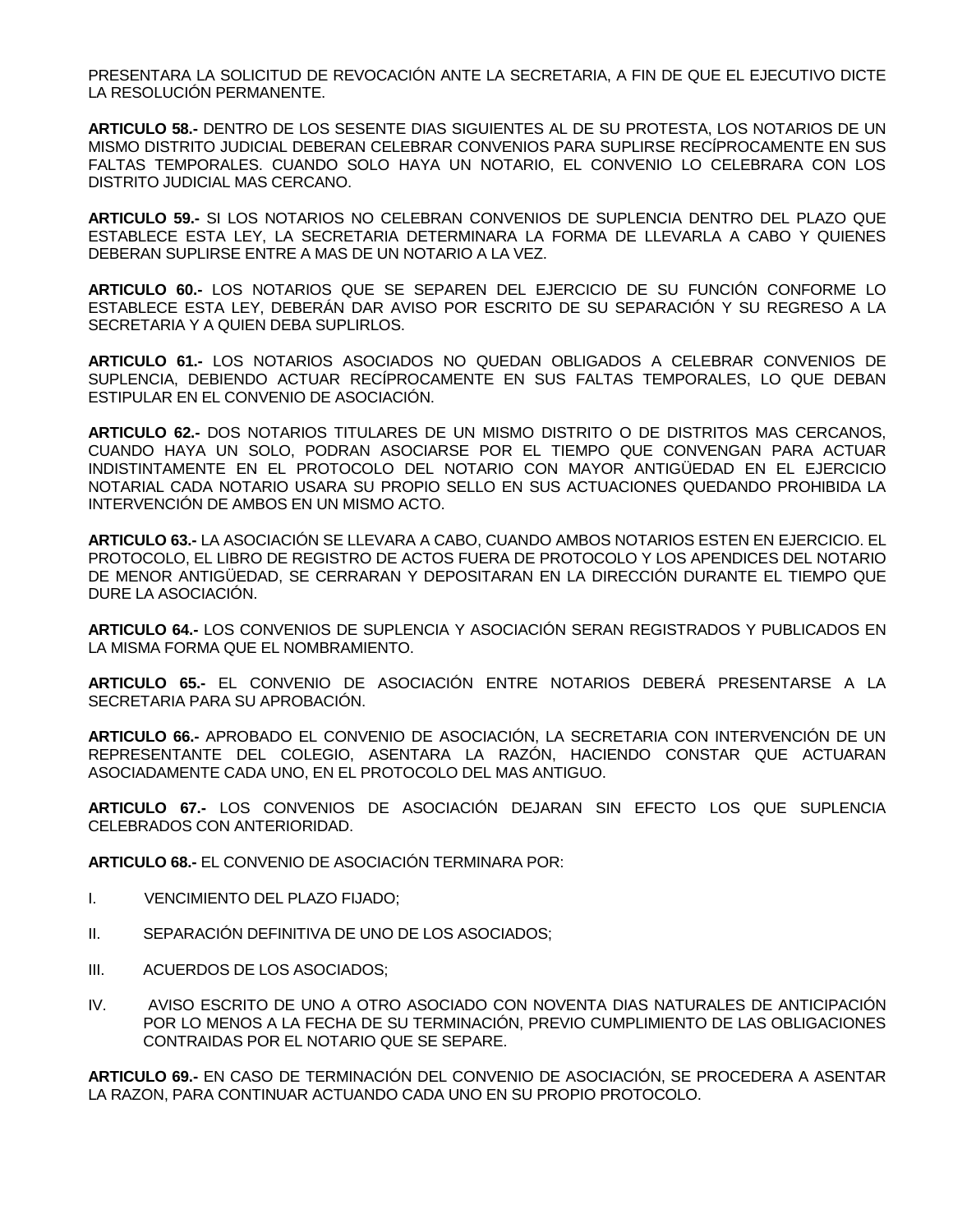**ARTICULO 70.-** CUANDO LA TERMINACIÓN DEL CONVENIO DE ASOCIACIÓN, SEA POR SEPARACIÓN DEFINITIVA DE UNO DE LOS ASOCIADOS, EL OTRO CONTINUARA USANDO EL MISMO PROTOCOLO EN QUE SE HAYA ACTUADO. SI EL NOTARIO FALTANTE FUERE EL DE MAYOR ANTIGÜEDAD, EL NOTARIO DE MENOR ANTIGÜEDAD, SI QUISIERE, TRAMITARA ANTE EL EJECUTIVO DEL ESTADO, DENTRO DE LOS 30 DIAS HABILES SIGUENTES, SER TITULAR DE LA NOTARIA EN LA QUE SE VENIA ACTUANDO, SI PROCEDIERE, EL EJECUTIVO LE EXPEDIRA LA PATENTE, PUDIENDO ACTUAR EN TANTO LA OBTIENE, CON SU SELLO Y NUMERO ANTERIORES.

**ARTICULO 71.-** LA NOTARIA CORRESPONDIENTE AL NOTARIO, QUE SOLICITO LA NOTARIA ASOCIADA Y LE FUE CONCEDIDA, QUE QUEDARA VACANTE.

**ARTICULO 72.-** AL TERMINAR LA ASOCIACIÓN, EL NOTARIO DE MAYOR ANTIGÜEDAD EN EL EJERCICIO DE LA FUNCIÓN NOTARIAL, CONTINUARA ACTUANDO EN EL PROTOCOLO DE SU NOTARIA Y EL NOTARIO DE MENOR ANTIGÜEDAD, SOLICITARA LA DEVOLUCIÓN DE SU PROTOCOLO, SU LIBRO DE REGISTRO DE ACTOS FUERA DE PROTOCOLO Y SUS APENDICES, QUE FUERON DEPOSITADOS, AL INICIO DE LA ASOCIACIÓN, ANTE LA DIRECCIÓN, DE CONFORMIDAD A LO ESTABLECIDO EN EL ARTICULO 63, DE ESTA LEY.

**ARTICULO 73.-** LA CELEBRACIÓN Y LA TERMINACIÓN DEL CONVENIO DE ASOCIACIÓN, DEBERÁ PUBLICARSE UNA SOLA VEZ EN EL PERIODICO OFICIAL DEL ESTADO Y LOS ASOCIADOS ANTES DE INICIAR SU ACTUACIÓN CON ESE CARÁCTER, DARAN AVISO A LA SECRETARIA, LA DIRECCIÓN, AL CONSEJO Y AL COLEGIO.

# **CAPITULO VI DE LAS LICENCIAS Y SEPARACIÓN DE LOS NOTARIOS**

**ARTICULO 74.-** LOS NOTARIOS PODRAN SEPARARSE DEL EJERCICIO DE SUS FUNCIONES O AUSENTARSE DEL LUGAR DE SU RESIDENCIA, CADA SEIS MESES POR VEINTE DIAS, PREVIO AVISO QUE POR ESCRITO DEN A LA SECRETARIA, LA DIRECCIÓN, AL CONSEJO Y AL COLEGIO REGIONAL DE NOTARIOS RESPECTIVO.

**ARTICULO 75.-** NO PODRAN ACUMULARSE LOS VEINTE DIAS DE UN SEMESTRE CON LOS DEL SIGUIENTE, DEBIENDO MEDIAR ENTRE AMBOS UN PERIODO DE POR LO MENOS TREINTA DIAS EN EL EJERCICIO DE LA FUNCIÓN.

**ARTICULO 76.-** LOS NOTARIOS EN FUNCIONES PODRAN SOLICITAR AL EJECUTIVO DEL ESTADO, LICENCIA PARA SEPARARSE DE UN CARGO, HASTA POR EL TERMINO DE UN AÑO. ESTA LICENCIA ES RENUNCIABLE.

**ARTICULO 77.-** CUANDO SE HAYA OBTENIDO LA LICENCIA A QUE SE REFIERE EL ARTICULO ANTERIOR, NO PODRAN SOLICITAR OTRA IGUAL HASTA DESPUÉS DE TRANSCURRIDO UN AÑO EN EL EJERCICIO DE LA FUNCIÓN NOTARIAL SALVO EN EL CASO DE ENFERMEDAD GRAVE JUSTIFICADA.

**ARTICULO 78.-** LOS NOTARIOS DEBERAN SEPARARSE TEMPORALMENTE DEL EJERCICIO DE LA FUNCIÓN NOTARIAL, CUANDO PARTICIPEN COMO CANDIDATOS EN PROCESOS ELECTORALES, A PARTIR DE LA FECHA DE SU REGISTRO COMO TALES, ANTE LA AUTORIDAD ELECTORAL CORRESPONDIENTE, SOLICITANDO LICENCIA POR ESCRITO AL EJECUTIVO, PARA CUAL ENTRARA EN FUNCIONES EL SUPLENTE, SI LO TUVIERE.

**ARTICULO 79.-** TRATÁNDOSE DE CARGO PUBLICOS O DE ELECCIÓN POPULAR, LOS NOTARIOS DEBERAN SOLICITAR LICENCIA AL EJECUTIVO, POR EL TIEMPO QUE SEA NECESARIO PARA PERMANECER EN EL CARGO.

**ARTICULO 80.-** EN RELACIÓN AL ARTICULO ANTERIOR, CUANDO EL EJECUTIVO CONCEDA UNA LICENCIA A UN NOTARIO, PODRA DESIGNAR SUSTITUTO SI LO ESTIMA NECESARIO, A SU VEZ ORDENARA LA PUBLICACIÓN CORRESPONDIENTE EN EL PERIODICO OFICIAL DEL ESTADO, COMUNICANDO ESTA CIRCUNSTANCIA AL DIRECTOR DE ARCHIVO GENERAL Y NOTARIAS.

**ARTICULO 81.-** CONCLUIDO EL PERIODO PARA QUE EL NOTARIO FUE ELECTO O DESIGNADO, SE REINCORPORARA AL DESEMPEÑO DE LA FUNCIÓN NOTARIAL, PREVIO AVISO POR ESCRITO A LA DIRECCIÓN.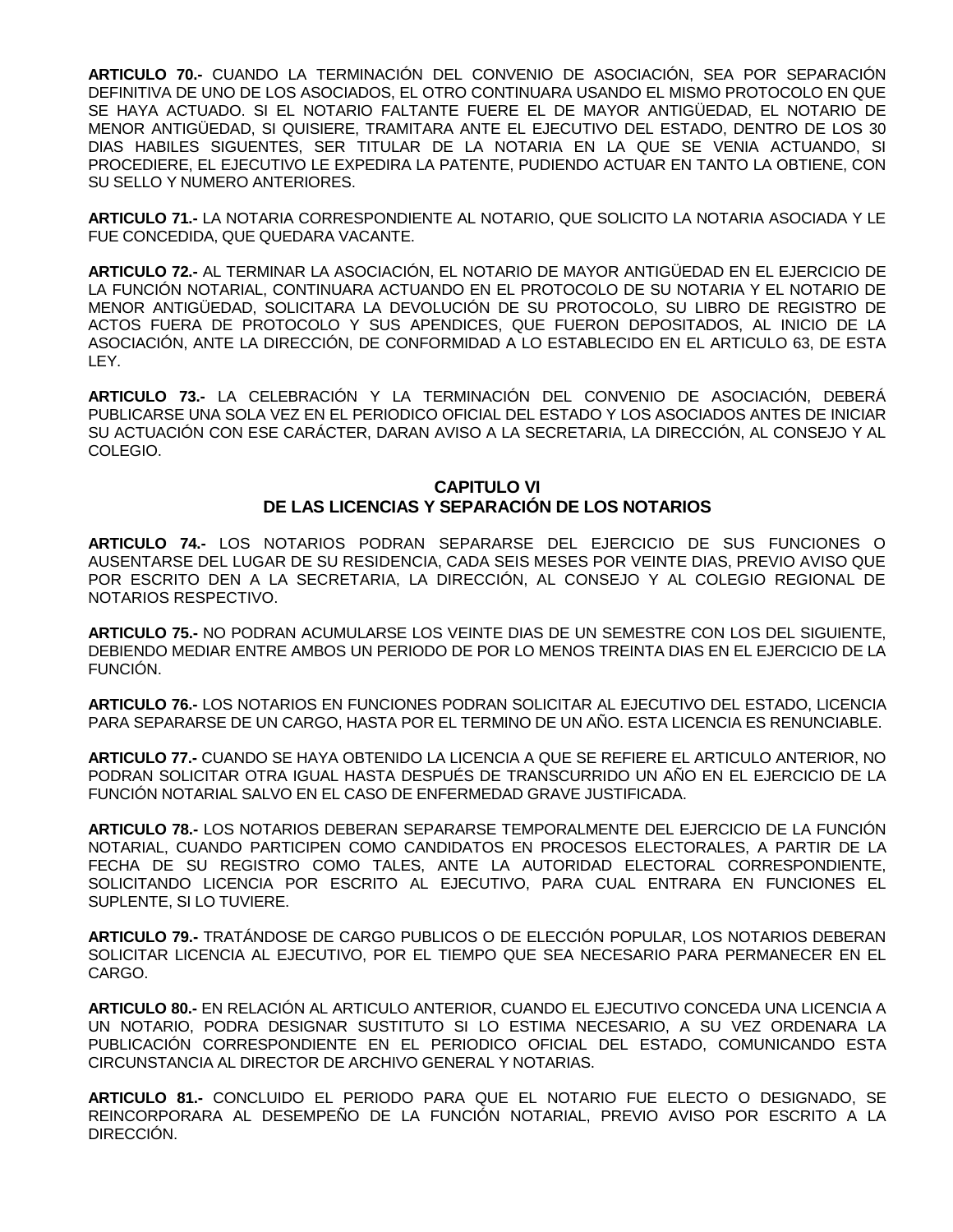**ARTICULO 82.-** EN LOS CASOS DE SEPARACIÓN DE LOS NOTARIOS POR LICENCIA O SUSPENSIÓN, EL EJECUTIVO DEL ESTADO, AL CONCEDER AQUELLA U ORDENAR ESTA, DESIGNARA NOTARIO DE ENTRE LOS ASPIRANTES O A QUIEN SE HAYA DESEMPEÑADO COMO NOTARIO INTERINO O PROVISIONAL, PARA QUESE HAGA CARGO INTERINAMENTE DE LA NOTARIA DE QUE SE TRATE.

**ARTICULO 83.-** EN CASO DE QUE UN NOTARIO SE SEPARE TEMPORALMENTE DEL DESEMPEÑO DE SU FUNCIÓN POR ENFERMEDAD U OTRA RAZON IMPREVISTA, SU SUPLENTE, SI LO TUVIERE, ENTRARA DE INMEDIATO EN FUNCIONES, PREVIO AVISO POR ESCRITO QUE CUALQUIERA DE LOS DOS, PRESENTE A LA DIRECCIÓN. LA SUPLENCIA SE REFERIRA AL DESEMPEÑO DE LA FUNCIÓN NOTARIAL, SIN QUE EL SUPLENTE DEBA TOMAR A SU CARGO RESPONSABILIDADES PECUNIARIAS.

### **CAPITULO VII DE LA PERMUTA DE NOTARIAS**

**ARTICULO 84.-** EL EJECUTIVO DEL ESTADO PODRA AUTORIZAR PERMUTAS DEFINITIVAS DE ADSCRIPCIÓN DEL CARGO NOTARIAL.

**ARTICULO 85.-** LAS PERMUTAS SE CELEBRARAN UNICAMENTE ENTRE DOS NOTARIOS TITULARES, QUIENES RECIBIRAN NUEVO NOMBRAMIENTO, DEBIENDO CUMPLIR LOS REQUISITOS SEÑALADOS EN ESTA LEY.

**ARTICULO 86.-** EN LA PERMUTA DE NOTARIAS, LA SECRETARIA, CON LA INTERVENCIÓN DE UN REPRESENTANTE DEL COLEGIO RESPECTIVO, ASENTARA EN LOS PROTOCOLOS DE LOS NOTARIOS PERMUTANTES LA RAZON DE CLAUSURA EXTRAORDINARIA Y REALIZARA LA ENTREGA RECEPCIÓN DE AMBAS NOTARIAS.

**ARTICULO 87.-** LOS SELLOS DE LOS NOTARIOS PERMUTANTES SERAN RECOGIDOS POR LA SECRETARIA Y REMITIDOS EN EL TERMINO DE CINCO DIAS HABILES A LA DIRECCIÓN, PARA SU DESTRUCCIÓN.

## **TITULO CUARTO DE LA SUSPENSIÓN, TERMINACIÓN Y REVOCACIÓN DE LA PATENTE NOTARIAL. CAPITULO I DE LA SUSPENSIÓN DE LOS NOTARIOS.**

**ARTICULO 88.-** SON CAUSAS DE SUSPENSIÓN DE UN NOTARIO EN EL EJERCICIO DE SU FUNCIÓN :

- I.- SER SUJETO A PROCESO POR DELITO DOLOSO O GRAVE EN QUE HAYA SIDO DICTADO AUTO DE FORMAL PRISIÓN O DE SUJECIÓN A PROCESO, HASTA QUE SE PRONUNCIE RESOLUCIÓN QUE HAYA CAUSADO EJECUTORIA;
- II. PADECER ENFERMEDAD QUE LO IMPOSIBILITE EN FORMA TRANSITORIA PARA EJERCER LA FUNCIÓN NOTARIAL, SURTIENDO EFECTO, EN TAL CASO, LA SUSPENSIÓN DURANTE TODO EL TIEMPO QUE DURE EL IMPEDIMIENTO, SIEMPRE QUE NO EXCEDA DE DOS AÑOS;
- III. LA SANCIÓN ADMINISTRATIVA IMPUESTA POR EL EJECUTIVO DEL ESTADO, POR FALTAS COMPROBADAS, EN LA FORMA Y TERMINOS PREVISTOS EN ESTA LEY Y SU REGLAMENTO;
- IV. POR HABER OTORGADO MENOS DE VEINTICUATRO INSTRUMENTOS EN UN AÑO NATURAL SIN CAUSA JUSTIFICADA;
- V. POR EJERCER LA FUNCIÓN NOTARIAL Y ALGUNAS DE LAS ACTIVIDADES INCOMPATIBLES CON ELLA, CONFORME A LA PRESENTE LEY;
- VI. POR TENER SU OFICINA NOTARIAL EN LUGAR DISTINTO AL DE LA UBICACIÓN DE LA NOTARIA;
- VII. POR ACTUAR DE MANERA CONJUNTA CON SU SUPLENTE, DURANTE EL TERMINO DE LA SUPLENCIA.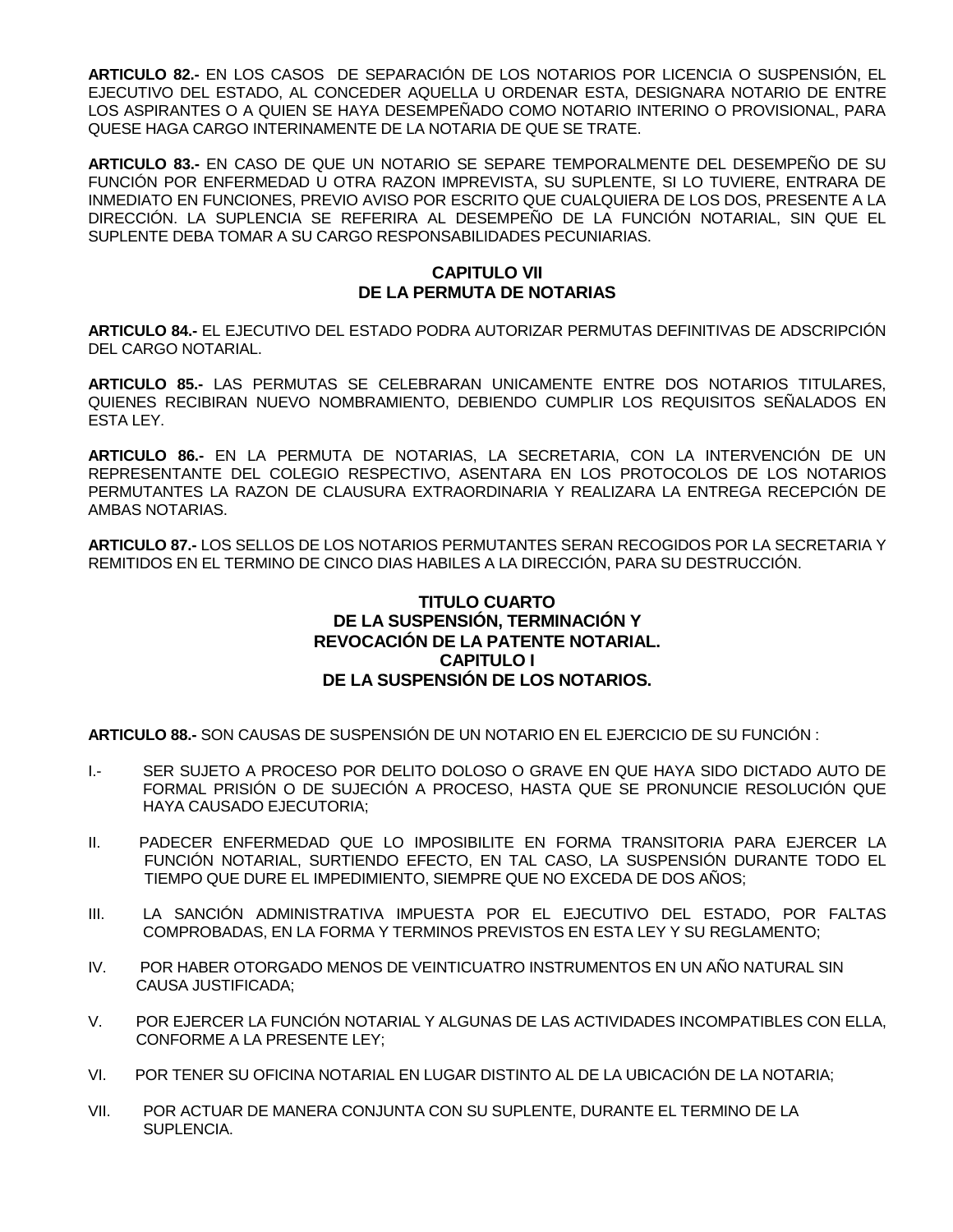VIII. POR REINCIDIR EN NO ENTERAR OPORTUNAMENTE EL PAGO DE LOS IMPUESTOS RESPECTIVOS.

**ARTICULO 89.-** EN EL SUPUESTO DE LA FRACCIÓN I DEL ARTICULO ANTERIOR, LA SUSPENSIÓN SERA POR EL TIEMPO QUE DURE LA PRIVACIÓN DE LA LIBERTAD O DE SUJECIÓN A PROCESO, EN EL SUPUESTO DE LA FRACCIÓN VI, LA SUSPENSIÓN SERA DE SEIS MESES, Y EN LOS DEMAS CASOS NO SERA MAYOR DE SEIS MESES.

### **CAPITULO II DE LA TERMINACIÓN DE LA PATENTE DE LOS NOTARIOS**

**ARTICULO 90.-** LA PATENTE DE LOS NOTARIOS TERMINARA POR CUALQUIER DE LAS CAUSAS SIGUIENTES:

- I. MUERTE DEL NOTARIO;
- II. RENUNCIA ESCRITA;
- III. IMPOSIBILIDAD DEL NOTARIO, POR ENFERMEDAD QUE EXCEDA DE DOS AÑOS O POR EDAD AVANZADA QUE LE IMPIDA EL DESEMPEÑO DE LA FUNCIÓN NOTARIAL;
- IV. RESOLUCIÓN DEL EJECUTIVO, EN LOS TERMINOS ESTABLECIDOS EN ESTA LEY, SU REGLAMENTO U OTRAS DISPOSICIONES APLICABLES.

**ARTICULO 91.-** EN LOS SUPUESTOS PREVISTOS EN LAS FRACCIONES II, DEL ARTICULO 88, Y III, DEL ARTICULO ANTERIOR, DE ESTA LEY, ENSEGUIDA QUE EL EJECUTIVO TENGA CONOCIMIENTO DE QUE UN NOTARIO ESTA IMPOSIBILITADO PARA EJERCER LA FUNCIÓN NOTARIAL, SOLICITARA A LA PROCUDADURIA GENERAL DE JUSTICIA, LA DESIGNACIÓN DE DOS PERITOS MEDICOS, TENIENDO EL NOTARIO DERECHO A NOMBRAR DOS PERITOS MEDICOS, QUIENES PRACTICARAN EXAMENES FISICOS Y PSICOMETRICOS AL NOTARIO. EN PRESENCIA DE UN REPRESENTANTE DE LA SECRETARIA Y OTRO DEL COLEGIO Y DICTAMINARAN SOBRE EL PADECIMIENTO, SU DURACIÓN, Y SI ESTE LO IMPOSIBILITA PARA EJERCER LA FUNCIÓN NOTARIAL, AJUSTÁNDOSE A LOS TERMINOS Y CONDICIONES ESTABLECIDOS EN EL REGLAMENTO.

**ARTICULO 92.-** EL DICTAMEN SERA REMITIDO AL EJECUTIVO DEL ESTADO, QUIEN RESOLVERA LA SUSPENSIÓN O LA TERMINACIÓN, EN SU CASO HACIENDOLO DEL CONOCIMIENTO DEL NOTARIO, DEL CONSEJO Y COLEGIO A QUE PERTENEZCA.

**ARTICULO 93.-** LOS OFICIALES DEL REGISTRO CIVIL, EL MINISTERIO PUBLICO Y EL COLEGIO AL QUE PERTENEZCA, CUANDO CONOZCAN DEL FALLECIMIENTO DE UN NOTARIO, LO DEBERAN COMUNICAR INMEDIATAMENTE A LA SECRETARIA.

**ARTICULO 94.-** CUANDO UN JUEZ DECLARE LA INTERDICCIÓN DE UN NOTARIO, LO COMUNICARA A LA SECRETARIA Y AL CONSEJO Y COLEGIO, PARA LOS EFECTOS DE LA FRACCIÓN II, DEL ARTICULO 88, DE ESTA LEY.

ARTICULO 95.- EL JUEZ QUE INICIE PROCESO, EN CONTRA DE ALGUN NOTARIO POR DELITO DOLOSO, REMITIRA INMEDIATAMENTE A LA SECRETARIA Y AL CONSEJO Y COLEGIO RESPECTIVO, COPIA CERTIFICADA DEL AUTO DE FORMAL PRISIÓN DE SUJECIÓN A PROCESO Y, EN SU OPORTUNIDAD, DE LA SETENCIA EJECUTORIADA, PARA LOS EFECTOS DEL ARTICULO 88, FRACCION I, DE ESTA LEY.

**ARTICULO 96.-** LA DECLARATORIA DE TERMINACIÓN DE LA FUNCIÓN DE UN NOTARIO Y DE LOS INTERINATOS, LA HARA EL EJECUTIVO DEL ESTADO, QUIEN ORDENARA SU PUBLICACIÓN POR UNA SOLA VEZ EN EL PERIODICO OFICIAL DEL ESTADO. LA SECRETARIA LO COMUNICARA A LAS INSTANCIAS A QUE SE REFIERE EL ARTICULO 92, DE ESTA LEY.

#### **CAPITULO III DE LA REVOCACIÓN DE LA PATENTE NOTARIAL**

**ARTICULO 97.-** SE REVOCARA LA PATENTE AL NOTARIO POR CUALQUIERA DE LAS CAUSAS SIGUIENTES: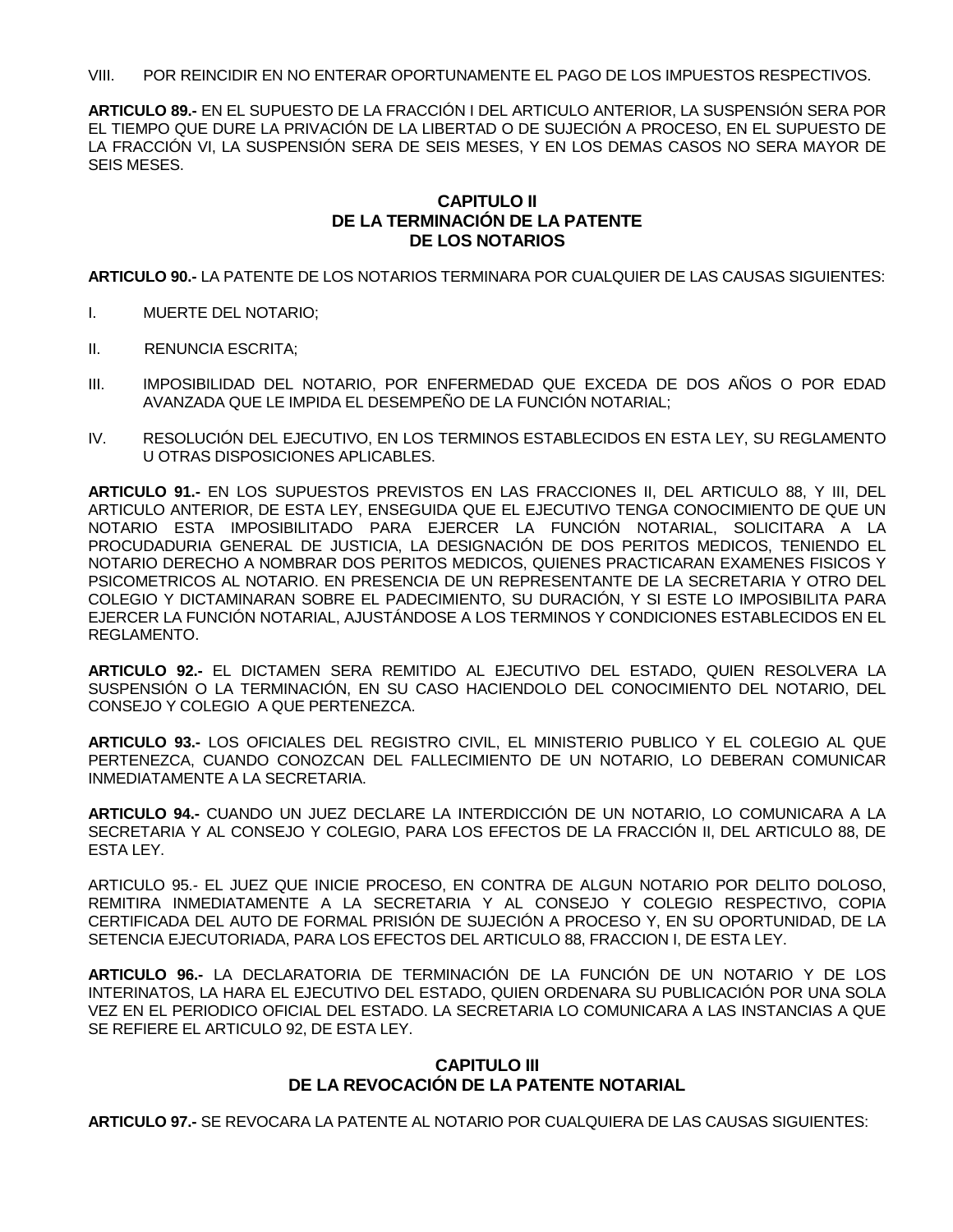- I. CUANDO HABIENDO TERMINADO EL PLAZO DE LA LICENCIA CONCEDIDA NO REANUDE LA FUNCIÓN NOTARIAL DENTRO DE LOS TREINTA DIAS NATURALES SIGUIENTES, SIN CAUSA JUSTIFICADA;
- II. CUANDO HABIENDO DESAPARECIDO LAS CAUSAS QUE MOTIVARON SU SUSPENSIÓN, NO REANUDE LA FUNCIÓN NOTARIAL DENTRO DE LOS TREINTAS DIAS NATURALES SIGUIENTES;
- III. SI DENTRO DE LOS NOVENTA DIAS NATURALES SIGUENTES A LA EXPEDICIÓN DE SU PATENTE NO INICIARA LA FUNCIÓN NOTARIAL SIN CAUSA JUSTIFICADA;
- IV. SETENCIA EJECUTORIADA QUE IMPONGA UNA PENA PRIVATIVA DE LIBERTAD POR LA COMISIÓN DE DELITO DOLOSO O GRAVE;
- V. POR REINCIDIR EN CUALQUIERA DE LAS CAUSAS DE SUSPENSIÓN, A JUICIO DE LA SECRETARIA.
- VI. POR NO ENTREGAR EL SELLO, EL PROTOCOLO Y DEMAS DOCUMENTOS, EN UN TERMINO DE SETENTA Y DOS HORAS A PARTIR DE LA NOTIFICACIÓN DE LA SUSPENSIÓN;
- VII. POR SEGUIR ACTUANDO ESTANDO SUSPENDIDO;
- VIII. POR ALTERAR LOS INSTRUMENTOS NOTARIALES O FALSIFICAR FIRMAS;
- IX. NO MANTENER SUBSISTENTE LA GARANTIA QUE RESPONDE DE SUS ACTUACIONES.

#### **TITULO QUINTO DE LOS INSTRUMENTOS NOTARIALES CAPITULO I DE LOS SELLOS**

**ARTICULO 98.-** EL SELLO DEL NOTARIO ES EL INSTRUMENTO POR EL CUAL ESTE, EJERCE SU FUNCIÓN FEDATARIA, EXPRESANDO ESTA FACULTAD, CON LA IMPRESIÓN DEL SÍMBOLO DEL ESCUDO NACIONAL EN LOS DOCUMENTOS QUE AUTORIZA.

**ARTICULO 99.-** EL NOTARIO RECABARA AUTORIZACIÓN DE LA SECRETARIA, PARA OBTENER SU SELLO, QUE SERA DE FORMA CIRCULAR, CON UN DIÁMETRO DE CUATRO CENTÍMETROS, CON EL ESCUDO NACIONAL EN EL CENTRO E INSCRITO EN REDEDOR EL NOMBRE Y APELLIDOS DEL NOTARIO, NUMERO DE LA NOTARIA Y RESIDENCIA.

**ARTICULO 100.-** EN CASO DE EXTRAVIO, ALTERACIÓN O DESTRUCCIÓN DEL SELLO, EL NOTARIO LO COMUNICARA INMEDIATAMENTE A LA SECRETARIA, SOLICITANDO AUTORIZACIÓN PARA PROVEERSE DE OTRO, TOMANDO EN CONSIDERACIÓN LAS DISPOSICIONES QUE AL RESPECTO SEÑALE EL REGLAMENTO.

**ARTICULO 101.-** TRATÁNDOSE DE EXTRAVIO QUE SE RECUPERE, NO PODRA SER USADO POR EL NOTARIO, SI YA TIENE AUTORIZADO EL NUEVO Y DEBERÁ ENTREGARLO A LA DIRECCIÓN, EN FORMA INMEDIATA PARA SU DESTRUCCIÓN.

**ARTICULO 103.-** LA DIRECCIÓN DESTRUIRA EL SELLO DEL NOTARIO QUE TERMINE EN SUS FUNCIONES, ASI COMO LOS QUE NO REUNAN LOS REQUISITOS DE ESTA LEY Y SU REGLAMENTO.

**ARTICULO 104.-** EN CASO DE LICENCIA O SUSPENSIÓN, EL SELLO SE REMITIRA A LA DIRECCIÓN, PARA SU DEPOSITO MIENTRAS SUBSISTAN ESTAS.

**ARTICULO 105.-** EN TODOS LOS CASOS A QUE SE REFIEREN LOS ARTICULOS ANTERIORES DE ESTE CAPITULO, EL TITULAR DE LA DIRECCIÓN, HARA CONSTAR EN ACTAS CIRCUNSTANCIADA TAL HECHO, DEBIENDO REMITIR COPIA A LA NOTARIA DE QUE SE TRATE.

#### **CAPITULO III DEL PROTOCOLO NOTARIAL**

**ARTICULO 106.-** PROTOCOLO ES EL CONJUNTO DE LIBROS FORMADOS POR FOLIOS NUMERADOS Y SELLADO O POR LIBROS PREVIAMENTE ENCUADERNADOS PROGRASIVAMENTE EN LOS QUE EL NOTARIO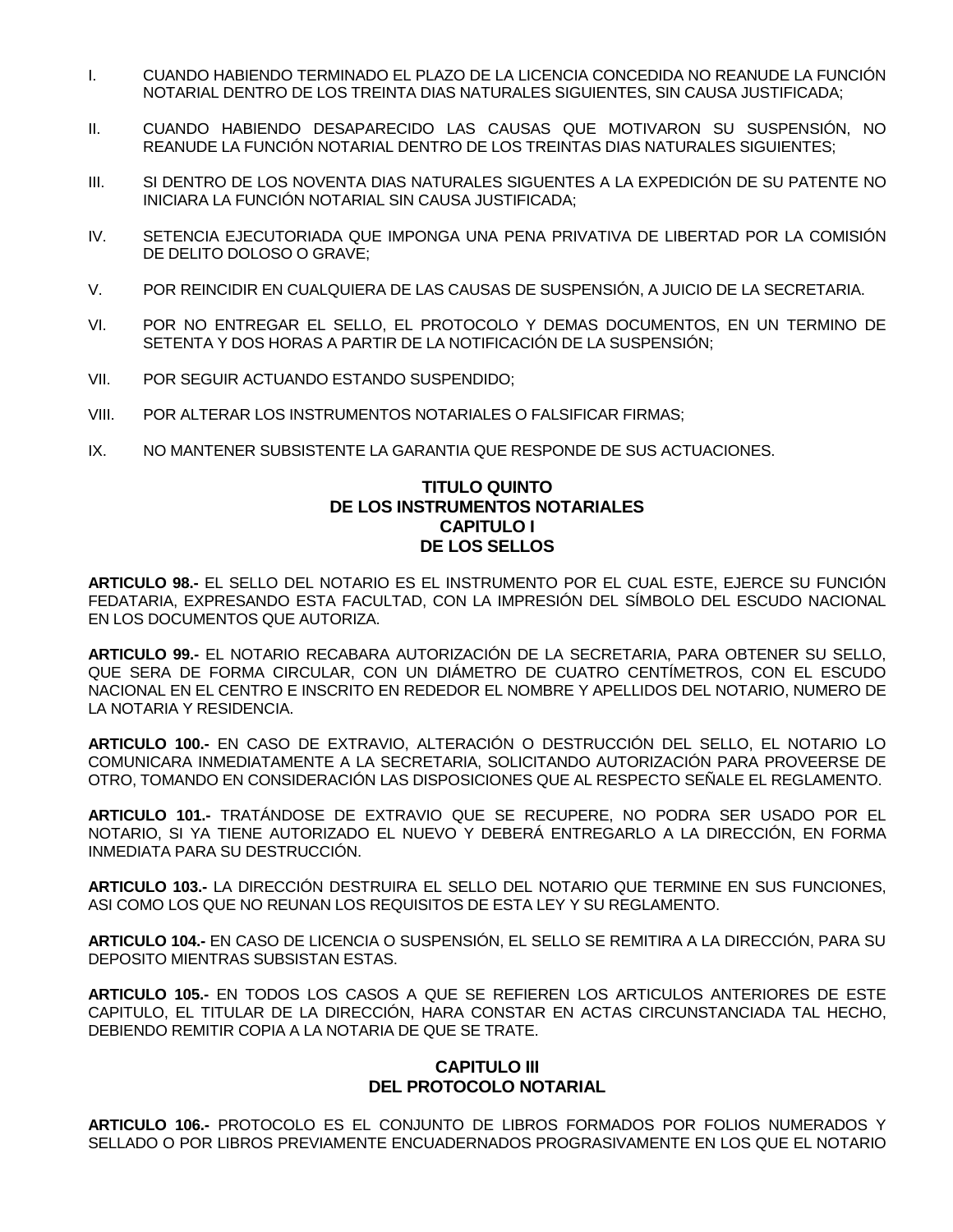ASIENTA Y AUTENTIFICA, CON LAS FORMALIDADES DE LEY, LOS ACTOS Y HECHOS JURÍDICOS OTORGADOS ANTE SU FE, ASI COMO LOS LIBROS DE COTEJOS Y SUS CORRESPONDIENTES APENDICES E INDICES.

**ARTICULO 107.-** EL PROTOCOLO ES DE DOS CLASES, ABIERTO Y CERRADO; EL PRIMERO SE FORMA CON FOLIOS QUE SE ENCUADERNARAN POR LIBROS, Y EL SEGUNDO ES AQUEL EN QUE SE UTILIZA LIBROS PREVIAMENTE ENCUADERNADOS Y EMPASTADOS SOLIDAMENTE.

**ARTICULO 108.-** EL NOTARIO, PODRA OPTAR POR UTILIZAR EL PROTOCOLO ABIERTO O CERRADO, DANDO AVISO POR ESCRITO DE LA ALTERNATIVA ELEGIDA, A LA SECRETARIA POR CONDUCTO DE LA DIRECCIÓN, AL CONSEJO Y AL COLEGIO QUE LE CORRESPONDA, CON TREINTA DIAS DE ANTICIPACIÓN AL INICIO DE LA FORMA ELEGIDA.

**ARTICULO 109.-** PARA PODER CAMBIAR DE MODALIDAD, DEBERÁ CERRAR LOS LIBROS QUE TENGA EN USO Y DAR AVISO A QUE SE REFIERE EL ARTICULO ANTERIOR.

**ARTICULO 110.-** LA DIRECCIÓN ASENTARA EN LOS FOLIOS O LIBROS ENTREGADOS A LOS NOTARIOS, EN UNA HOJA EN BLANCO, RAZÓN QUE CONTENGA EL LUGAR Y LA FECHA DE AUTORIZACIÓN; EL NUMERO DE FOLIOS ENTREGADOS Y EL VOLUMEN O VOLÚMENES A LOS QUE CORRESPONDAN; EL NOMBRE Y APELLIDOS DEL NOTARIO; EL NUMERO DE LA NOTARIA Y SU LUGAR DE RESIDENCIA; ASI COMO LA EXPRESIÓN DE QUE ESOS FOLIOS O LIBROS SOLAMENTE DEBEN SER UTILIZADOS POR EL NOTARIO PARA QUIEN SE AUTORIZAN, POR SU ASOCIADO O POR QUIEN LEGALMENTE LO SUSTITUYA EN SUS FUNCIONES.

**ARTICULO 111.-** LA HOJA A QUE SE REFIERE EL ARTICULO ANTERIOR, DEBERÁ ENCUADERNARSE EN SU CASO, O BIEN IR AL PRINCIPIO DE CADA VOLUMEN AUTORIZADO.

**ARTICULO 112.-** EL PROTOCOLO PERTENECE AL ESTADO. LOS NOTARIOS LO TENDRAN EN CUSTODIA BAJO SU MAS ESTRICTA RESPONSABILIDAD, POR CINCO AÑOS CONTADOS A PARTIR DE LA FECHA DE AUTORIZACIÓN DEL SIGUIENTE LIBRO O JUEGO DE LIBROS PARA SEGUIR ACTUANDO.

**ARTICULO 113.-** TRANSCURRIDO EL TERMINO A QUE SE REFIERE EL ARTICULO ANTERIOR, LOS LIBROS SE REMITIRAN A LA DIRECCIÓN, PARA SU RESGUARDO DEFINITIVO.

**ARTICULO 114.-** EL COLEGIO, A COSTA DE LOS NOTARIOS, LOS PROVEERA DE LOS LIBROS O FOLIOS NECESARIOS PARA ASENTARSE LOS INSTRUMENTOS PASADOS ANTE SU FE.

**ARTICULO 115.-** LOS INSTRUMENTOS, LIBROS Y APENDICES QUE INTEGREN EL PROTOCOLO, DEBERAN SER NUMERADOS PROGRESIVAMENTE. SOLO PODRAN USARSE AL MISMO TIEMPO HASTA EL NUMERO DE FOLIOS QUE INTEGREN DIEZ VOLÚMENES.

**ARTICULO 116.-** LA NUMERACIÓN PROGRESIVA, A QUE SE REFIERE EL ARTICULO ANTERIOR, SE IMPLEMENTARA EN CADA NOTARIA, A PARTIR DEL INICIO DE LA FUNCIÓN NOTARIAL, SIN QUE SE INTERRUMPA POR LOS CAMBIOS DE NOTARIO.

**ARTICULO 117.-** EL NOTARIO NO PODRA AUTORIZAR ACTO ALGUNO, SIN QUE LO HAGA CONSTAR EN LOS LIBROS FOLIOS QUE FORMAN EL PROTOCOLO, SALVO LOS QUE DEBAN CONSTAR EN EL LIBRO DE COTEJOS.

**ARTICULO 118.-** TODO INSTRUMENTO SE INICIARA AL PRINCIPIO DEL ANVERSO DE LA HOJA O FOLIO, UTILIZÁNDOSE, A ELECCIÓN DEL NOTARIO, LOS PROCEDIMIENTOS MAS EFICIENTES DE IMPRESIÓN, SIEMPRE QUE ESTA RESULTE INDELEBLE, LEGIBLE Y NÍTIDA, DEBIENDO UTILIZAR LAS HOJAS O FOLIOS POR AMBAS CARAS.

**ARTICULO 119.-** LA PARTE UTILIZABLE DE LA HOJA O FOLIO DEBERÁ APROVECHARSE AL MÁXIMO POSIBLE, NO DEBERAN DEJAR ESPACIOS EN BLANCO Y LAS LINEAS QUE SE IMPRIMAN DBERAN ESTAR A IGUAL DISTANCIA UNAS DE OTRAS.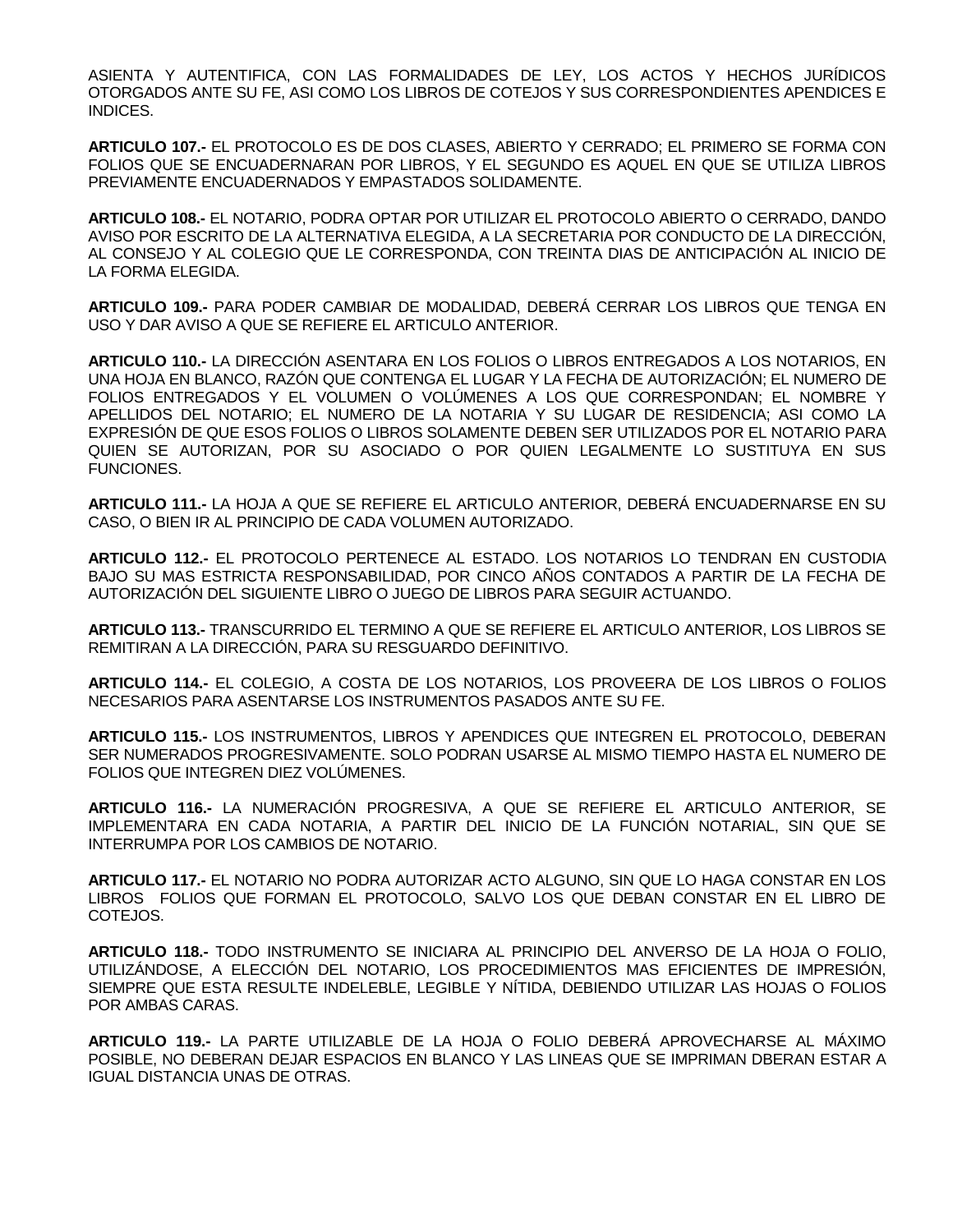LA NUMERACIÓN DE LOS INSTRUMENTOS SERA PROGRESIVA, INCLUYENDO LOS INSTRUMENTOS QUE TENGA LA MENCIÓN DE (NO PASO); EN EL PROTOCOLO ABIERTO, ESTOS ULTIMOS SE ENCUADERNARAN JUNTO CON LOS FIRMADOS.

**ARTICULO 120.-** CUANDO UNA HOJA, FOLIO O ALGUNA DE SUS CARAS RESULTEN INUTILIZADOS, EN EL PROTOCOLO CERRADO, LA HIJA INUTILIZADA SE CONSERVARA EN EL SITIO QUE CORRESPONDA, Y LA IMPRESIÓN DEL TEXTO DEL INSTRUMENTO SE CONTINUARA CORRECTAMENTE EN LA PAGINA SIGUIENTE UTILIZABLE; EN EL PROTOCOLO ABIERTO, EL FOLIO INUTILIZADO SE COLOCARA AL FINAL DEL RESPECTIVO INSTRUMENTO. LA HOJA O FOLIO INUTILIZADO TOTAL O PARCIALMENTE DEBERÁ CRUZARSE CON LINEAS DE TINTA, CON LA LEYENDA (ESTA PAGINA NO VALE) Y LA FIRMA DEL NOTARIO.

**ARTICULO 121.-** EL PROTOCOLO SOLO SE DEMOSTRARA A LOS INTERESADOS. LAS ESCRITURAS Y ACTAS EN PARTICULAR, SOLO PODRAN MOSTRARSE A QUIENES HAYAN INTERVENIDO EN ELLAS O JUSTIFIQUEN REPRESENTAR SUS DERECHOS O A LOS HEREDEROS O LEGATARIOS, TRATÁNDOSE DE DISPOSICIONES TESTAMENTARIAS DESPUÉS DE LA MUERTE DEL TESTADOR.

**ARTICULO 122.-** LOS FOLIOS, DONDE CONSTEN LAS ESCRITURAS Y ACTAS Y LOS LIBROS, SUS APENDICES E INDICES DEBERAN PERMANECER SIEMPRE EN LA NOTARIA, EXCEPTO EN LOS CASOS EXPRESAMENTE PERMITIDOS EN LA LEY O BIEN CUANDO EL NOTARIO RECABE FIRMAS FUERA DE ELLA.

**ARTICULO 123.-** SI ALGUNA AUDITORIA COMPETENTE ORDENA LA INSPECCIÓN DE ALGUN INSTRUMENTO, ESTA SE EFECTUARA EN LA NOTARIA O EN LA DIRECCIÓN, ANTE LA PRESENCIA DEL NOTARIO.

**ARTICULO 124.-** LOS NOTARIOS, AL AUTORIZAR UN INSTRUMENTO, CERTIFICARAN UNA COPIA DE ESTE, QUE DEBERÁ SER FIEL REPRODUCCIÓN DE LOS FOLIOS Y LA AGREGARAN AL APÉNDICE, A EFECTO DE QUE CONSTE FEHACIENTEMENTE SU OTORGAMIENTO.

**ARTICULO 125.-** LA PERDIDA O DESTRUCCIÓN TOTAL O PARCIAL DE ALGUN FOLIO O LIBRO DEL PROTOCOLO, DEBERÁ SER COMUNIDAD INMEDIATAMENTE POR EL NOTARIO, A LA SECRETARIA, QUIEN AUTORIZARA SU REPOSICIÓN Y LA RESTITUCIÓN DE LOS INSTRUMENTOS EN ELLOS CONTENIDOS EN PAPEL ORDINARIO.

**ARTICULO 126.-** EN CASO DE PERDIDA O ROBO, EL NOTARIO PRESENTARA DENUNCIA ANTE EL MINISTERIO PUBLICO, DENTRO DE LAS CUARENTA Y OCHO HORAS SIGUIENTES.

**ARTICULO 127.-** LA RESTITUCIÓN SE HARA CON BASE EN LA COPIA CERTIFICADA MENCIONADA EN EL ARTICULO 124, O CON EL TESTIMONIO O LAS COPIAS CERTIFICADAS DE LOS TESTIMONIOS RESPECTIVOS, QUE A COSTA DEL NOTARIO EXPIDA EL REGISTRO PUBLICO DE LA PROPIEDAD O SE APORTEN POR LOS INTERESADOS PARA ESE FIN.

**ARTICULO 128.-** SI NO ES POSIBLE LA RESTITUCIÓN DE ALGUNO DE LOS INSTRUMENTOS, EL NOTARIO PODRA EXPEDIR TESTIMONIOS ULTERIORES, COPIANDO O REPRODUCIENDO INTEGRAMENTE LA COPIA MENCIONADA EN EL ARTICULO PRECEDENTE, LOS OBTENIDOS DELREGRISTRO PUBLICO DE LA PROPIEDAD O LOS QUE SEAN FACILITADOS POR LOS INTERESADOS, HACIENDO CONSTAR AL PIE DE LOS QUE EXPIDA, DE DONDE FUERON TOMADOS Y LA CAUSA DE SU EXPEDICIÓN.

#### **CAPITULO III DEL PROTOCOLO CERRADO**

**ARTICULO 129.-** LOS NOTARIOS EN EJERCICIO, SOLICITARAN A LA DIRECCIÓN LA AUTORIZACIÓN DEL NUMERO DE LOS LIBROS QUE PASARAN A FORMAR PARTE DE SU PROTOCOLO. NO PODRAN AUTORIZARSE MAS DE DIEZ LIBROS EN CADA OCASIÓN.

LA AUTORIZACIÓN DE LIBROS SE GESTIONARA EN CUALQUIER MOMENTO, DENTRO DE LOS TREINTA DIAS ANTERIORES AL CIERRE DEL PROTOCOLO.

**ARTICULO 130.-** LOS LIBROS DEL PROTOCOLO SERAN UNIFORMES, ENCUADERNADOS SOLIDAMENTE Y CONSTARAN DE TRESCIENTAS PAGINAS NUMERADAS Y DE OTRA AL PRINCIPIO YSIN NUMERAR DESTINADA AL TITULO DE LIBRO.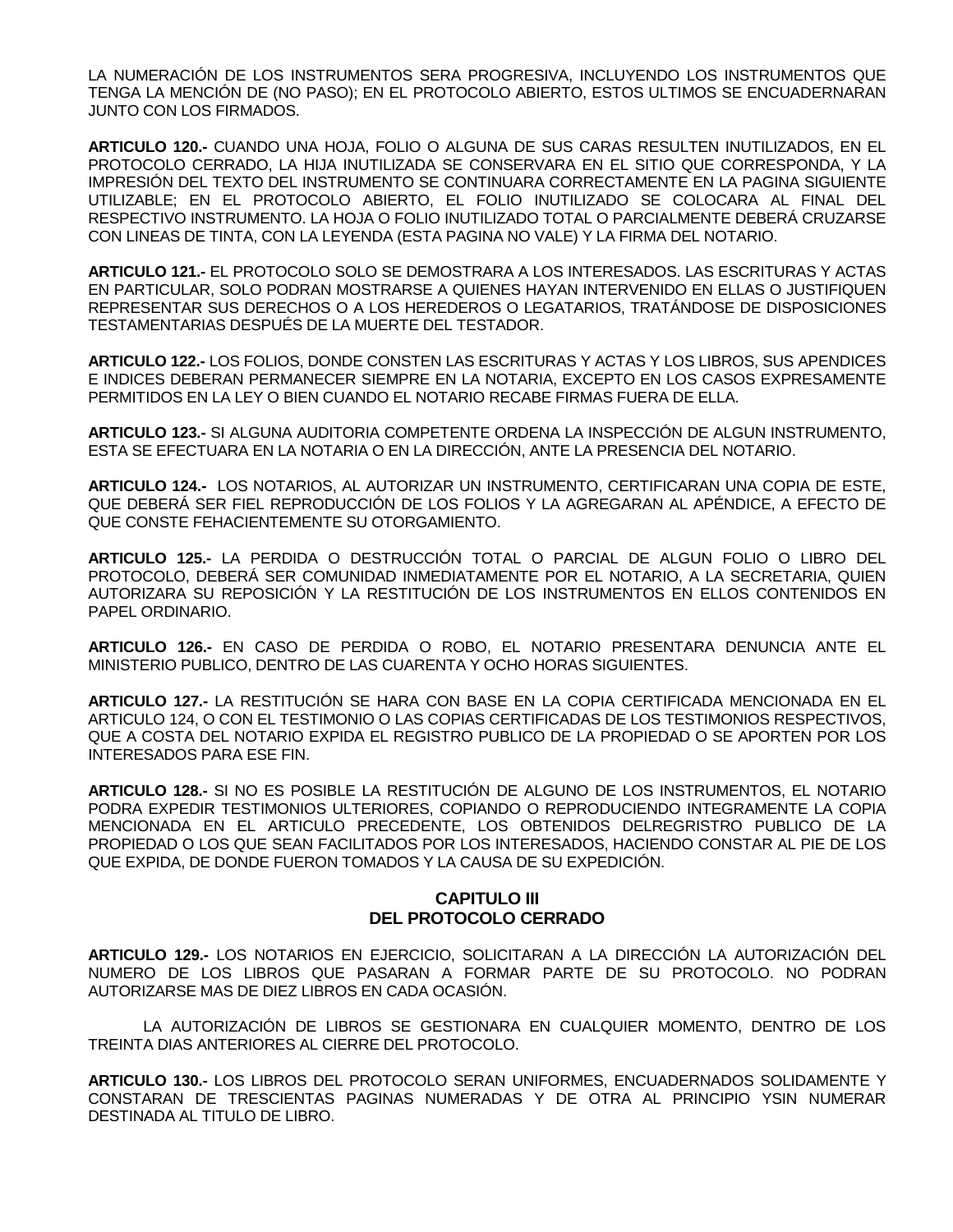LAS HOJAS DEL LIBRO SERAN DE TREINTA Y CINCO CENTÍMETROS DE LARGO POR VEINTICUATRO DE ANCHO, EN SU PARTE UTILIZABLE,

SE DEJARA EN BLANCO UNA FRANJA DE TRES CENTRIMETOS DE ANCHOS POR EL LADO DEL DOBLEZ DEL LIBRO Y OTRA FRANJA DE UN CENTÍMETRO EN LA ORILLA DE LAS HOJAS PARA PROTEGER LO ESCRITO.

**ARTICULO 131.-** EN LA PRIMERA PAGINA UTIL DE CADA LIBRO, EL NOTARIO PONDRA LA RAZON EN QUE CONSTE EL LUGAR Y LA FECHA Y EL NUMERO QUE CORRESPONDA AL VOLUMEN, SEGÚN LOS QUE VAYA UTILIZANDO DURANTE SU EJERCICIO; EL NUMERO DE PAGINAS UTILES, INCLUSIVE LA PRIMERA Y LA ULTIMA; SU NOMBRE Y APELLIDOS Y NUMERO ORDINAL DE LA NOTARIA A SU CARGO; EN QUE DEBA RESIDIR Y ESTE SITUADA LA NOTARIA Y, POR ULTIMO LA EXPRESIÓN SOLAMENTE PUEDE UTILIZARSE POR EL NOTARIO O QUIEN PUEDA HACERLO EN LOS TERMINOS DE ESTA LEY.

AL COMENZAR A HACER USO DE UNA HOJA, SE LE PONDRA EL SELLO DEL NOTARIO EN LA PARTE SUPERIOR DE LA MISMA DESTINADA A NOTAS MARGINALES.

**ARTICULO 132.-** CUANDO EL NOTARIO NO PUEDA DAR CABIDA A OTRO INSTRUMENTO EN EL LIBRO O JUEGOS DE LIBROS QUE TENGA EN USO, ASENTARA EN CADA UNO DE ESTOS, DESPUÉS DE LA ULTIMA ESCRITURA PASADA; UNA RAZON DE TERMINACIÓN DE ESE LIBRO, CON LA EXPRESIÓN DE LA FECHA Y LA HORA DE SU ASIENTO, Y EL NUMERO DE PAGINAS UTILIZADAS E INSTRUMENTOS ASENTADOS.

#### **EL NOTARIO PONDRA SU FIRMA, FECHA Y SELLO DE AUTORIZACIÓN Y COMUNICARA A LA DIRECCIÓN EL CONTENIDO DE DICHA NOTA DE DETERMINACIÓN**

**ARTICULO 133.-** A PARTIR DE LA FECHA QUE SE HAGA LA NOTACIÓN DE DETERMINACIÓN DEL LIBRO, A QUE SE REFIERE EL ARTICULO ANTERIOR, EL NOTARIO DISPONDRA DE UN TERMINO DE CUARENTA Y CINCO DIAS NATURALES PARA ASENTAR LA RAZON DE CIERRE DE CADA LIBRO EN LA QUE DEBERÁ HACER CONSTAR LOS INSTRUMENTOS EXTENDIDOS, EL DIA Y LA HORA EN QUE CIERRE EL LIBRO, ASI COMO LOS INSTRUMENTOS QUE NO PASARON, LOS QUE ESTEN PENDIENTES DE FIRMA O AUTORIZACIÓN, NUMERÁNDOLOS Y SEÑALANDO EL MOTIVO POR EL QUE ESTAN PENDIENTE, SU FIRMA Y SU SELLO.

DENTRO DE LOS CUATRO MESES SIGUIENTES A LA FECHA DEL CIERRE DEL LIBRO, EL NOTARIO LOS ENVIARA PARA SU REVISIÓN A LA DIRECCIÓN Y RECABARA EL RECIBO CORRESPONDIENTE.

#### **CAPITULO IV DEL PROTOCOLO ABIERTO.**

**ARTICULO 134.-** LOS INSTRUMENTOS, LIBROS, APÉNDICE QUE INTEGREN EL PROTOCOLO DEBERAN SER NUMERADOS PROGRESIVAMENTE. LOS FOLIOS DEBERAN UTILIZARSE EN FORMA PROGRESIVAMENTE LOS FOLIOS DEBERAN UTILIZARSE EN FORMA PROGRESIVA POR AMBAS CARAS Y LOS INSTRUMENTOS QUE SE ASIENTE EN ELLOS SE ORDENARAN EN FORMA PROGRESIVA Y CRONOLÓGICA POR EL NOTARIO Y SE ENCUADERNARAN EN LIBROS QUE SE INTEGRARAN POR DOSCIENTOS FOLIOS, EXCEPTO CUANDO EL NOTARIO DEBA ASENTAR UN INSTRUMENTO CON EL CUAL REBASE ESE NUMERO, EN CUYO CASO, PODRA DAR POR TERMINADO EL LIBRO SIN ASENTAR DICHO INSTRUMENTO, INICIANDO CON EL SIGUIENTE LIBRO.

**ARTICULO 135.- AL INICIAR LA FORMACIÓN DE UN LIBRO, EL NOTARIO ASENTARA EN UNA HOJA EN BLANCO, UNA RAZON CON SELLO Y FIRMA, LA QUE DEBERÁ ENCUADERNARSE DESPUÉS DE LA AUTORIZACIÓN DE LA DIRECCIÓN, EN LA QUE HARA CONSTAR LA FECHA EN QUE SE INICIA, EL NUMERO QUE LE CORRESPONDA Y LA MENCION DE QUE EL LIBRO SE FORMARA CON LAS ESCRITURAS Y ACTAS NOTARIALES AUTORIZADAS POR EL NOTARIO O POR QUIEN LEGALMENTE LO SUSTITUYA.**

**ARTICULO 136.-** ANTES DE USAR UN FOLIO, SE PONDRA EL SELLO DEL NOTARIO O LOS DE LOS NOTARIOS ASOCIADOS EN SU ANVERSO, AL LAZO IZQUIERDO Y EN LA PARTE SUPERIOR.

**ARTICULO 137.-** CUANDO CON POSTERIORIDAD A LA INICIACIÓN DE UN LIBRO, HAYA CAMBIO DE NOTARIO, EL QUE LO SUSTITUYA ASENTARA A CONTINUACIÓN DE LA CLAUSURA EXTRAORDINARIA O BIEN, DESPUÉS DEL ULTIMO INSTRUMENTO EXTENDIDO, CON SU SELLO Y FIRMA, UNA RAZON EN ESE SENTIDO CON SU NOMBRE Y APELLIDOS. IGUAL REQUISITO SE OBSERVARA CUANDO SE INICIE UNA ASOCIACIÓN O CUANDO UN NOTARIO SUPLENTE, PROVISIONAL O INTERINO EMPIECE O TERMINE DE ACTUAR.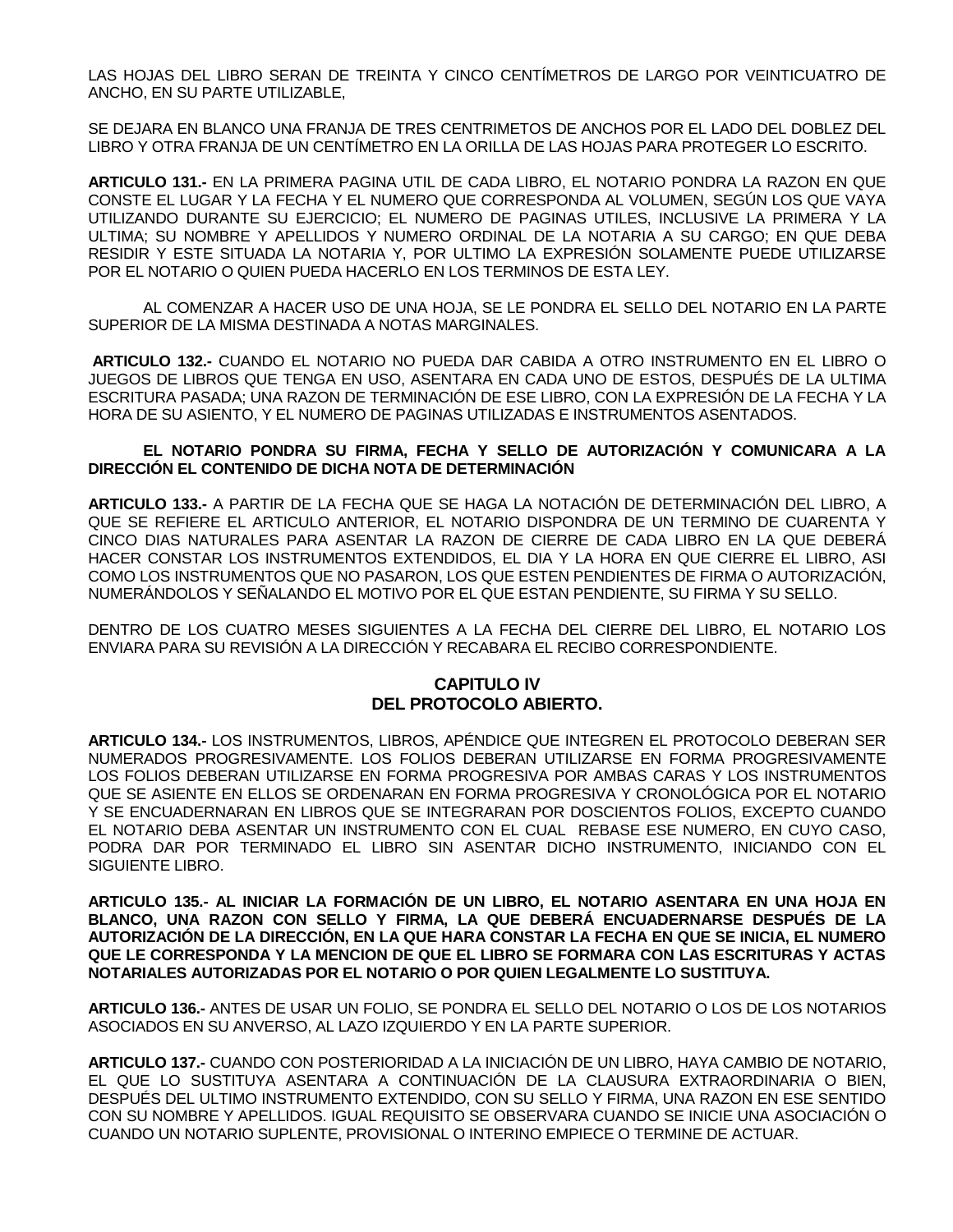### **CAPITULO V DEL PROTOCOLO ESPECIAL**

**ARTICULO 138.-** LOS NOTARIOS LLEVARAN, ADEMÁS, UN PROTOCOLO QUE SE DENOMINARA ESPECIAL, AUTORIZADO POR LA DIRECCIÓN, PARA OPERACIONES EN QUE LOS GOBIERNOS FEDERALES ESTATAL Y LOS MUNICIPIOS SEAN PARTE, EN EL QUE SE CONSIGNARAN LOS ACTOS SIGUIENTES:

- I. LOS CELEBRADOS CON LA FINALIDAD DE FOMENTAR Y CONSTRUIR VIVIENDA DE INTERES **SOCIAL**
- II. PARA REGULARIZAR LA TENENCIA DE LA TIERRA;
- III. LOS PREVISTOS POR LA LEY AGRARIA;
- IV. LOS SEÑALADOS EN LA LEGISLACIÓN ELECTORAL;
- V. LOS DEMAS QUE LES SEAN REQUERIDOS.

**ARTICULO 139.-** LOS INSTRUMENTOS ASENTADOS EN LOS VOLÚMENES DEL PROTOCOLOGO ESPECIAL, SE NUMERARAN PROGRESIVAMENTE, EN FORMA INDEPENDIENTE DEL PROTOCOLO ORDINARIO, SIN INTERRUPCIÓN A APARTIR DEL PRIMERO DE ELLOS ASENTADOS ANTES DEL NUMERO LA LEYENDA ( PROTOCOLO ESPECIAL).

**ARTICULO 140.-** SERAN APLICABLES AL PROTOCOLO ESPECIAL LAS DISPOSICIONES DE LA PRESENTE LEY, QUE REGULAN AL ORDINARIO.

ARTICULO 141.- EN E4L PROTOCOLO ESPECIAL SE ESTARA A LO DISPUESTO EN ESTA LEY, EN LO QUE NO SE OPONGA A LAS LEYES FEDERALES.

**ARTICULO 142.-** CADA LIBRO DEL PROTOCOLO TENDRA SU APÉNDICE, QUE SE FORMARA CON LOS DOCUMENTOS RELACIONADOS CON LAS ESCRITURAS Y ACTAS ASENTADAS EN AQUEL.

**ARTICULO 143.-** LOS DOCUMENTOS DEL APÉNDICE CORRESPONDIENTES A UN LIBRO DEL PROTOCOLO, SE INTEGRARAN POR LEGAJOS ORDENADOS EN UNO O MAS VOLÚMENES, EN CUYAS CARÁTULAS SE PONDRA EL NUMERO DEL INSTRUMENTO Y VOLUMEN A QUE SE REFIERA, INDICANDO LOS DOCUMENTOS QUE SE AGREGAN Y MARCANDOSE EN CADA UNO LA LETRA EN EL ORDEN DEL ALFABETO QUE LE SEÑALE Y DISTINGA DE LOS OTROS QUE FORMAN EL LEGAJO.

**ARTICULO 144.-** EL NOTARIO AGREGARA AL APÉNDICE, COPIA CERTIFICADA DE LAS RESOLUCIONES QUE POR MANDATO JUDICIAL SE PROTOCOLICEN, Y SE CONSIDERARA COMO UN SOLO DOCUMENTO, DEVOLVIÉNDOSE EL ORIGINAL A QUIEN CORRESPONDA.

**ARTICULO 145.-** LOS DOCUMENTOS DEL APÉNDICE, NO PODRAN DESGLOSARSE Y SE ENTREGARAN DEBIDAMENTE ENCUADERNADOS A LA DIRECCIÓN, CUANDO SE REMITA EL LIBRO DE PROTOCOLO AL QUE CORRESPONDAN.

**ARTICULO 146.-** LOS NOTARIOS TENDRAN OBLIGACIÓN DE LLEVAR POR DUPLICADO Y POR CADA JUEGO DE LIBROS, UN INDICE DE TODO LOS INSTRUMENTOS QUE AUTORICEN POR ORDEN ALFABETICO DE APELLIDOS DE LOS OTORGANTES Y DE SU REPRESENTANTE, EN SU CASO, CON EXPRESIÓN DE LA NATURALEZA DEL ACTO O HECHO, DEL NUMERO Y FECHA DEL INSTRUMENTOS Y DEL NUMETO DE FOLIO EN EL CUAL SE INICIO. EL INDICE SE FORMARAN UNA VEZ CONCLUIDO EL LIBRO O JUEGO DE LIBROS.

**ARTICULO 147.-** AL ENTREGAR EL LIBRO O JUEGO DE LIBROS A LA DIRECCIÓN, EL NOTARIO ACOMPAÑARA UN EJEMPLAR DE SU INDICE Y EL OTRO LO CONSERVARA EN LA NOTARIA.

**ARTICULO 148.-** EN CASO DE PERDIDA O DESTRUCCIÓN PARCIAL O TOTAL DE UN APÉNDICE, SE PROCEDERA A SU REPOSICIÓN, OBTENIENDO LOS DOCUMENTOS QUE LO INTEGREN DE SUS FUENTES DE ORIGEN O DEL LUGAR DONDE OBREN.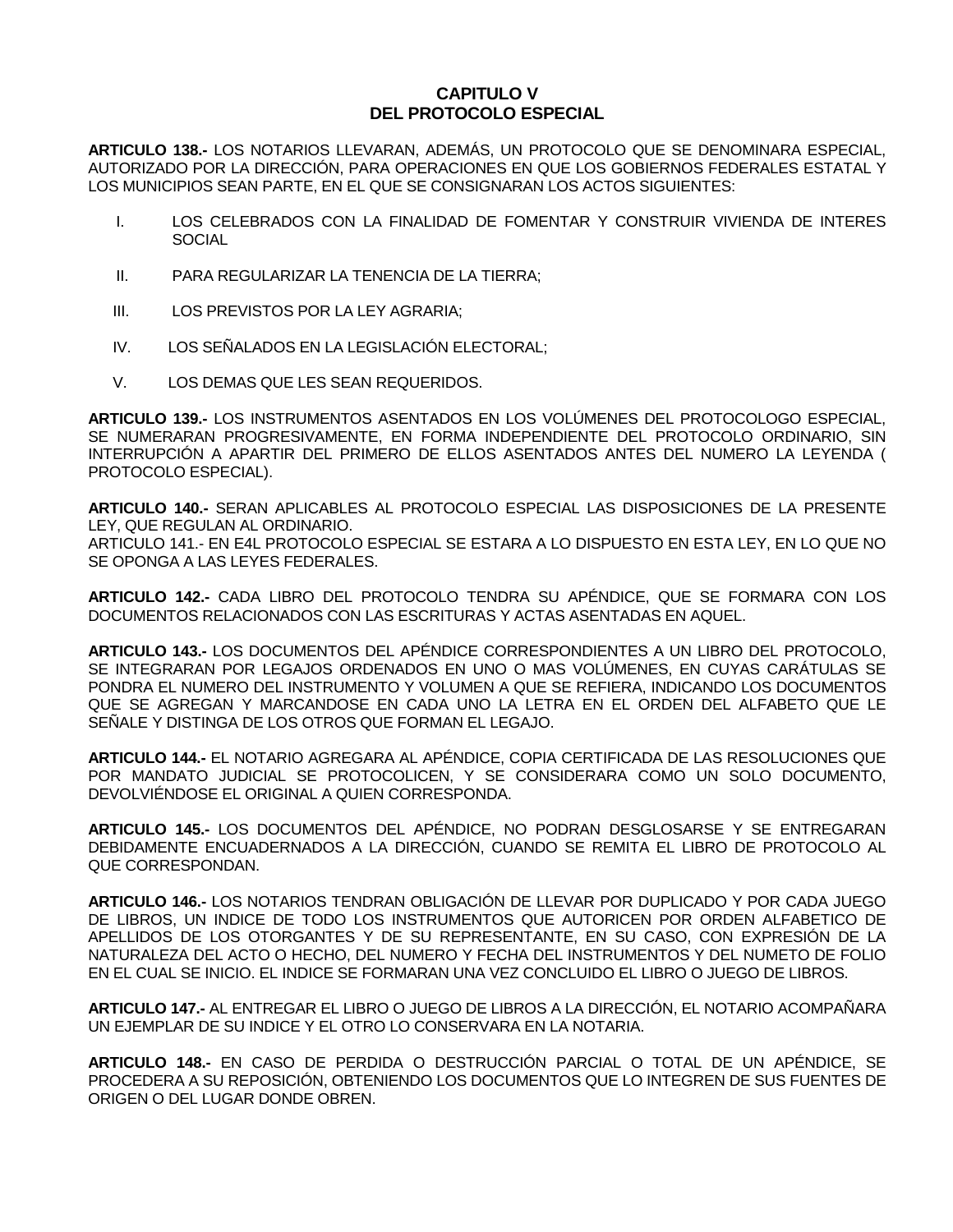**ARTICULO 149.-** EL PROCEDIMIENTO DE REPOSICIÓN, SE SEGUIRA SIN PERJUICIO DE LA PROBABLE RESPONSABILIDAD DEL NOTARIO, DERIVADA DE LA PERDIDA O DESTRUCCIÓN DE LOS LIBROS O APENDICES.

**ARTICULO 150.-** EN EL LIBRO DE COTEJOS SE ASENTARAN LOS DATOS QUE IDENTIFIQUEN EL COTEJO DE DOCUMENTOS AUTENTICOS CON SU COPIA ESCRITA, FOTOGRAFICA, FOTOSTÁTICA, O DE CUALQUIER OTRA CLASE SIN MAS FORMALIDADES QUE SU ANOTACIÓN EN EL MISMO.

**ARTICULO 151.-** CUANDO UN NOTARIO SAE SEPARE DE SU NOTARIA POR ALGUNA DE LAS CAUSAS SAÑALADAS EN ESTA LEY, ASI COMO EL CASO DE ASOCIACIÓN O REUBICACIÓN DE NOTARIOS Y PERMUTAS DE NOTARIAS, CON INTAERVENCIÓN DE UN REPRESENTANTE DE LA SECRETARIA Y OTRO DEL COLEGIO SE ASENTARA RAZON DE CLAUSURA EXTRAORDINARIA EN EL FOLIO SIGUIENTE AL ULTIMO UTILIZADO DE LOS VOLÚMENES EN USO, ASENTANDO LOS MISMOS DATOS QUE EN LA CLAUSURA ORDINARIA Y AGREGANDO TODAS LAS CIRCUNSTANCIAS QUE ESTIMEN CONVENIENTES, FIRMANDO LOS QUE INTERVENGAN.

**ARTICULO 152.-** EL NOTARIO SUSPENDIDO O EL QUE DEJE DE SERLO, ASISTIRA, EN SU CASO, A LA CLAUSURA DEL PROTOCOLO Y A LA ENTREGA DE LA NOTARIA.

**ARTICULO 153.-** EN LOS CASOS DE TERMINANCIÓN DEL NOMBRAMIENTO DE NOTARIO, EN TANTO NO SEA DESIGNADO OTRO, LA SECRETARIA REMITIRA PARA SU GUARDA A LA DIRECCIÓN, LA DOCUMENTACIÓN DE LA NOTARIA DE QUE SE TRATE, CONFORME AL INVENTARIO REALIZADO.

**ARTICULO 154.-** EL NOTARIO QUE RECIBA UNA NOTARIA, CUYO TITULAR DEJE DE ACTUAR POR CUALQUIERA DE LAS C AUSAS ESTABLECIDAS EN ESTA LEY, LO HARA POR RIGUROSO INVENTARIO, SE PROCEDERA EN LOS MISMOS TERMINOS CUANDO UN NOTARIO RECIBA SU NOTARIA AL HABER CONCLUIDO LA LICENCIA O LA SUSPENSIÓN.

#### **CAPITULO VII DE LAS ESCRITURAS**

**ARTICULO 155.-** ESCRITURA ES EL INSTRUMENTO ORIGINALQUE EL NOTARIO ASIENTA EN EL PROTOCOLO, PARA HACER CONSTAR UNO O MAS ACTOS JURÍDICOS, AUTORIZADO CON SU FIRMA Y SELLO.

**ARTICULO 156.-** SE ENTENDERA TAMBIEN COMO ESCRITURA, EL ACTA QUE CONTENGA UN EXTRACTO CON LOS ELEMENTOS PERSONALES Y MATERIALES DEL DOCUMENTO EN QUE SE CONSIGNE UN CONTRATO O ACTOS JURÍDICOS, SIEMPRE QUE ESTE FIRMADA EN CADA UNA DE SUS HOJAS POR QUIENES EN EL INTERVENGAN Y POR EL NOTARIO, QUIEN ADEMÁS PODRA EL SELLO, SEÑALARA EL NUMERO DE HOJAS DE QUE SE COMPONE, ASI COMO LA RELACIÓN COMPLETA DE SUS ANEXOS QUE SE AGREGARAN AL APÉNDICE Y REUNA LOS DEMAS REQUISITOS QUE SEÑALA ESTE CAPITULO.

**ARTICULO 157.-** LA REDACCIÓN DE LAS RECRITURAS SE SUJETARA A LAS FORMALIDADES SIGUIENTES:

- I. SE HARA EN IDIOMA ESPAÑOL, CON LETRA CLARA, SIN ABREVIATURAS NI GUARISMOS, SALVO EN EL CASO DE TRASCRIPCIÓN LITERAL O DEL USO DE MODISMOS; TRATÁNDOSE DE NUMEROS, LAS CIFRAS SE MENCIONARAN TAMBIEN CON LETRA;
- II. CUANDO SE PRESENTEN DOCUMENTOS REDACTADOS EN IDIOMA DISTINTO AL ESPAÑOL, SE TRADUCIRAN POR PERITO AUTORIZADO, A EXCEPCION DE CUANDO EL NOTARIO CONOZCA EL IDIOMA, EN CUYO CASO EL REALIZARA LA TRADUCCIÓN; SE AGRAGARA AL APÉNDICE EL ORIGINAL O COPIA COTEJADA DEL DOCUMENTO CON SU RESPECTIVA TRADUCCIÓN;
- III. LOS ESPACIOS EN BLANCO O HUECOS SE CUBRIRAN CON LINEAS HORIZONTALES DE TINTA O CON GUIONES CONTINUOS, AL IGUAL QUE LOS ESPACIOS EN BLANCO EXISTENTES ENTRE EL FINAL DEL TEXTO Y LAS FIRMAS;
- IV. LAS PALABRAS, LETRAS, O SIGNOS QUE SE HAYAN DE TESTAR SE CRUZARAN CON UNA LINEA HORIZONTAL QUE LAS DEJE LEGIBLES, PUDIENDO ENTRERRENGLONARSE LO QUE SE DEBA AGRAGAR, AL FINAL DEL TEXTO DE LA ESCRITURA SE SALVARAN, CON LA MENCION DEL NUMERO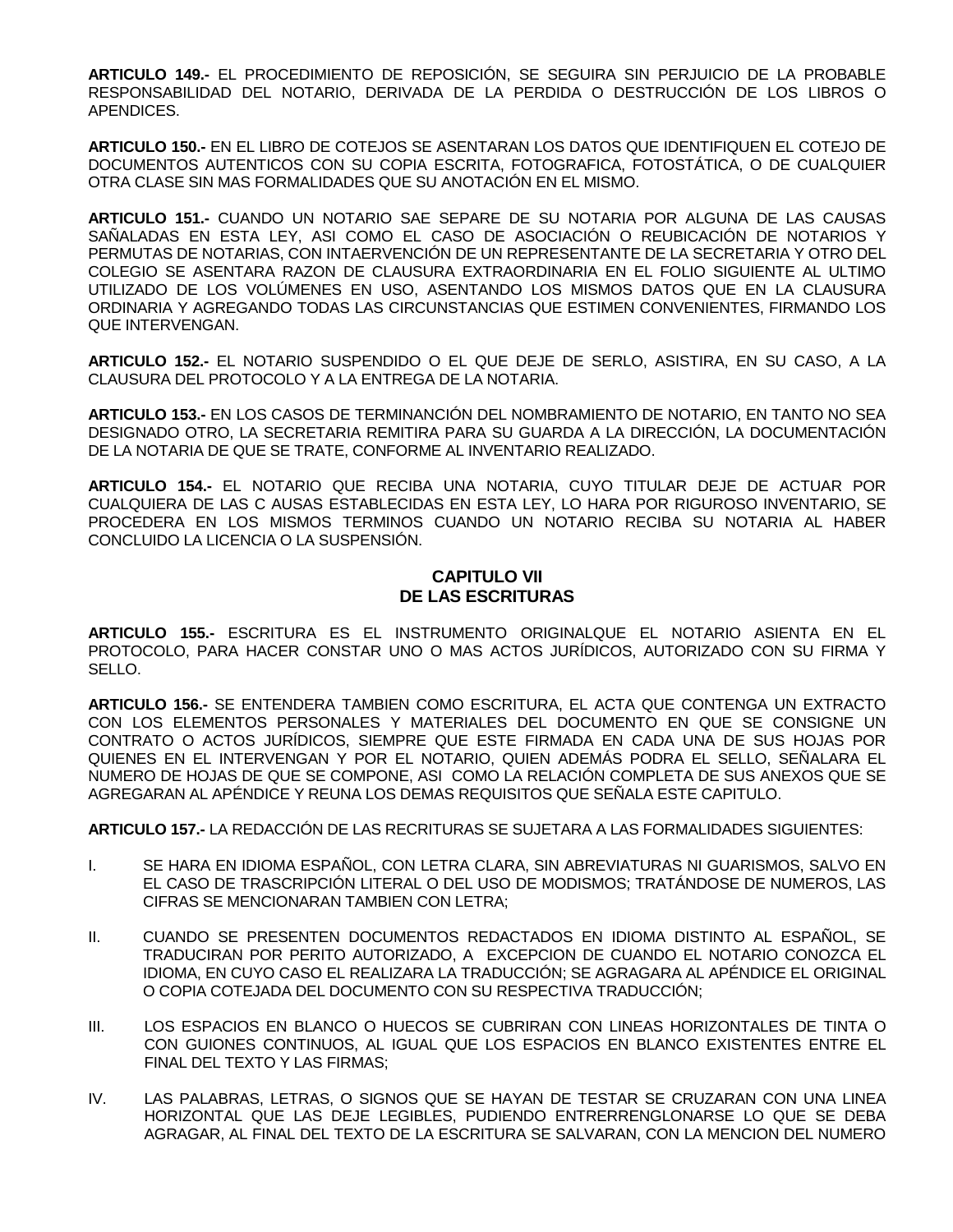DE PALABRAS, LETRAS, O SIGNOS TESTADOS O ENTRERRESNGLONADOS, Y SE HARA CONSTAR QUE LO PRIMERO NO VALE Y LO SEGUNDO SI;

- V. LLEVARA AL INICIO SU NUMERO, EL O LOS ACTOS QUE SE CONSIGNEN Y LOS NOMBRES DE LOS OTORGANTES;
- VI. EXPRESARA EN EL PROEMIO EL LUGAR Y FECHA Y, EN SU CASO, LA HORA EN QUE SE ASIENTE LA ESCRITURA, ASI COMO EL NOMBRE Y APELLIDOS DEL NOTARIO, EL NUMERO DE LA NOTARIA A SU CARGO, LOS NOMBRES Y APELLIDOS DE LOS COMPARECIENTES Y EL ACTO O ACTOS QUE SE CONSIGNEN;
- VII. RESUMIRA LOS ANTECEDENTES DEL ACTO Y CERTIFICARA HABER TENIDO A LA VISTA LOS DOCUMENTOS QUE SE HAYA PRESENTADO PARA LA FORMACIÓN DE LA ESCRITURA, CON LAS SIGUIENTES MODALIDADES:
	- A) SI SE TRATA DE INMUEBLES, RELACIONARA CUANDO MENOS EL ULTIMO TITULO DE PROPIEDAD Y EN SU CASO, CITARA LOS DATOS DE SU INSCRIPCIÓN REGISTRAL, Y DETERMINARA SU NATURALEZA, UBICACIÓN, SUPERFICIE CON MEDIDAS Y LINDEROS, EN CUANTO SEA POSIBLE.
	- B) NO DEBERÁ MODIFICARSE EN UNA ESCRITURA LA DESCRIPCIÓN DE UN INMUEBLE, SI CON ESTA SE INCREMENTA EL AREA DE SU ANTECEDENTE DE PROPIEDAD. LA ADICION PODRA SER HECHA SI SE FUNDA EN RESOLUCIÓN JUDICIAL O ADMINISTRATIVA DE LA QUE ASI SE DESPRENDA.
	- C) CUALQUIER ERROR ARITMÉTICO O DE TRANSCRIPCIÓN QUE CONSTE EN INSTRUMENTO O EN ASIENTO REGISTRAL PODRA ACLARARSE POR LA PARTE INTERESADA EN LA ESCRITURA.
	- D) AL CITAR UN INSTRUMENTO OTORGADO ANTE OTRO FEDATARIO, EXPRESARA EL NOMBRE DE ESTE Y EL NUMERO DE LA NOTARIA QUE CORRESPONDE, ASI COMO SU NUMERO Y FECHA Y, EN SU CASO, LOS DATOS DE INSCRIPCIÓN REGISTRAL.
	- E) EN LAS PROTOCOLIZACIONES DE ACTAS DE ASAMBLEA DE PERSONAS MORALES, SE RELACIONARAN LOS ANTECEDENTES NECESARIOS PARA ACREDITAR SU CONSTITUCIÓN, ASI COMO LA VALIDEZ Y EFICACIA DE LOS ACUERDOS TOMADOS DE CONFORMIDAD CON SU REGIMEN LEGAL Y ESTATUTOS.
- VIII. REDACTARA ORDENADAMENTE LAS DECLARACIONES DE LOS COMPARECIENTES, QUE SERAN SIEMPRE HECHAS BAJO PROTESTA DE DECIR LA VERDAD; EL NOTARIO LOS APERCIBIRA DE LAS PENAS EN QUE INCURREN QUIENES DECLARAN CON FALSEDAD;
- IX. REDACTARA CON CLARIDAD LAS CLAUSULAS RELATIVAS AL ACTO QUE SE OTORGUE; IDENTIFICANDO CON PRECISION LOS BIENES QUE CONSTITUYAN EL OBJETO MATERIAL DEL ACTO, ASI COMO LOS DERECHOS Y OBLIGACIONES QUE SE DERIVEN DEL MISMO;
- X. EN CASO DE ALGUN COMPARECIENTE ACTUE EN REPRESENTACIÓN DE OTRO NOTARIO OBSERVARA LO SIGUIENTE:
	- A) SI LA PRESENTACIÓN ES DE PERSONA MORAL, DEJARA ACREDITADA LA LEGAL CONSTITUCIÓN DE ESTA, SU DESIGNACIÓN Y LAS FACULTADES DE REPRESENTACIÓN SUFICIENTES, PARA LO CUAL NO SERA NECESARIO QUE EL NOTARIO REALICE TRANSCRIPCIONES TEXTUALES DE LOS INSTRUMENTOS.
	- B) SI LA REPRESENTACIÓN ES DE PERSONAS FÍSICAS, EL NOTARIO SOLO RELACIONARA SUCINTAMENTE EL INSTRUMENTO QUE CONTENGA EL OTORGAMIENTO DE LAS FACULTADES DE REPRESENTACIÓN QUE SE OSTENTAN A FAVOR DE QUIEN COMPAREZCA.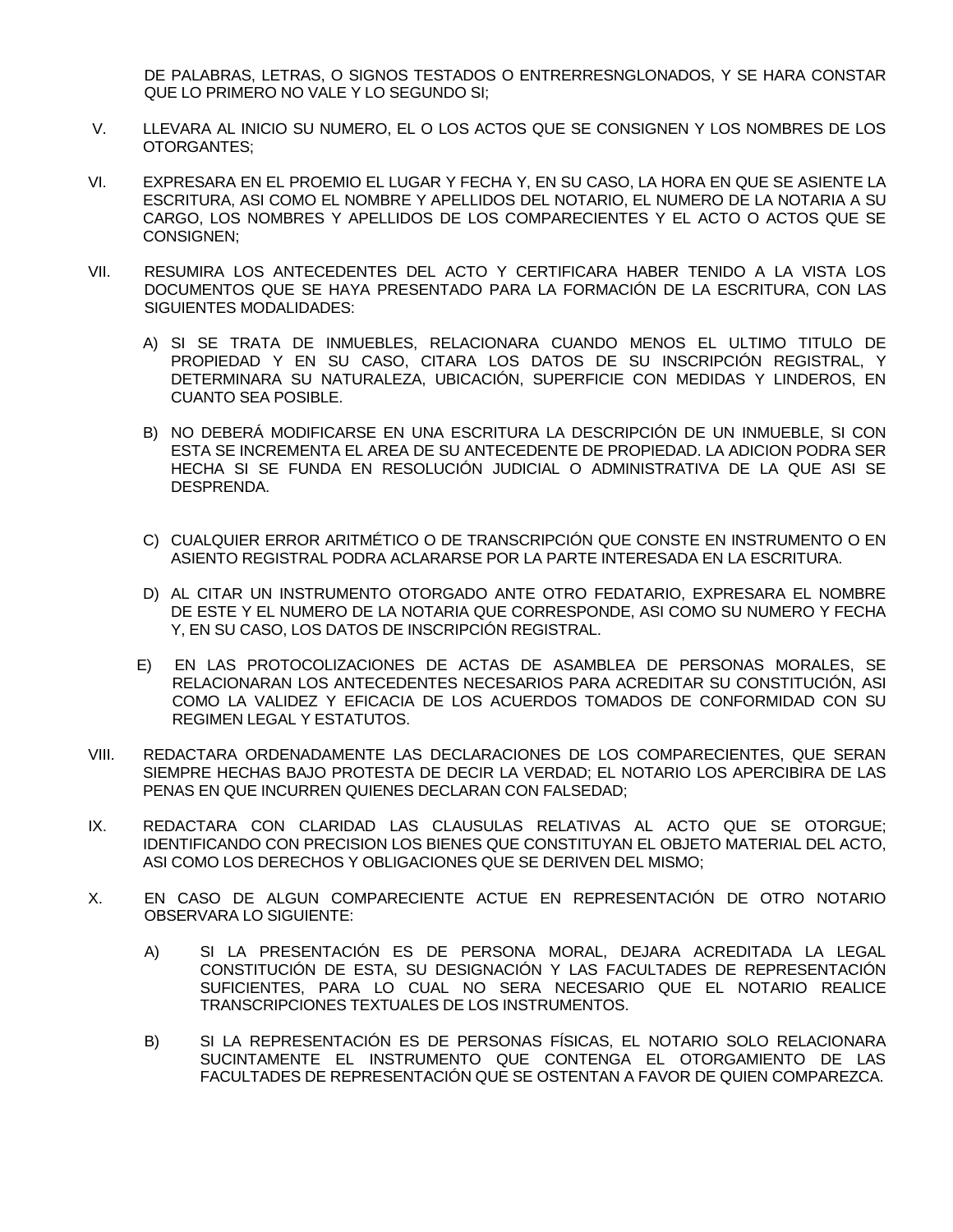- C) SIEMPRE QUE ALGUIEN COMPAREZCA A NOMBRE DE OTRO, DEBERÁ DECLARAR QUE SUS FACULTADES DE REPRESENTACIÓN SON SUFICIENTES PARA EL ACTO EN QUE COMPARECE, QUE SON TAL Y COMO LAS ASENTO EL NOTARIO Y QUE DICHAS FACULTADES NO LE HAN SIDO REVOCADAS NI LIMITADAS EN FORMAR ALGUNA HASTA ESA FECHA. LOS APODERADOS DE PERSONAS FÍSICAS DEBERAN DECLARAR QUE SUS REPRESENTADOS TIENEN CAPACIDAD LEGAL.
- XI. DE LOS COMPARECIENTES, EL NOTARIO EXPRESARA LAS GENERALES SIGUIENTES: SU NACIONALIDAD Y LA DE SUS PADRES, NOMBRE Y APELLIDOS, LUGAR Y FECHA DE NACIMIENTO, OCUPACIÓN, ESTADO CIVIL Y DOMICILIO. AL EXPRESAR EL NOMBRE DE UNA MUJER CASADA, INCLUIRA SU APELLIDO MATERNO. EN EL SUPUESTO DE REPRESENTACIÓN DE PERSONAS FÍSICAS, EL REPRESENTANTE DEBERÁ DECLARAR LAS GENERALES DEL REPRESENTADO MENCIONADAS. TRATÁNDOSE DE EXTRANJEROS, ASENTARA SUS NOBRES Y APELLIDOS COMO APARECEN EN EL DOCUMENTO MIGRATORIO CORRESPONDIENTE;
- XII. SIEMPRE HARA CONSTAR BAJO SU FE RESPECTO DE LOS COMPARECIENTES, LO SIGUIENTE:
	- A) QUE ACREDITARON SU IDENTIDAD.
	- B) QUE A SU JUICIO TIENEN CAPACIDAD LEGAL.
	- C) QUE LES FUE LEIDA LA ESCRITURA.
	- D) QUE LES EXPLICO EL VALOR Y LAS CONSECUENCIAS LEGALES DEL CONTENIDO DE LA ESCRITURA.
	- E) QUE MANIFESTARON SU CONFORMIDAD CON EL TEXTO LEIDO MEDIANTE LA IMPRESIÓN DE SU FIRMA; SI ALGUNO DE ELLOS MANIFESTARE NO SABER O NO PODER FIRMAR, IMPRIMIRA HUELLA DIGITAL, FIRMA OTRA PERSONA A SU RUEGO Y ENCARGADO, DE ESTAR IMPOSIBILITADO PARA IMPRIMIR SU HUELLA DIGITAL, SE HARA CONSTAR ESTA CIRCUNSTANCIA POR EL NOTARIO.
	- F) LOS HECHOS QUE EL NOTARIO PRESENCIE Y QUE SEAN RELEVANTES O INTEGRANTES DEL ACTO.
	- G) LA FECHA O FECHAS EN QUE FIRMEN O IMPRIMAN HUELLA DIGITAL Y EL NOTARIO AUTORICE LA ESCRITURA.

# **CAPITULO VIII DE LAS PARTES QUE INTERVIENEN**

**ARTICULO 158.-** EL NOTARIO PODRA CERCIORARSE DE LA IDENTIDAD DE LOS COMPARECIENTES:

- I. POR PROPIA DECLARACIÓN DE CONOCERLOS PERSONALMENTE,
- II. CON LA DECLARACIÓN DE DOS TESTIGOS DE IDENTIDAD QUE A SU VEZ SE IDENTIFIQUEN;
- III. CON LA PRSENTACION DE UN DOCUMENTO DE IDENTIFICACIÓN OFICIAL CON FOTOGRAFIA DEL CUAL AGREGARA UNA COPIA AL APÉNDICE.

**ARTICULO 159.-** CUANDO SE TRATE DE COMPARECIENTES QUE NO HABLEN NI ENTIENDAN EL IDIOMA ESPAÑOL, EL NOTARIO PODRA AUTORIZAR EL INSTRUMENTO SI CONOCE EL IDIOMA DE AQUELLO, HACIENDO CONSTAR QUE LES HA TRADUCIDO VERBALMENTE SU CONTENIDO Y QUE SU VOLUNTAD QUEDA REFLEJADA FIELMENTE EN EL INSTRUMENTO. EN EL SUPUESTO DE QUE EL NOTARIO NO CONOZCA EL IDIOMA DE LOS COMPARECIENTES, ESTOS SE ASISTIRAN POR UN INTERPRETE NOMBRADO POR ELLOS, QUIEN DEBERÁ RENDIR ANTE EL NOTARIO PROTESTA DE CUMPLIR FIELMENTE SU FUNCION.

**ARTICULO 160.-** SI ALGUNO DE LOS OTORGANTES FUERE SORDO, LEERA LA ESCRITURA POR SI MISMO. SI DECLARARA NO SABER O NO PODER LEER, DESIGNARA UN INTERPRETE QUE LO LEA Y LE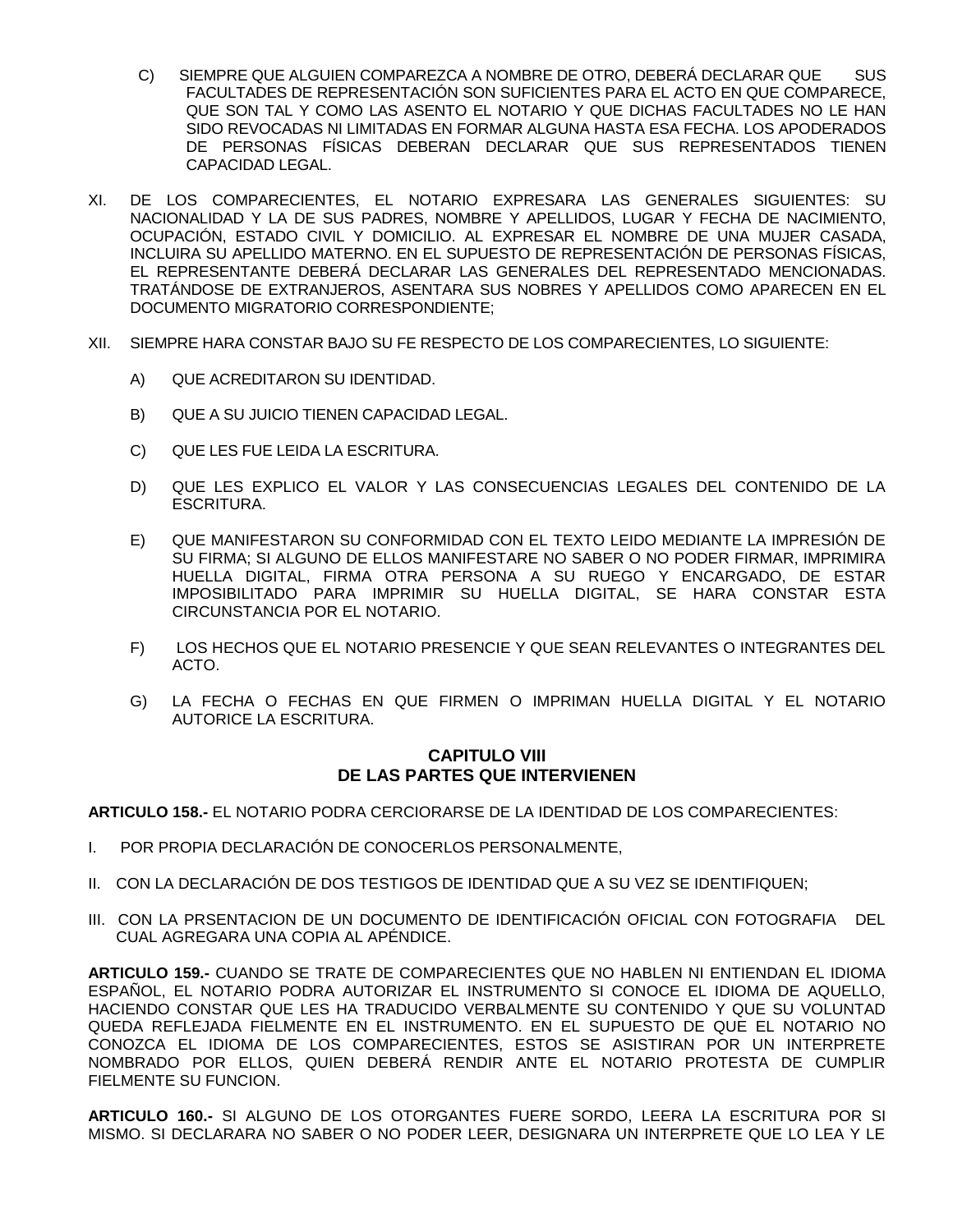DE A CONOCER SU CONTENIDO. EN ESTE SUPUESTO, EL NOTARIO HARA CONSTAR LA FORMA EN QUE LOS COMPARECIENTES LE MANIFESTARON COMPRENDER EL CONTENIDO DE LA ESCRITURA, LA CUAL TAMBIEN SERA FIRMADA POR EL INTERPRETE.

**ARTICULO 161.-** TRATÁNDOSE DE INVIDENTES O DE PERSONAS QUE DECLAREN SABER O NO PODER LEER, ESTOS SE IMPODRAN DE LOS TERMINOS Y ALCANCES DE LA ESCRITURA POR LA LECTURA CLARA QUE HAGA EL NOTARIO, EN PRESENCIA DE DOS TESTIGOS DEBIENDO REALIZARSE UNA SEGUNDA LECTURA POR PARTE DE UNO DE LOS TESTIGOS.

**ARTICULO 162.-** ANTES QUE LA ESCRITURA SEA FIRMADA POR LOS COMPARECIENTES, ESTOS PODRAN PEDIR AL NOTARIO QUE SE HAGAN EN ELLA LAS ADICIONES O VARIACIONES QUE ESTIMEN CONVENIENTES, EN CUYO CASO, EL NOTARIO ASENTARA LOS CAMBIOS Y HARA CONSTAR QUE LES DIO LECTURA Y QUE LES EXPLICO LAS CONSECUENCIAS LEGALES DE TALES MODIFICACIONES.

**ARTICULO 163.-** FIRMADA LA ESCRITURA POR LOS OTORGANTES Y DEMAS COMPARECIENTES, PARA LO CUAL DEBERÁ ANOTORSE EL NOMBRE DE QUIENES LA SUSCRIBEN, INMEDIATAMENTE SERA AUTORIZADA POR EL NOTARIO PREVENTIVAMENTE CON LA RAZON (ANTE MI) CON SU FIRMA, A MEDIDA QUE SEA FIRMADA POR LAS PARTES, EXPRESANDO LA FECHA EN CADA CASO; Y CUANDO TODOS LA HAYAN FIRMADO, IMPRIMIRA ADEMÁS SU SELLO, CON LO CUAL QUEDARA AUTORIZADA PREVENTIVAMENTE, O EN SU CASO, DEFINITIVAMENTE.

**AQRTICULO 165.-** LAS ESCRITURAS ASENTADAS POR UN NOTARIO PODRAN SER FIRMADAS Y AUTORIZADAS POR OTRO NOTARIO QUE LEGALMENTE SUPLA SUSTITUYA, SIEMPRE QUE SE CUMPLA LO SIGUIENTE:

- I. SI LA ESCRITURA HA SIDO FIRMADA SOLO FIRMA SOLO POR ALGUNO DE LOS OTORGANTES ANTE EL PRIMER NOTARIO, APAREZCA PUESTA POR EL LA RAZON (ANTE MI) CON SU FIRMA;
- II. EL NOTARIO QUE LO SUPLA O SUSTITUYA, EXPRESE EL MOTIVO DE SU INTERVENCIÓN Y HAGA SUYAS LAS CERTIFICACIONES QUE EL INSTRUMENTO DEBA CONTENER, CON LA SOLA EXCEPCIÓN, EN SU CASO, DE LAS RELATIVAS A LA IDENTIDAD Y CAPACIDAD DE QUIENES HAYAN FIRMADO ANTE EL PRIMER NOTARIO Y A LA LECTURA DEL INSTRUMENTO A ESTOS.

**ARTICULO 166.-** EL NOTARIO DEBERÁ AUTORIZAR DEFINITIVAMENTE LA ESCRITURA CUANDO ESTEN PAGADOS LOS IMPUESTOS QUE CAUSO EL ACTO Y CUMPLIDOS AQUELLOS REQUISITOS QUE CONFORME A LAS LEYES SEAN NECESARIOS PARA LA AUTORIZACIÓN DE LA MISMA.

**ARTICULO 167.-** LA AUTORIZACIÓN DEFINITIVA SE PONDRA AL PIE DE LA ESCRITURA, INMEDIATAMENTE DESPUÉS DE LA AUTORIZACIÓN PREVENTIVA, Y CONTENDRA EL LUGAR Y LA FECHA EN QUE HAGA, ASI COMO LA FIRMA Y SELLO DEL NOTARIO.

**ARTICULO 168.-** ESTA AUTORIZACIÓN PODRA SER SUSCRITA POR EL NOTARIO QUE ACTUE EN ESE MOMENTO O, EN SU CASO, POR EL TITULAR DE LA DIRECCIÓN.

**ARTICULO 169.-** CUANDO EL ACTO CONTENIDO EN LA ESCRITURA NO CAUSE NINGUN IMPUESTO NI SEA NECESARIO QUE SE CUMPLA CON CUALQUIER OTRO REQUISITO LEGAL PARA SU AUTORIZACIÓN DEFINITIVA, EL NOTARIO ASENTARA ESTA RAZON.

**ARTICULO 170**.- LOS NOTARIOS SE ABSTENDRAN DE AUTORIZAR CUALQUIER ESCRITURA, SI ESTA NO ES FIRMADA POR LOS COMPARECIENTES DENTRO DEL TERMINO DE TREINTAS DIAS HABILES A PARTIR DE LA FECHA QUE HAYA SIDO EXTENDIDA EN EL PROTOCOLO ORDINARIO. EN EL PROTOCOLO ESPECIAL EL TERMINO SERA DE TREINTA DIAS NATURALES.

**ARTICULO 171.-** TRANSCURRIDO LOS TERMINOS SEÑALADOS, LA ESCRITURA SIN AUTORIZAR QUEDARA SIN EFECTO, Y EL NOTARIO PONDRA AL FINAL DEL TEXTO LA RAZON DE (NO PASO) E IMPRIMARA SU SELLO Y FIRMA.

**ARTICULO 172.-** SI LA ESCRITURA CONTIENE VARIOS ACTOS JURÍDICOS Y DENTRO DEL TERMINO QUE PARA CADA CASO ESTABLECE EL ARTICULO 170, SWE FIRMA POR LOS OTORGANTES UNO O VARIOS DE DICHOS ACTOS Y DEJA DE FIRMARSE POR LOS OTORGANTES DE OTRO U OTROS ACTOS, EL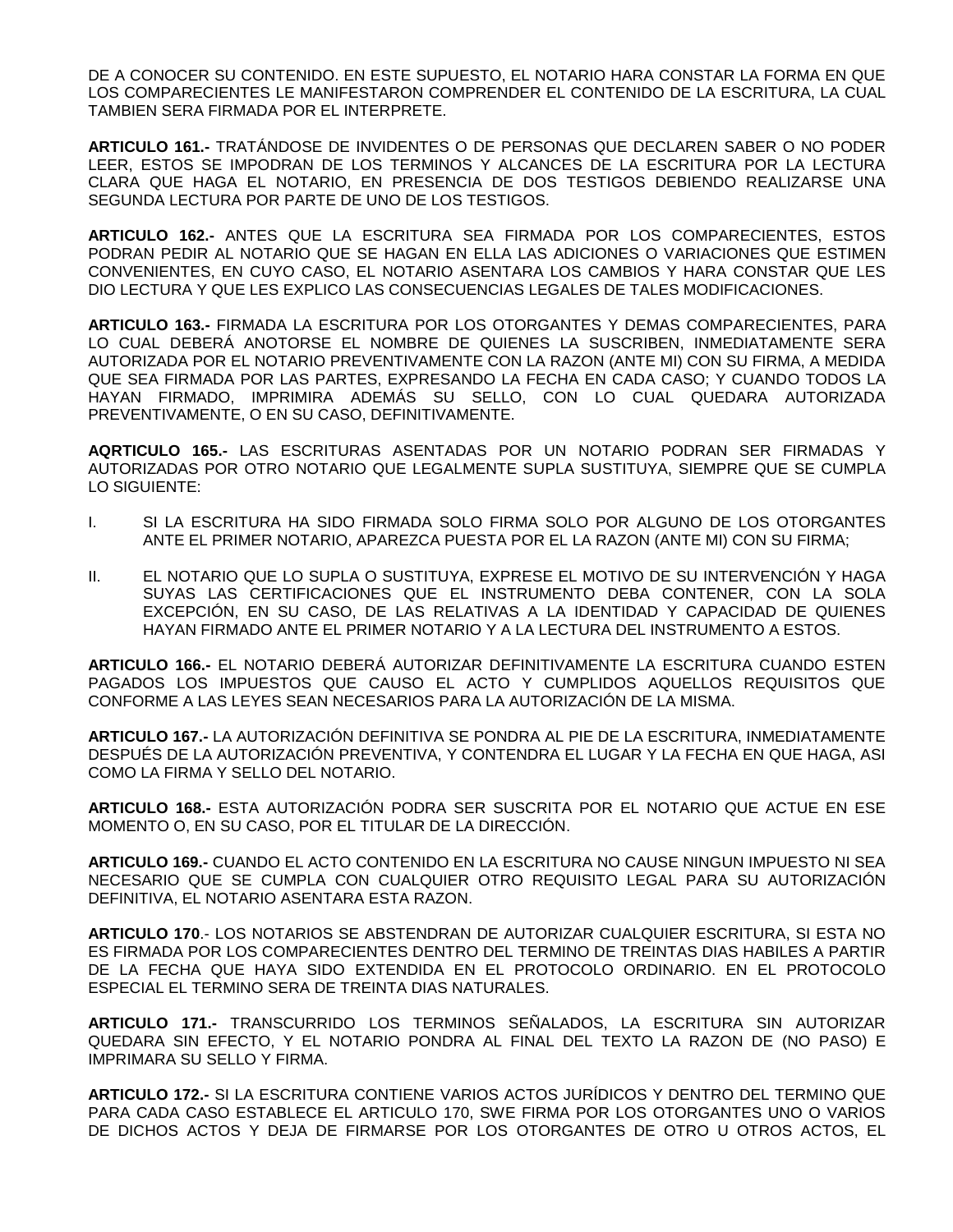NOTARIO PONDRA LA RAZON DE AUTORIZACIÓN PREVENTIVA EN LO CONCERNIENTE A LOS ACTOS CUYO OTORGANTES FIRMARON, E INMEDIATAMENTE DESPUÉS ASENTARA EN NOTA COMPLEMENTARIA LA CERTIFICACIÓN DE (NO PASO), SOLO RESPECTO AL ACTO NO FIRMADO, EL CUAL QUEDARA SIN EFECTO.

**ARTICULO 173.-** TODAS LAS RAZONES Y ANOTACIONES COMPLEMENTARIAS DE UNA ESCRITURA O ACTA SERAN RUBRICADAS POR EL NOTARIO Y NUMERADAS ORDINALMENTE.

**ARTICULO 174.-** EL NOTARIO ANTE QUIEN SE REVOQUE O RENUNCIE UN PODER QUE HAYA SIDO OTORGADO ANTE OTRO NOTARIO, AUN CUANDO SEA DE OTRA ENTIDAD FEDERATIVA, TENDRA LA OBLIGACIÓN DE COMUNICÁRSELO POR CORREO CERTIFICADO O POR CUALQUIER OTRO MEDIO INDUBITABLE DE LOS QUINCE DIAS NATURALES SIGUIENTES, A FIN DE QUE HAGA LA ANOTACIÓN COMPLEMENTARIA CORRESPONDIENTE EN EL PROTOCOLO EN QUE SE CONTENGAN Y, EN SU CASO, HARA LA MISMA COMUNICACIÓN A LA DIRECCIÓN. CUANDO EL PODER REVOCADO O RENUNCIADO HAYA SIDO OTORGADO ANTE SU FE, LO HARA CONSTAR EN NOTA COMPLEMENTARIA EN EL INSTRUMENTO ORIGINAL.

**ARTICULO 175.-** SE PROHIBE A LOS NOTARIOS REVOCAR O MODIFICAR EL CONTENIDO DE UNA ESCRITURA MEDIANTE RAZON COMPLEMENTARIA. EN ESTOS CASOS, SALVO PROHIBICIÓN EXPRESA DE LA LEY, DEBERÁ EXTENDERSE NUEVA ESCRITURA Y HACER A CONSTAR EN NOTA COMPLEMENTARIA EN LA ESCRITURA ANTERIOR.

**ARTICULO 176.-** EL NOTARIO ANTE QUIEN SE OTORGUE UN TESTAMENTO PUBLICO ABIERTO, CERRADO O SIMPLIFICADO DARA AVISO A LA DIRECCIÓN DENTRO DE LOS DIEZ DIAS HABILES SIGUIENTES AL DE SU OTORGAMIENTO, EXPRESANDO LA FECHA DEL TESTAMENTO, NOMBRE Y GENERALES DEL TESTADOR; SI EL TESTAMENTO FUERA CERRADO, INDICARA ADEMÁS EL LUGAR O PERSONA EN CUYO PODER SE DEPOSITO; ADEMÁS EL TESTADOR EXPRESARA EL NOMBRE DE SUS PADRES, SE INCLUIRA ESTE DATO EN EL AVISO. LOS NOTARIOS SERAN RESPONSABLES DE LOS DAÑOS Y PERJUICIO QUE OCASIONE LA DILACIÓN U OMISIÓN DE DICHO INFORME.

**ARTICULO 177.-** LOS JUECES Y LOS NOTARIOS ANTE QUIENES SE TRAMITE UNA SUCESIÓN, RECABARAN DE LA DIRECCIÓN, Y DEL REGISTRO, LA INFORMACIÓN RELATIVA PARA SABER SI EN ESAS OFICINAS SE ENCUENTRA REGISTRADO TESTAMENTO OTORGADO POR LA PERSONA DE CUYA SUCESIÓN SE TRATA. LA OMISIÓN DE ESTE REQUISITO LOS HARA RESPONSABLES DE LOS DAÑOS Y PERJUICIOS QUE OCASIONEN.

**ARTICULO 178.-** CUANDO ANTE UN NOTARIO SE VAYAN A OTORGAR DIVERSOS ACTOS RESPECTO DE INMUEBLES CON UN MISMO ANTECEDENTES DE PROPIEDAD, POR TRATARSE DE PREDIOS RESULTANTES DE FRACCIONAMIENTOS O DE UNIDADES SUJETAS AL REGIMEN DE PROPIEDAD EN CONDOMINIO, SE SEGUIRAN LAS REGLAS ESTABLECIDAS EN EL ARTICULO 157, DE ESTA LEY, CON LAS EXCEPCION SIGUIENTES:

- I. EN EL PRIMER INSTRUMENTO, QUE SE DENOMINARA DE CERTIFICACIÓN DE ANTECEDENTES, A SOLICITUD DE QUIEN CORRESPONDA, EL NOTARIO RELACIONARA TODOS LOS TITULOS Y DEMAS DOCUMENTOS NECESARIOS PARA EL OTORGAMIENTO DE DICHOS ACTOS.
- II. EN LAS ESCRITURAS CUYO OBJETO SEAN PREDIOS RESULTANTES DE UN FRACCIONAMIENTO O UNIDADES SUJETAS AL REGIMEN DE CONDOMINIO, EL NOTARIO NO RELACIONARA YA LOS ANTECEDENTES QUE CONSTEN EN EL INSTRUMENTO INDICADO EN LA FRACCION ANTERIOR, SINO QUE, HARA MENCION DE SU OTORGAMIENTO Y QUE CONFORME A EL, QUIEN ENAJENA PUEDE HACERLO LEGÍTIMAMENTE, DESCRIBIENDO SOLO EL INMUEBLE MATERIA DE LA OPERACIÓN Y UNICAMENTE CITARA EL ANTECEDENTE REGISTRAL EN QUE HAYA QUEDADO INSCRITA LA NOTIFICACIÓN EN LOS CASOS DE FRACCIONAMIENTOS CUYOS OBJETOS SEAN LAS UNIDADES DEL INMUEBLE DE QUE SE TRATE, ASI COMO LOS RELATIVOS A GRAVÁMENES O FIDEICOMISOS QUE SE EXTINGAN;
- III. CUANDO LA ESCRITURA O CONSTITUCIÓN DEL REGIMEN DE PROPIEDAD EN CONDOMINIO SE HAYA OTORGADO EN EL PROTOCOLO DEL MISMO NOTARIO ANTE QUIEN SE OTORGUEN LOS ACTOS SECESIVOS, DICHA ESCRITURA HARA LOS EFECTOS DE INSTRUMENTO DE CERTIFICACIÓN DE ANTECEDENTES. SURTIRAN TAMBIEN ESOS EFECTOS LA ESCRITURA EN LA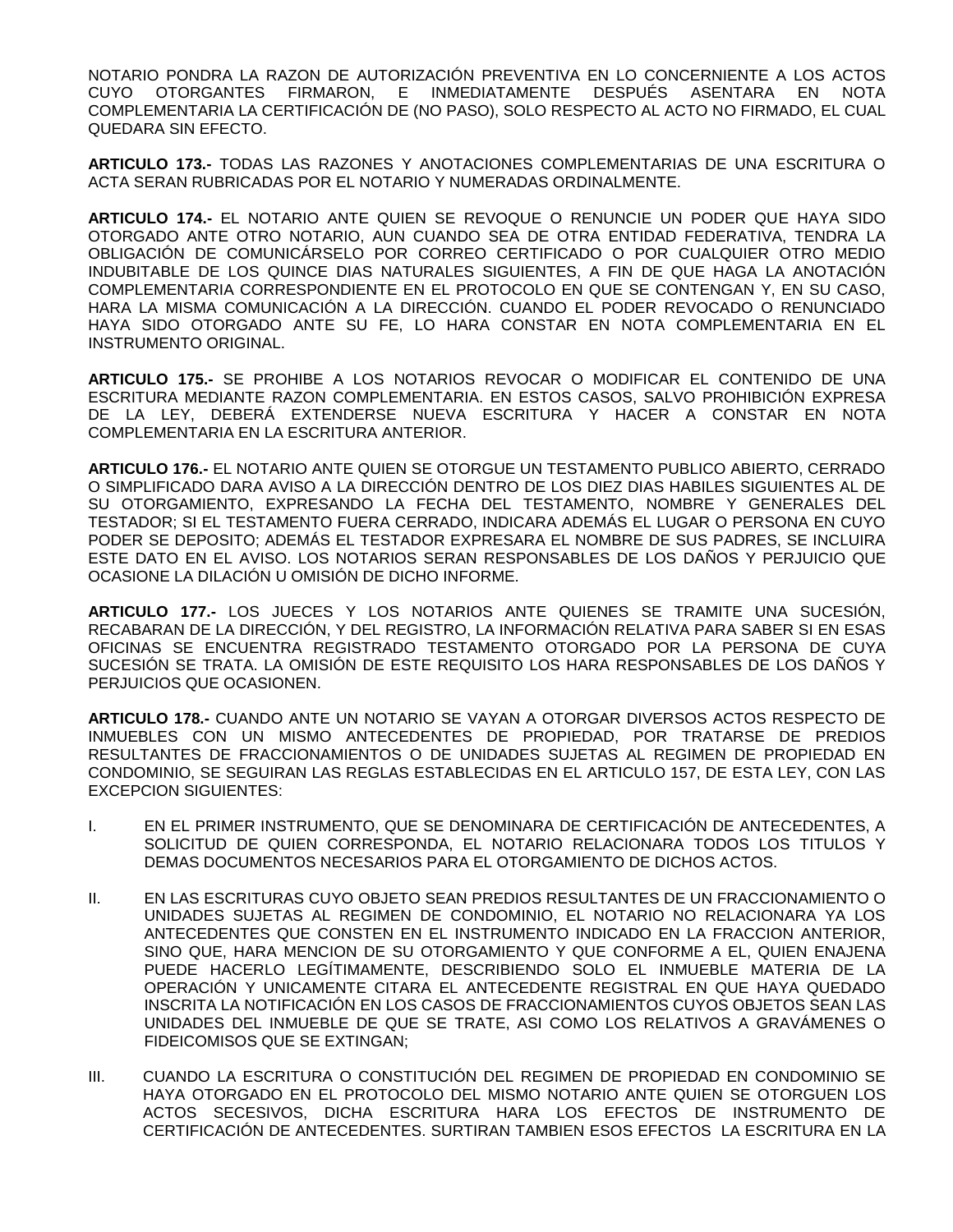QUE POR SU OPERACIÓN ANTERIOR, CONSTEN EN EL MISMO PROTOCOLO LOS ANTECEDENTES DE PROPIEDAD DE UN INMUEBLE;

IV. AL EXPEDIR LOS TESTIMONIOS DE LAS ESCRITURAS DONDE SE CONTENGAN LOS ACTOS SUCESIVOS, EL NOTARIO DEBERÁ ANEXARLES UNA CERTIFICACIÓN QUE CONTENGA, EN LO CONDUCENTE, LA RELACION DE ANTECEDENTES QUE OBREN EN EL INSTRUMENTO DE CERTIFICACIÓN RESPECTIVO.

**ARTICULO 179.-** LOS ACTOS, CONVENIOS Y CONTRATOS SOBRE PROPIEDAD, POSESION O CUALQUIER OTRO DERECHO REAL QUE SE REALICE RESPECTO DE INMUEBLES UBICADOS EN TERRITORIO ESTATAL, SE PROTOCOLIZARAN PREFERENTEMEN POR NOTARIOS DEL ESTADOS.

#### **CAPITULO IX DE LAS ACTAS**

**ARTICULO 180.-** ACTA NOTARIAL ES EL INSTRUMENTO ORIGINAL QUE EL NOTARIO A SOLICITUD DE PARTE, ASIENTA EN EL PROTOCOLO PARA HACER CONSTAR UNO O VARIOS HECHOS PRESENCIADOS POR EL AUTORIZADOS CON SU FIRMA Y SELLO.

**ARTICULO 181.-** LAS RATIFICACIONES DE4 FIRMA DE DOCUMENTOS EN IDIOMA ESPAÑOL DEBERAN CONTENER UNA DESCRIPCIÓN BREVE DEL DOCUMENTO AL QUE SE REFIERE, LOS NOMBRES Y EL CARÁCTER CON QUE COMPARECEN LAS PERSONAS DE CUYAS FIRMAS SE TRATE Y LA MENCION EXPRESA DE QUE DICHOS DOCUMENTOS SE AGREGAN UN EJEMPLAR AL APÉNDICE CORRESPONDIENTE, ASI COMO DE LOS DOCUMENTOS CON QUE ACREDITE SU PERSONALIDAD.

**ARTICULO 182.-** TRATÁNDOSE DE DOCUMENTOS REDACTADOS EN OTRO IDIOMA, SE REQUERIRA SU TRADUCCIÓN AL ESPAÑOL.

**ARTICULO 183.-** LAS DISPOSICIONES RELATIVAS A LA ESCRITURAS SERAN APLICABLES A LAS ACTAS CUANDO SEAN COMPATIBLES CON SU NATURALEZA O CON LOS ACTOS O HECHOS MATERIA DE AQUELLAS.

**ARTICULO 184.-** CUANDO SE SOLITE AL NOTARIO QUE DE FE DE VARIOS HECHOS RELACIONADOS ENTRE SI QUE TENGAN LUGAR EN DIVERSOS SITIOS O MOMENTOS, PODRA ASENTARLOS EN UNA SOLA ACTA, UNA VEZ QUE TODOS SE HAYAN REALIZADO, O BIEN EN DOS O MAS ACTAS CORRELACIONADAS.

**ARTICULO 185.-** ENTRE LOS HECHOS QUE DEBE CONSIGNAR EN ACTAS EL NOTARIO, SE ENCUENTRAN LOS SIGUIENTES:

- I. NOTIFICACIONES, INTERPELACIONES, PROTESTOS DE DOCUMENTOS MERCANTILES Y OTRAS DILIGENCIAS EN LAS QUE PUEDA INTERVENIR, SEGUN LAS LEYES;
- II. EXISTENCIA E IDENTIDAD DE PERSONAS;
- III. RECONOCIMIENTO DE FIRMAS EN DOCUMENTOS POR PERSONAS IDENTIFICADAS POR EL NOTARIO;
- IV. HECHOS MATERIALES;
- V. ENTREGA, PROTOCOLIZACION O EXISTENCIA DE DOCUMENTOS;
- VI. DECLARACIONES DE UNA O MAS PERSONAS QUE BAJO PROTESTA DE DECIR VERDAD EFECTÚEN RESPECTO DE HECHOS QUE LES CONSTEN, PROPIOS O DE QUIEN SOLICITE LA DILIGENCIA;
- VII. RECONOCIMIENTO DE FIRMAS Y RATIFICACIÓN DEL CONTENIDO DE DOCUMENTOS;
- VIII. EN GENERAL TODA CLASE DE HECHOS, ABSTENCIONES, ESTADOS Y SITUACIONES QUE GUARDEN LAS PERSONAS Y COSAS QUE PUEDAN SER APRECIADAS OBJETIVAMENTE. EN LAS DILIGENCIAS MENCIONADAS EN ESTE ARTICULO, CUANDO ASI PROCEDA POR LA NATURALEZA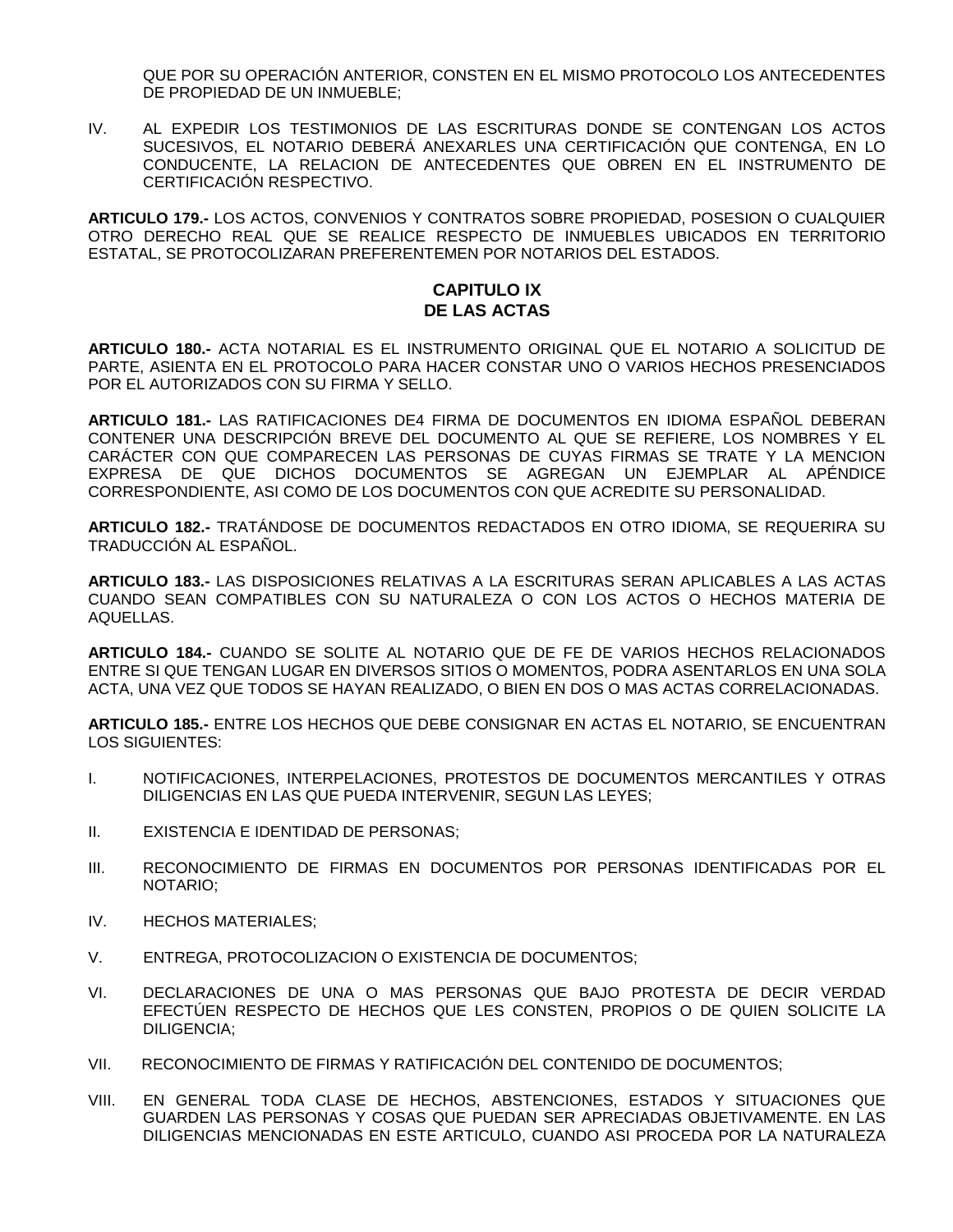DE LAS MISMAS, EL NOTARIO SE IDENTIFICARA CON LA PERSONA CON QUIEN LA ENTIENDA, EXPLICÁNDOLE EL MOTIVO DE SU PRESENCIA.

**ARTICULO 186.-** EN LAS ACTAS A QUE SE REFIERE LA FRACCION I, DEL ARTICULO ANTERIOR, BASTARA MENCIONAR EL NOMBRE Y APELLIDOS DE LA PERSONA CON QUIEN SE PRACTIQUE LA DILIGENCIA. NO IMPEDIRA LA ACTUACIÓN DEL NOTARIO EL HECHO DE QUE DICHA PERSONA SE NIEGUE A IDENTIFICARSE O A PERCIBIR DOCUMENTOS RELACIONADOS CON LA DILIGENCIA.

**ARTICULO 187.-** EN LOS CASOS SEÑALADOS EN EL ARTICULO 156, DE ESTA LEY, EL NOTARIO AUTORIZARA EL ACTA AUN CUANDO NO SEA FIRMADA POR EL SOLICITANTE, LA CUAL DEBERÁ ASENTAR EN SU PROTOCOLO, DENTRO DEL SIGUIENTE DIA HABIL.

**ARTICULO 188.-** LAS NOTIFICACIONES QUE LA LEY PERMITA HACER POR MEDIO DE NOTARIO, LAS HARA PERSONALMENTE EN EL DOMICILIO DE QUIEN DEBA SER NOTIFICADO Y SI ESTE NO SE ENCUENTRA, LA HARA CON LA PERSONA QUE ESTE EN EL DOMICILIO, POR MEDIO DE INSTRUCTIVO QUE CONTENGA RELACION SUCINTA DEL OBJETO DE LA NOTIFICACIÓN, CERCIORÁNDOSE PREVIAMENTE DE QUE LA PERSONA TIENE SU DOMICILIO EN EL LUGAR DONDE SE LE BUSCA, HACIENDOSE CONSTAR EL NOMBRE, SI LO DIERA, DE LA PERSONA QUE RECIBE EL INSTRUCTIVO, SI NO SE ENCONTRARE A NINGUNA PERSONA EN EL DOMICILIO SEÑALADO, EL NOTARIO PRACTICARA LA NOTIFICACIÓN MEDIANTE INSTRUCTIVO QUE FIJARA EN LA PUERTA U OTRO LUGAR VISIBLE DEL DOMICILIO, CONJUNTAMENTE CON EL DOCUMENTO A NOTIFICAR.

**ARTICULO 189.-** CUANDO EL DOMICILIO DEL NOTIFICADO SE LOCALICE EN OTRA ENTIDAD FEDERATIVA, LAS NOTIFICACIONES SE PODRAN REALIZAR POR CORREO CERTIFICADO CON ACUSE DE RECIBO O POR ALGUN OTRO MEDIO INDUBITABLE.

**ARTICULO 190.-** TRATÁNDOSE DEL RECONOCIMIENTO DE FIRMAS Y DE LA RATIFICACIÓN DEL CONTENIDO DE DOCUMENTOS, EL NOTARIO HARA CONSTAR LO PERSIBIDO POR EL, ASI COMO LA IDENTIDAD DE LOS COMPARECIENTES Y QUE ESTOS TIENEN CAPACIDAD.

**ARTICULO 191.-** LA FIRMA O SU RECONOCIMIENTO, CON RECONOCIMIENTO, CON SU RESPECTIVA RETIFICACION DEL CONTENIDO PODRAN SER RESPECTO DE CUALQUIER DOCUMENTO REDACTADO EN IDIOMA DISTINTO AL ESPAÑOL, SIN NECESIDAD DE TRADUCCIÓN Y SIN RESPONSABILIDAD PARA EL NOTARIO; EN EL ACTA RESPECTIVA SE INCLUIRA LA DECLARACIÓN DEL INTERESADO DE QUE CONOCE EN TODOS SUS TERMINOS EL CONTENIDO DEL DOCUMENTO.

**ARTICULO 192.-** LOS NOTARIOS NO PODRAN RETIFICAR FIRMAS DE DOCUMENTOS TRASLATIVOS DE DOMINIO DE INMUEBLES.

**ARTICULO 193.-** EN LOS DEMAS DOCUMENTOS CUYAS FIRMAS SE RATIFIQUEN, EL NOTARIO DEBERÁ CERCIORARSE DE QUE SU CONTENIDO NO CONTRAVENGA OTRAS DISPOSICIONES LEGALES.

**ARTICULO 194.-** CUANDO SE TRATE DE CONFRONTAR UNA COPIA DE ACTA DE PARTIDA PARROQUIAL O DE ARCHIVOS DE CUALQUIER CULTO RELIGIOSO CON SU ORIGINAL ASENTADO EN EL LIBRO DE REGISTRO RESPECTIVO, EN EL ACTA DEL NOTARIO SE INSERTARA O SE AGREGARA AL APÉNDICE EL CONTENIDO DE AQUELLA, Y ESTE HARA CONSTAR QUE CONCUERDA CON SU ORIGINAL EXACTAMENTE O ESPECIFICARA LAS DIFERENCIAS QUE HAYA ENCONTRADO.

**ARTICULO 195.-** EN LAS ACTAS DE PROTOCOLIZACION DE DOCUMENTOS O DE DILIGANCIAS JURISDICCIONALES, EL NOTARIO PODRA TRANSCRIBIR INTEGRAMENTE SU CONTENIDO, LA PARTE RELATIVA O LOS AGREGARA EN COPIA CERTIFICADA AL APÉNDICE, EN EL LEGAJO MARCADO CON EL NUMERO DEL ACTA Y BAJO LA LETRA QUE LE CORRESPONDA, HACIENDO CONSTAR EN SU CASO, QUE LOS DEVUELVE A LA AUTORIDAD REMITENTE O AL INTERESADO.

#### **CAPITULO X DE LOS TESTIMONIOS**

**ARTICULO 196.-** TESTIMONIOS ES LA COPIA AUTENTICA EN LA QUE EL NOTARIO, BAJO SU FIRMA Y SELLO, REPRODUCE EL TEXTO DE LA ESCRITURA O ACTA Y SUS DOCUMENTOS ANEXOS.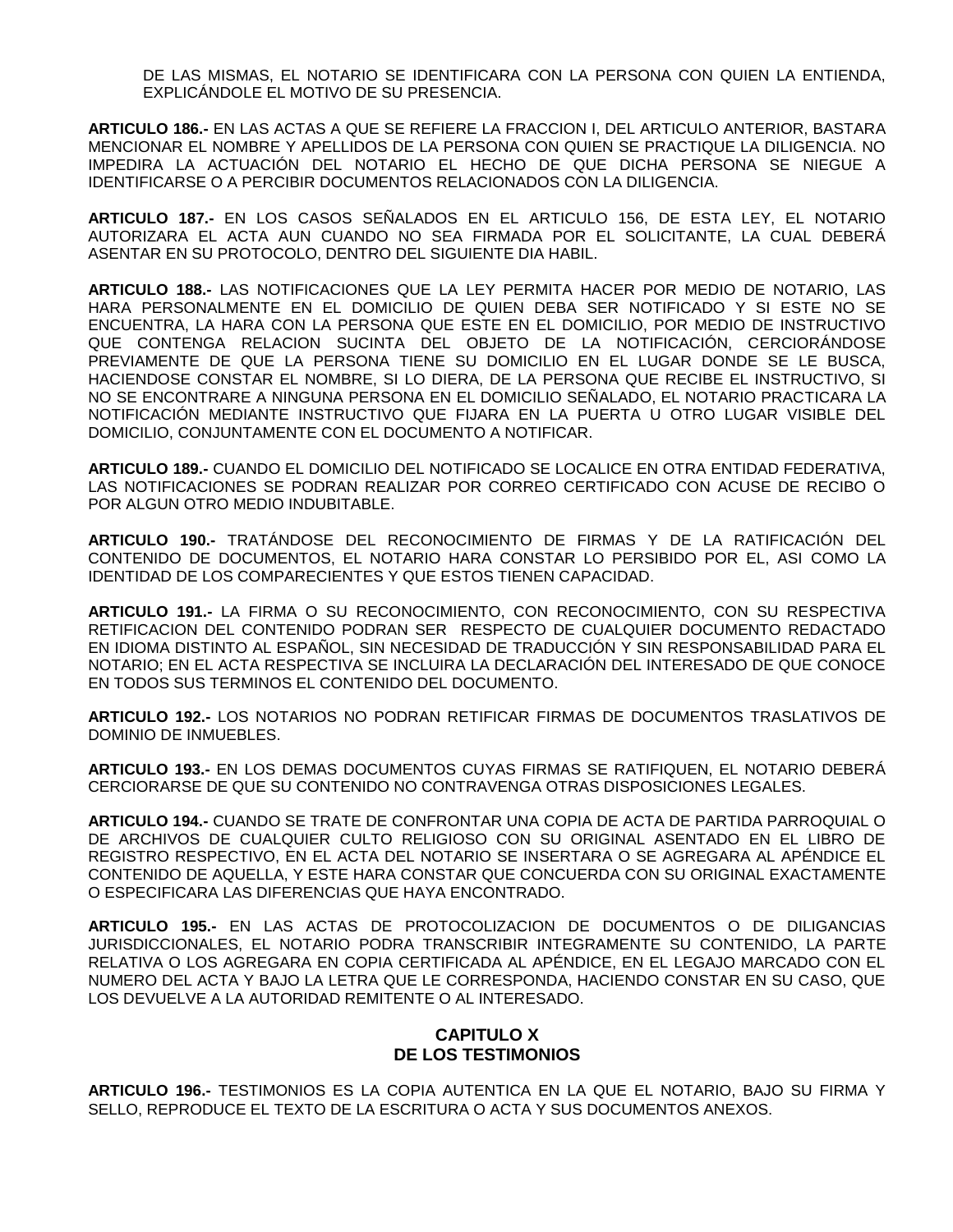**ARTICULO 197.-** EL NOTARIO POR CUALQUIER MEDIO DE REPRODUCCIÓN O IMPRESIÓN INDELEBLE, PODRA EXPEDIR TESTIMONIOS DE CONFORMIDAD CON LAS DISPOSICIONES PREVISTAS PARA TAL EFECTO EN EL REGLAMENTO.

#### **CAPITULO XI DE LAS COPIAS CERTIFICADAS**

**ARTICULO 198.-** COPIA CERTIFICADA ES LA REPRODUCCIÓN QUE DE UNA ESCRITURA, UN ACTA, SUS DOCUMENTOS DE APENDICES O BIEN, DE LOS DOCUMENTOS PRESENTADOS POR LOS INTERESADOS, EXPIDA UN NOTARIO O EL TITULAR DE LA DIRECCIÓN, EN SU CASO.

**ARTICULO 199.-** EL NOTARIO PODRA EXPEDIR COPIAS CERTIFICADAS DE LAS ESCRITURAS O ACTAS, A SOLICITUD DE LAS AUTIDADES COMPETENTES, A PETICIÓN DE LOS OTORGANTES O PARA EFECTOS DE TRAMITES ADMINISTRATIVOS FISCALES.

#### **CAPITULO XII DE LA CERTIFICACIÓN NOTARIAL**

**ARTICULO 200.-** CERTIFICACIÓN NOTARIAL ES LA RAZON EN LA QUE EL NOTARIO HACE CONSTAR UN ACTO O HECHO QUE OBRA EN SU PROTOCOLO, EN UN DOCUMENTO QUE EL MISMO EXPIDEO EN UN DOCUMENTO PREEXISTENTE, TAMBIEN LO SERA LA AFIRMACIÓN DE QUE UNA TRANSCRIPCION O REPRODUCCIÓN COINCIDE FIELMENTE CON SU ORIGINAL.

**ARTICULO 201.-** EL VALOR JURÍDICO DE LOS INSTRUMENTOS Y ACTUACIONES NOTARIALES SE REGIRA POR LO SIGUIENTE:

- I. EN TANTO NO SE DECLAREN NULAS POR SENTENCIA JUDICIAL EJECUTORIADA, LAS ESCRITURAS, ACTAS, TETIMONIOS, DOCUMENTOS COTEJADO, COPIAS CERTIFICACIONES, HARA PRUEBA PLENA RESPECTO DE SU CONTENIDO Y DE QUE EL NOTARIO OBSERVO LAS FORMALIDADES CORRESPONDIENTES;
- II. LAS CORRECCIONES NO SALVADAS EN LAS ESCRITURAS Y ACTAS SE TENDRAN POR NO HECHAS;
- III. LA PROTOCOLIZACION DE UN DOCUMENTO ACREDITARA LA CERTEZA DE SU EXISTENCIA PARA TODOS LOS EFECTOS LEGALES;
- IV. CUANDO HAYA DIFERENCIA ENTRE LAS PALABRAS Y LOS GUARISMOS, PREVALECERAN AQUELLAS.

# **CAPITULO XIII DE LA NULIDAD DE LOS INSTRUMENTOS NOTARIALES**

**ARTICULO 202.-** LAS ESCRITURAS Y ACTAS SERAN NULAS:

- I. SI ELNOTARIO AUTORIZANTE NO ESTA EN EL EJERCICIO DE SUS FUNCIONES AL OTORGARLAS;
- II. SI EL NOTARIO ESTA IMPEDIDO POR LEY PARA INTERVENIR EN EL ACTO JURÍDICO O HECHO DE QUE SE TRATE;
- III. SI SON AUTORIZADAS POR EL NOTARIO FUERA DEL TERRITORIO DEL ESTADO DE CHIAPAS;
- IV. SI HAN SIDO REDACTADAS EN IDIOMA DISTINTO AL ESPAÑOL;
- V. SI ESTAN AUTORIZADAS CON LA FIRMA Y SELLO DEL NOTARIO, CUANDO DEBAN CONTENER RAZON DE (NO PASO) POR NO ESTAR FIRMADAS POR TODOS LOS QUE DEBIERON HACERLO;
- VI. CUANDO NO ESTEN AUTORIZADAS CON LA FIRMA Y SELLO DEL NOTARIO;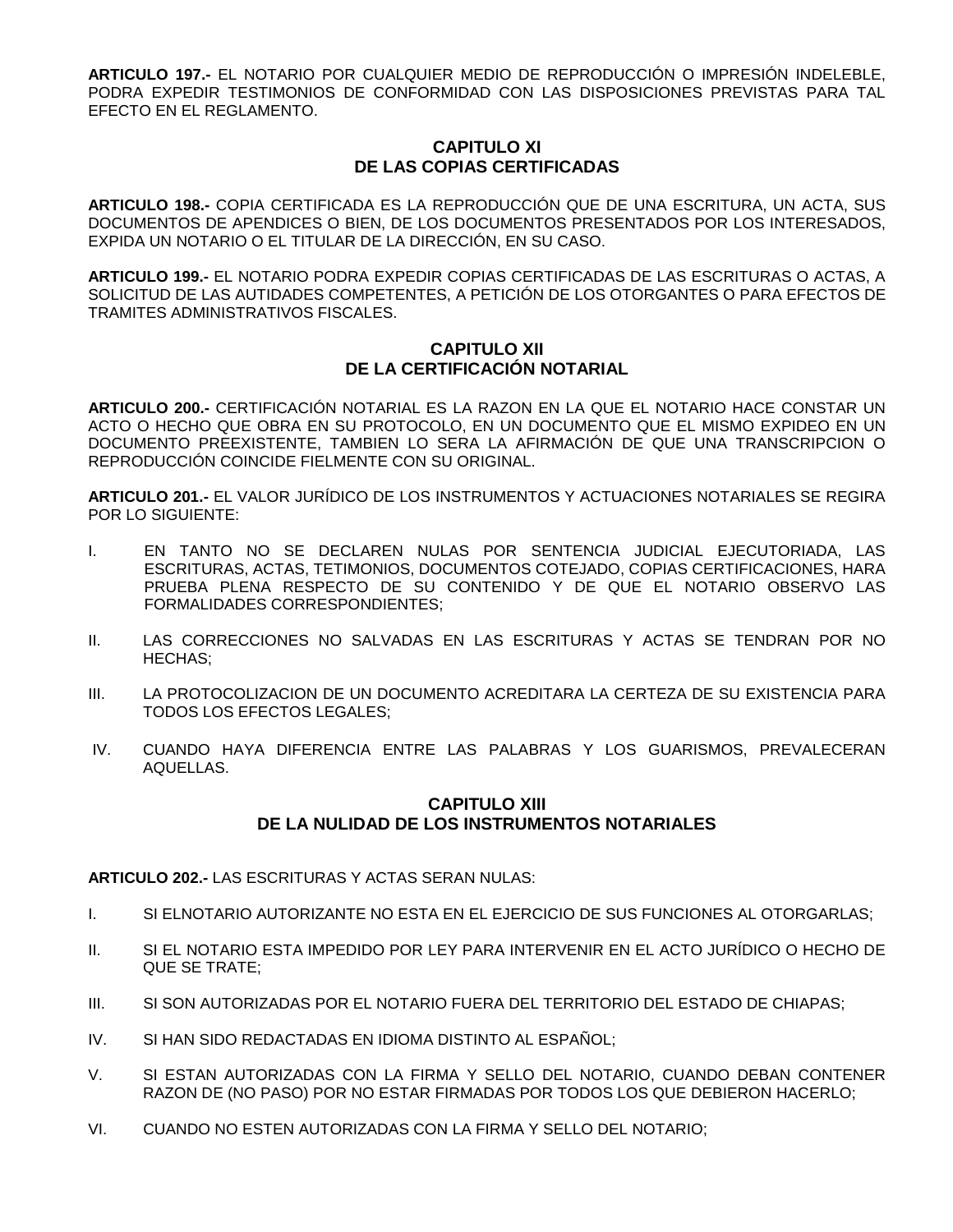- VII. SI EL NOTARIO NO CONSTANTO LA IDENTIDAD DE LOS OTORGANTE;
- VIII. SI CARECE DE ALGUN REQUISITO QUE PRODUZCA LA NULIDAD DEL INSTRUMENTO POR DISPOSICIÓN EXPRESA DE LA LEY.

**ARTICULO 203.-** CON RELACION A LO DISPUESTO EN LA FRACCION II DEL ARTICULO ANTERIOR, SOLAMENTE SERA NULO EL INSTRUMENTO EN LO REFERENTE AL ACTO O HECHO, CUYA AUTORIZACIÓN NO LE ESTA PERMITIDA, PERO TENDRA VALIDEZ RESPECTO DE LOS OTROS ACTOS O HECHOS QUE CONTENGA Y QUE NO ESTEN EN EL MISMO CASO.

**ARTICULO 204.-** FUERA DE LOS CASOS PREVISTOS EN EL ARTICUL 202, EL INSTRUMENTO NO SERA NULO, AUN CUANDO EL NOTARIO PUEDA SER RESPONSABLE POR EL INCUMPLIMIENTO DE ALGUNAS DISPOSICIÓN LEGAL.

**ARTICULO 205.-** EL COTEJO ACREDITARA LA IDENTIDAD DEL DOCUMENTO COTEJADO CON EL DOCUMENTO ORIGINAL EXHIBIDO, SIN CALIFICAR SOBRE SU AUTENTICIDAD, VALIDEZ O LEGALIDAD.

**ARTICULO 206.-** LOS TESTIMONIOS, COPIAS CERTIFICADAS O CERTIFICACIONES SERAN NULOS:

- I. CUANDO LA ESCRITURA O ACTA SEA DECLARADA NULA;
- II. SI EL NOTARIO NO SE ENCUENTRA EN EJERCICIO DE SUS FUNCIONES O LOS AUTORIZA FUERA DEL TERRITORIO DEL ESTADO;
- III. CUANDO NO ESTEN AUTORIZADOS CON LA FIRMA Y SELLO DEL NOTARIO;
- IV. SI CARECE DE ALGUN REQUISITO QUE PRODUZCA LA NULIDAD POR DISPOSICIÓN EXPRESA DE LA LEY.

# **TITULO SEXTO CAPITULO UNICO DE LOS PROCEDIMIENTOS ADMINISTRATIVOS NO CONTENCIOSOS**

**ARTICULO 207.-** SOLO LOS NOTARIOS DE LA ENTIDAD PODRAN AUXILIAR AL PODER JUDICIAL DEL ESTADO PARA CONOCER DE LOS PROCEDIMIENTOS NO CONTENCIOSOS ESTABLECIDOS EN LA PRESENTE LEY, CONFORME A LAS DISPOSICIONES PREVISTAS EN LOS CODIGOS CIVIL Y PROCEDIMIENTOS CIVILES DEL ESTADO.

**ARTICULO 208.-** LOS PROCEDIMIENTOS NO CONTENCIOSOS QUE PODRAN TRAMITARSE ANTE NOTARIO, A ELECCIÓN DE PARTE INTERESADA, SERAN LOS SIGUIENTES:

I. PROCEDIMIENTO SUCESORIO TESTAMENTARIO;

II. PROCEDIMIENTO SUCESORIO INTESTAMENTARIO.

**ARTICULO 209.-** EL NOTARIO CONOCERA DE LOS PROCEDIMIENTOS A QUE SE REFIERE EL ARTICULO ANTERIOR, EN TANTO SUBSISTA EL ACUERDO ENTRE LOS SOLICITANTES, DEBIENDO DEJAR DE CONOCER DEL MISMO SI HAY ALGUNA OPOSICIÓN O CONTROVERSIA.

**ARTICULO 210.-** EN LA TRAMITACIÓN DE LOS PROCEDIMIENTOS SEÑALADOS EN ESTE CAPITULO, DEBERAN CUMPLIRSE LAS FORMALIDADES Y DISPOSICIONES ESTABLECIDAS EN LOS CODIGOS CIVIL Y DE PROCEDIMIENTOS CIVILES DEL ESTADO, EN ESTA LEY SU REGLAMENTO Y DEMAS DISPOSICIONES COMPLEMENTARIAS APLICABLES.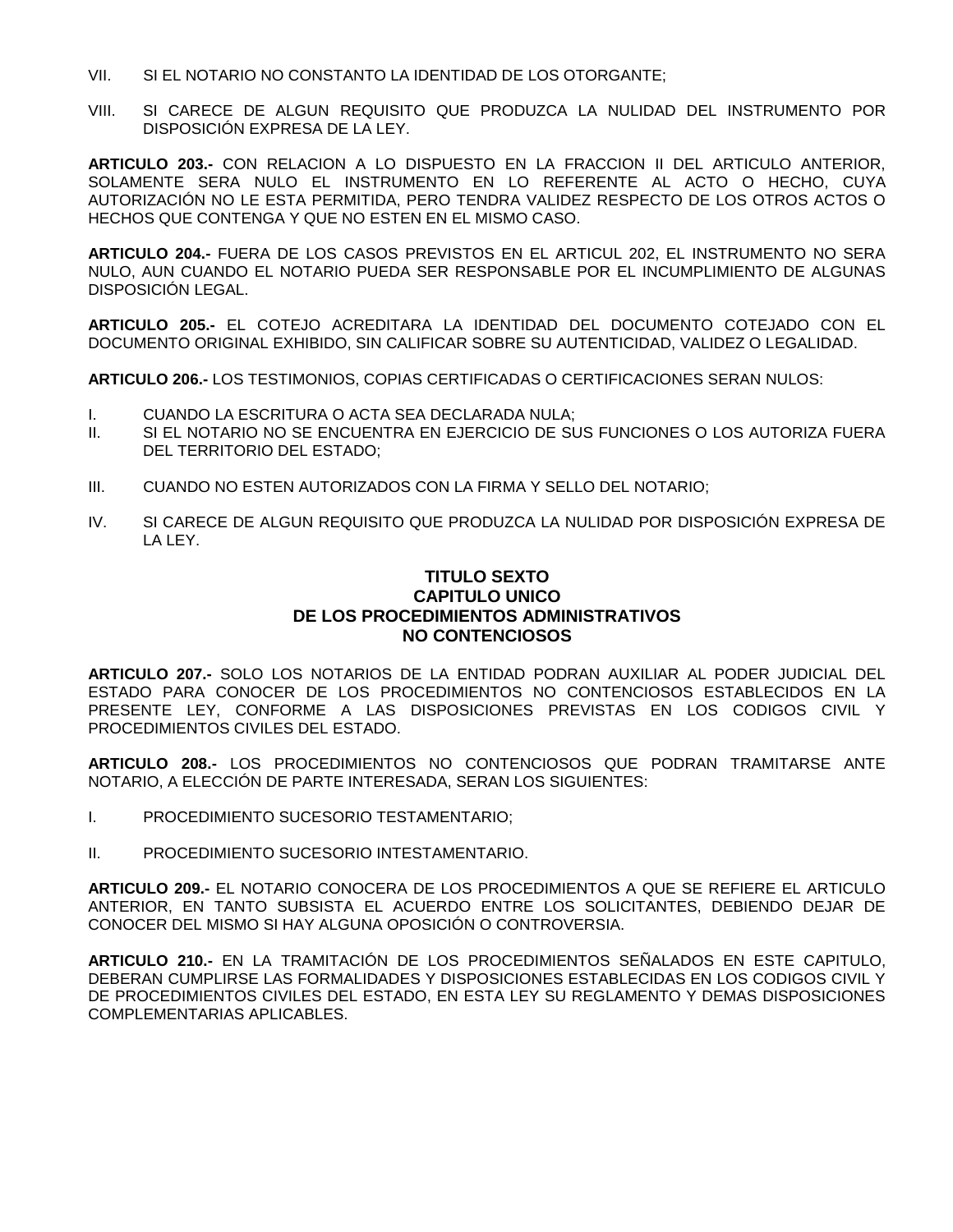**ARTICULO 270.-** AGOTADO EL PROCEDIMIENTO A QUE SE ALUDE EN EL ARTICULO ANTERIOR, DENTRO DE LOS DIEZ DIAS HABILES SIGUIENTES, EL EJECUTIVO DEL ESTADO POR CONDUCTO DE LA SECRETARIA, DETERMINARA MEDIANTE RESOLUCIÓN, DE SER PROCEDENTE, LA RESPONSABILIDAD ADMINISTRATIVA EN QUE INCURRIO EL NOTARIO POR CONTRAVENIR LOS PRECEPTOS DE ESTA LEY, SU REGLAMENTO U OTRA LEYES, Y ATENDIENDO A LA GRAVEDAD DEL CASO, ANTECEDENTES DEL NOTARIO Y DEMAS CIRCUNSTANCIAS QUE CONCURRAN, PODRA APLICAR LAS SANCIONES SIGUENTES:

- I. AMONESTACIÓN;
- II. MULTA;
- III. SUSPENCIO;
- IV. REVOCACIÓN DE LA PATENTE NOTARIAL.

**ARTICULO 271.-** LA AMONESTACIÓN SERA POR ESCRITO Y SE IMPONDRA POR:

- I. REDATAR INJUSTIFICADAMENTE LA ENTREGA DE TESTIMONIOS A LA REALIZACIÓN DE ALGUN TRAMITE O ACTUACIÓN SOLICITADO Y EXPRESADO POR UN CLIENTE, PREVIA QUEJA POR ESCRITO, PRESENTADA ANTE LA SECRETARIA O LA DIRECCIÓN Y RATIFICADA POR EL INTERESADO;
- II. NO ENTREGAR A LA DIRECCIÓN LOS LIBROS, SUS APENDICES E INDICES, ASI COMO CUALQUIER OTRO DOCUMENTO QUE DEBA REMITIRSE, EN UN PLAZO QUE ESTABLECE ESTA LEY;
- III. NO CUMPLIR LAS OBLIGACIONES ESTABLECIDAS EN ESTA LEY, SU REGLAMENTO Y OTRAS DISPOSICIONES APLICABLES;
- IV. NO OTORGAR LAS FACILIDADES NECESARIAS A LOS INSPECTORES EN EL EJECICIO DE SUS ATRIBUCIONES;
- V. NO ATENDER LOS REQUERIMIENTOS FORMULADOS POR LA SECRETARIA O LA DIRECCIÓN PARA TRATAR ASUNTOS RELATIVOS AL EJERCICIO DE SU FUNCION SIN QUE MEDIE CAUSA JUSTIFICADA;
- VI. INCURRIR EN ACTOS U OMISIONES QUE PUEDAN SER ZUMBADOS;
- VII. NO CUMPLIR CON EL ARANCEL QUE REGULE SUS HONORARIOS.

**ARTICULO 272.-** SE IMPONDRA MULTA:

- I. DE TRESCIENTOS A CUATROCIENTOS DIAS DE SALARIO MINIMO, POR INCURRIR EN ACTOS U OMISINES QUE NO PUEDAN SER SUBSANADOS;
- II. DE CUATROCIENTOS UNO A QUINIENTOS DIAS DE SALARIO MINIMO, POR:
	- A) EJERCER SUS FUNCIONES ESTANDO IMPEDIDOS PARA ELLO EN LOS CASOS SEÑALADOS EN LAS FRACCIONES I, IV Y VI, DEL ARTICULO 52, DE ESTA LEY;
	- B) NEGARSE A EJERCER SUS FUNCIONES AL SER REQUERIDO, SIN QUE MEDIE CAUSA JUSTIFICADA;
	- C) CONTRAVENIR LAS DISPOSICIONES DE LA PRESENTE LEY, QUE PUEDAN TRAER COMO CONSECUENCIA LA NULIDAD DE UNA ESCRITURA, ACTA O TERSTIMONIO.
- III. DE QUINIENTOS UNO A MIL DIAS DE SALARIO MINIMO, POR:
	- A) HABER RECIBIDO EL MONTO DE IMPUESTOS O DERECHOS CAUSADOS POR LA OPERACIÓN CONTENIDA EN UN INSTRUMENTO Y ENTERARLOS EN FORMA EXTEMPORÁNEA;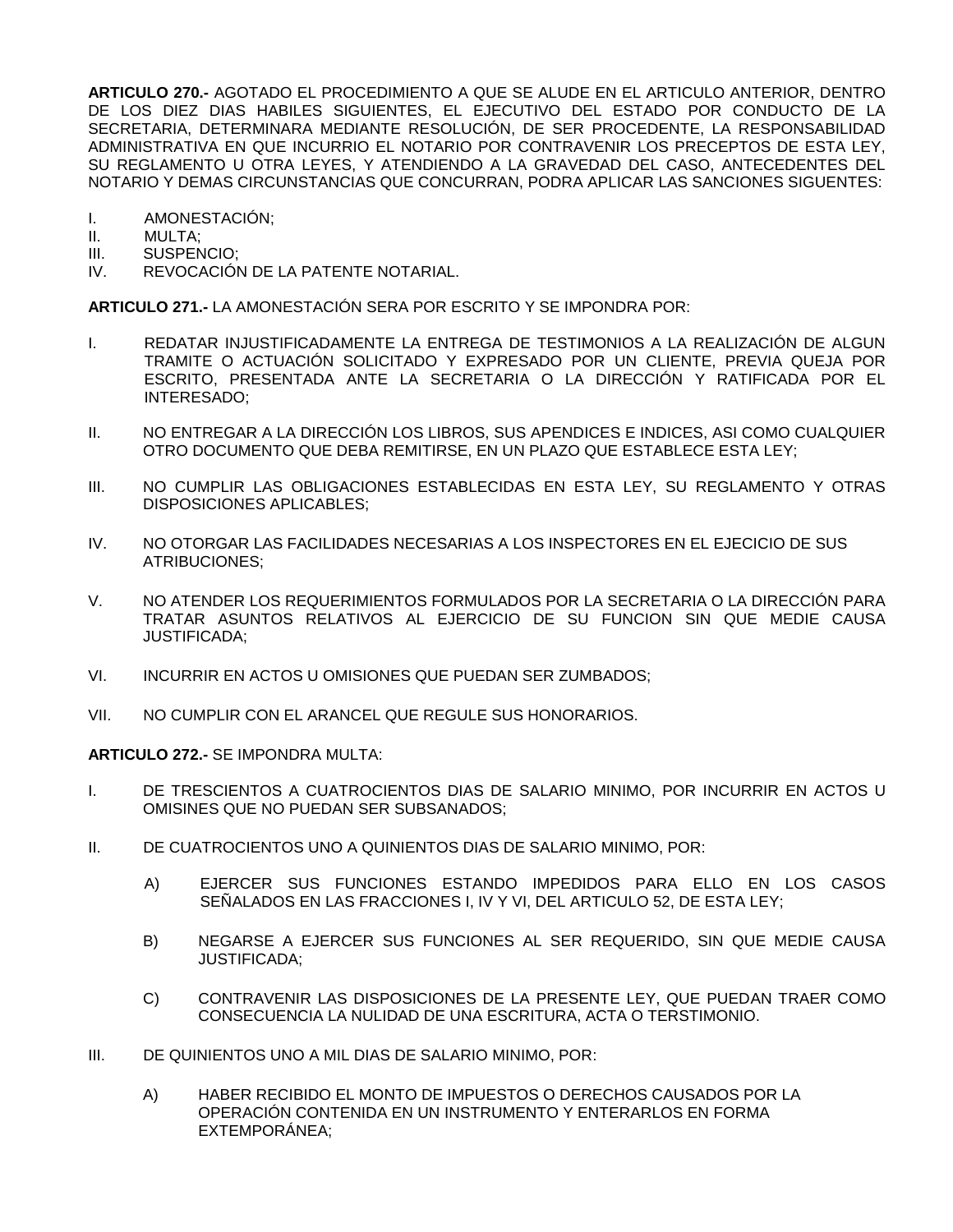B) REINCIDIR EN ALGUNAS DE LAS CAUSALES PREVISTAS EN EL ARTICULO ANTERIOR DENTRO DEL TERMINO DE UN AÑO A PARTIR DE LA FECHA DE LA PRIMERA INFRACCION.

**ARTICULO 273.-** PARA LOS EFECTOS DEL ARTICULO ANTERIOR SE ENTIENDE POR SALARIO MINIMO, EL SALARIO MINIMO GENERAL VIGENTE EN EL AREA GEOGRAFICA QUE CORRESPONDA, AL MOMENTO DE COMETER LA INFRACCION.

**ARTICULO 274.-** LA SUSPENSIÓN DEL NOTARIO HASTA POR UN AÑO, SE IMPONDRA POR:

- I. DESEMPEÑAR SUS FUNCIONES POR INTERPOSITA PERSONA;
- II. EJERCER SUS FUNCIONES EN CONTRAVENCIÓN A LO DISPUESTO EN LA FRACCIONES II, III Y V, DEL ARTICULO 88, DE ESTA LEY;
- III. ESTABLECER OFICINAS PARA PRESTAR SERVICIOS NOTARIALES FUERA DE SU RESIDENCIA;
- IV. REVELAR INJUSTIFICADA Y DOLOSAMENTE DASTOS SOBRE LOS QUE DEBA GUARDAR SECRETO PROFECIONAL
- V. REINCIDIR EN ALGUNA DE LAS CAUSALES PREVISTAS EN EL ARTICULO 271, DE ESTA LEY, CON EXCEPCION DE LA ESTABLECIDA EN LA FRACCION III, INCISO B), DENTRO DEL TERMINO DE UN AÑO A PARTIR DE LA FECHA DE LA PRIMERA INFRACCIÓN;

**ARTICULO 275.-** LA CANCELACIÓN DE LA PATENTE PROCEDERA POR:

- I. INCURRIR EN FALTA DE PROBIDAD EN EL EJERCICIO DE SU FUNCION, SE CONSIDERAN COMO FALTAS DE PROBIDAD, ADEMÁS DE LAS QUE SEÑALA EL REGLAMENTO, LAS SIGUIENTES:
	- A) HABER RECIBIDO EL MONTO DE IMPUESTOS O DERECHOS CAUSADOS POR LA OPERACIÓN CONTENIDA EN UN INSTRUMENTO Y NO ENTERARLO EN LA OFICINA FISCAL RECAUDADORA, PARA LOS EFECTOS DE LA PRESENTE DISPOSICIÓN SE ENTENDERA QUE EL NOTARIO HA INCURRIDO EN FALTA DE PROBIDAD, SI LOS MONTOS CITADOSNO SON PAGADOS A MAS TARDAR CIENTO OCHENTA DIAS DESPUÉS DEL TERMINO QUE POR LA LEY CORRESPONDA PARA SER ENTERADOS, SIN QUE MEDIE JUSTIFICACIÓN LEGAL ALGUNA.
	- B) PERMITIR SUPLANTACION DE SU PERSONA O EL USO POR UN TERCERO DE SU SELLO DE AUTORIZAR O SU FIRMA.
	- C) RENDIR INFORMES FALSOS A LA SECRETARIA, DIRECCIÓN, AUTORIDADES JURISDICCIONALES O AL MINISTERIO PUBLICO.

# **TRANSITORIOS**

**PRIMERO.-** SE ABROGA LA LEY DEL NOTARIADO DEL ESTADO DE CHIAPAS, PUBLICADA EN EL PERIODICO OFICIAL DEL ESTADO, NUMERO 13 DE FECHA 22 DE MARZO DE 2000.

**SEGUNDO.-** LA SECRETARIA DE GOBIERNO, PUBLICARA ANUALMENTE EN EL PERIODICO OFICIAL DEL ESTADO EL ARANCEL AL QUE LOS NOTARIOS SUJETARAN EL COBRO DE SUS HONORARIOS, EL CUAL SE DETERMINARA CONFORME AL SALARIO MINIMO.

**TERCERO.-** EL TITULAR DEL EJECUTIVO DEL ESTADO, EXPEDIRA EL REGLAMENTO DE LA PRESENTE LEY, EN UN PLAZO QUE NO DEBEDERA EXCEDER DE CIENTO OCHENTA DIAS NATURALES DESPUÉS DE SU ENTRADA EN VIGOR.

**CUARTO.-** PUBLIQUESE EL PRESENTE DECRETO EN EL PERIODICO OFICIAL DEL ESTADO.